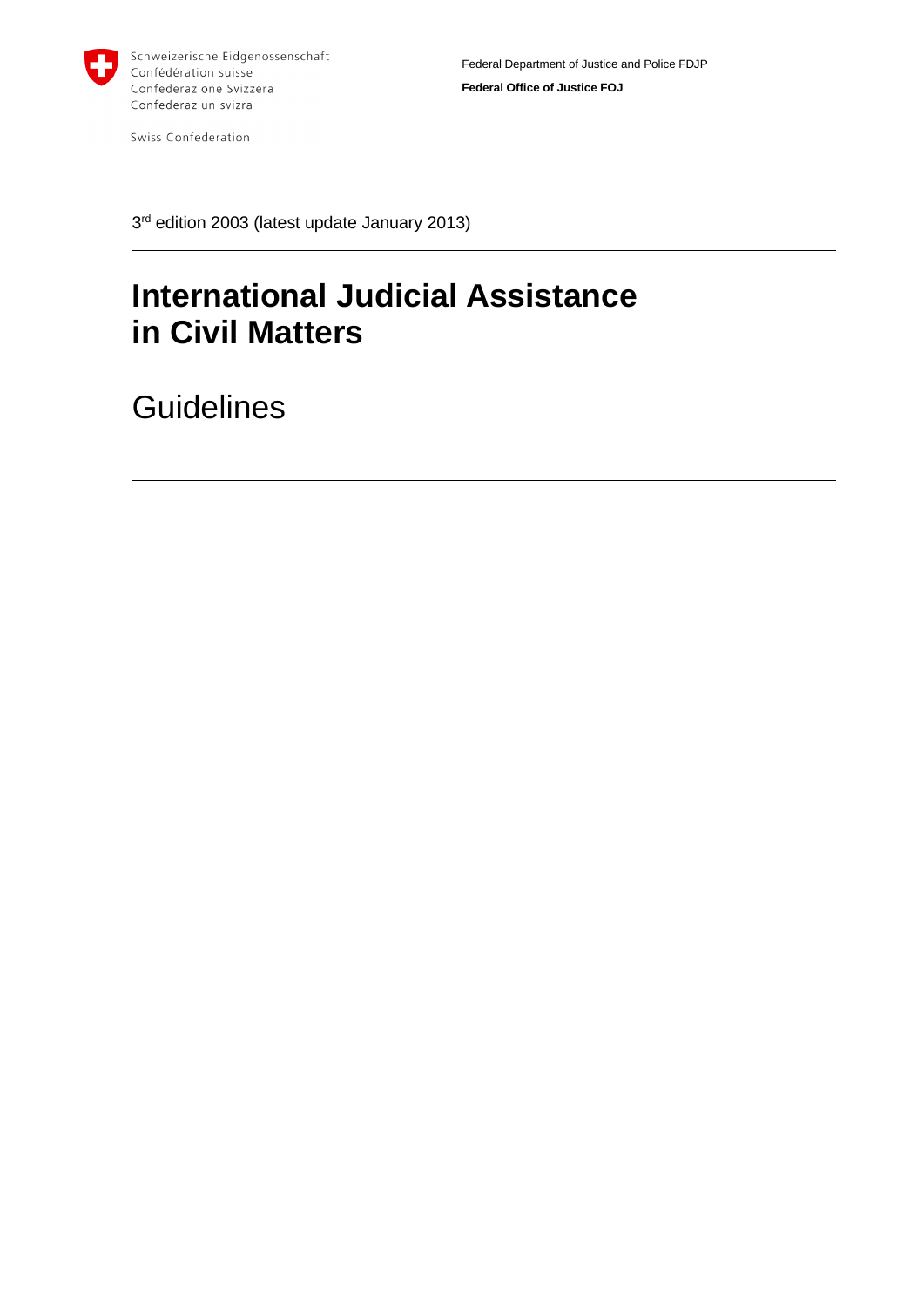©2003 by the Private International Law Unit of the Federal Office of Justice FOJ, together with the Division for International Legal Assistance (FOJ), the Directorate of International Law (DFA) and the Office of the Attorney General of Switzerland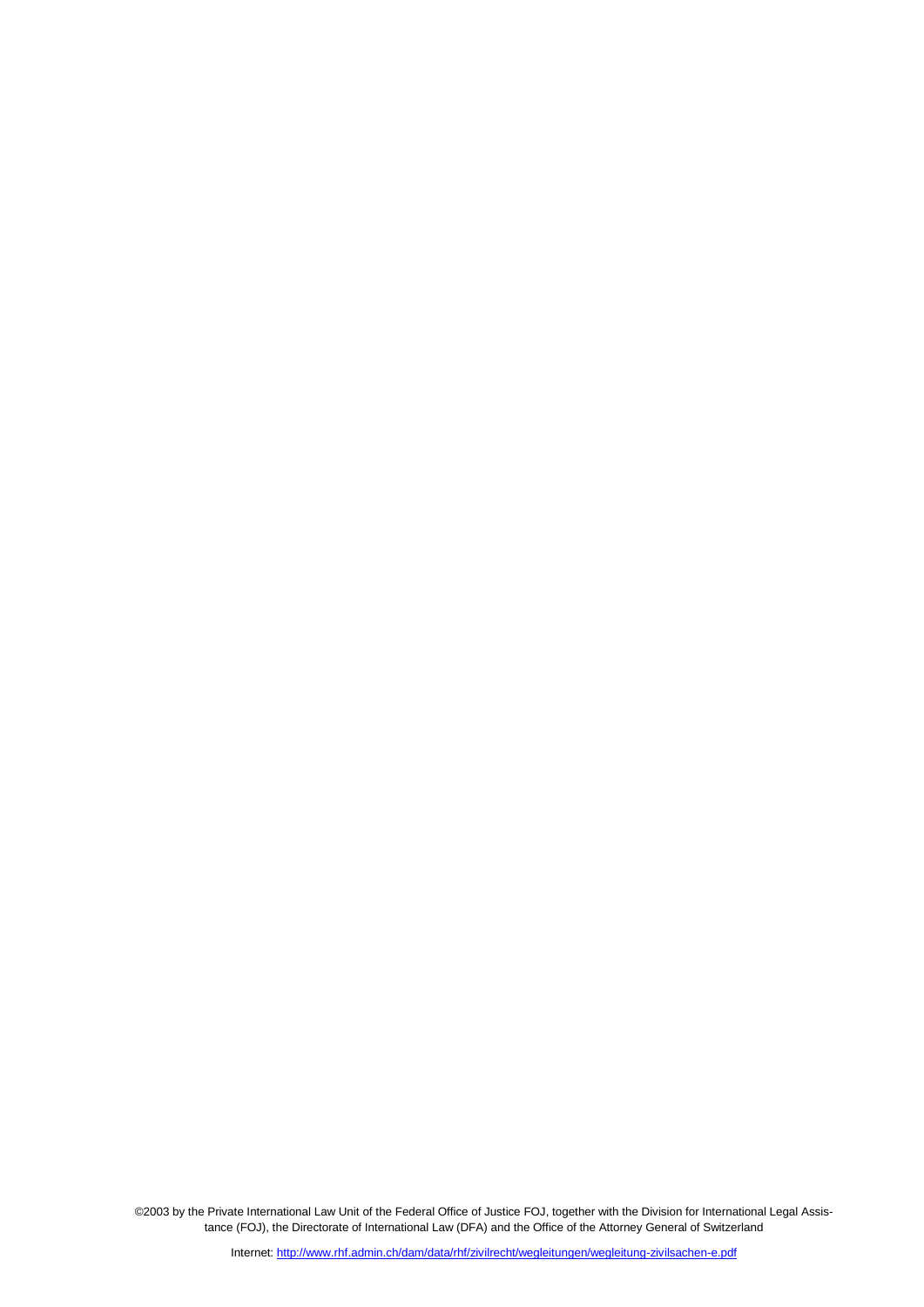#### **CONTENTS**

| I.A.<br>I.B.<br>l.C.<br>1.<br>2.<br>3.<br>4.      |                                                                                                                                                                                                                                            |  |  |
|---------------------------------------------------|--------------------------------------------------------------------------------------------------------------------------------------------------------------------------------------------------------------------------------------------|--|--|
| 5.                                                |                                                                                                                                                                                                                                            |  |  |
| I.D.                                              |                                                                                                                                                                                                                                            |  |  |
| Ш.                                                |                                                                                                                                                                                                                                            |  |  |
| II.A.<br>II.B.<br>II.C.<br>1.                     | 1.1                                                                                                                                                                                                                                        |  |  |
| 2.<br>3.                                          | 1.2                                                                                                                                                                                                                                        |  |  |
| II.D.<br>$\mathcal{I}$ .                          | 1.1<br>1.2 <sub>2</sub>                                                                                                                                                                                                                    |  |  |
| 2.                                                | 2.1<br>2.2                                                                                                                                                                                                                                 |  |  |
| 3.<br>$\overline{4}$ .<br>II.E.<br>1 <sub>1</sub> |                                                                                                                                                                                                                                            |  |  |
|                                                   | 1.1<br>1.2<br>1.3<br>1.4<br>1.5                                                                                                                                                                                                            |  |  |
| 2.                                                | 2.1<br>2.2<br>2.3<br>2.4                                                                                                                                                                                                                   |  |  |
| 3.<br>II.F.<br>1.<br>2.                           |                                                                                                                                                                                                                                            |  |  |
| 3.<br>4.<br>5.                                    | Service of documents which institute proceedings and Recognition of Judgments  17<br>Agreement between the European Community and Switzerland relating to the Free<br>Movement of Persons, Federal Act on the Free Movement of Lawyers and |  |  |
| 6.<br>7.                                          |                                                                                                                                                                                                                                            |  |  |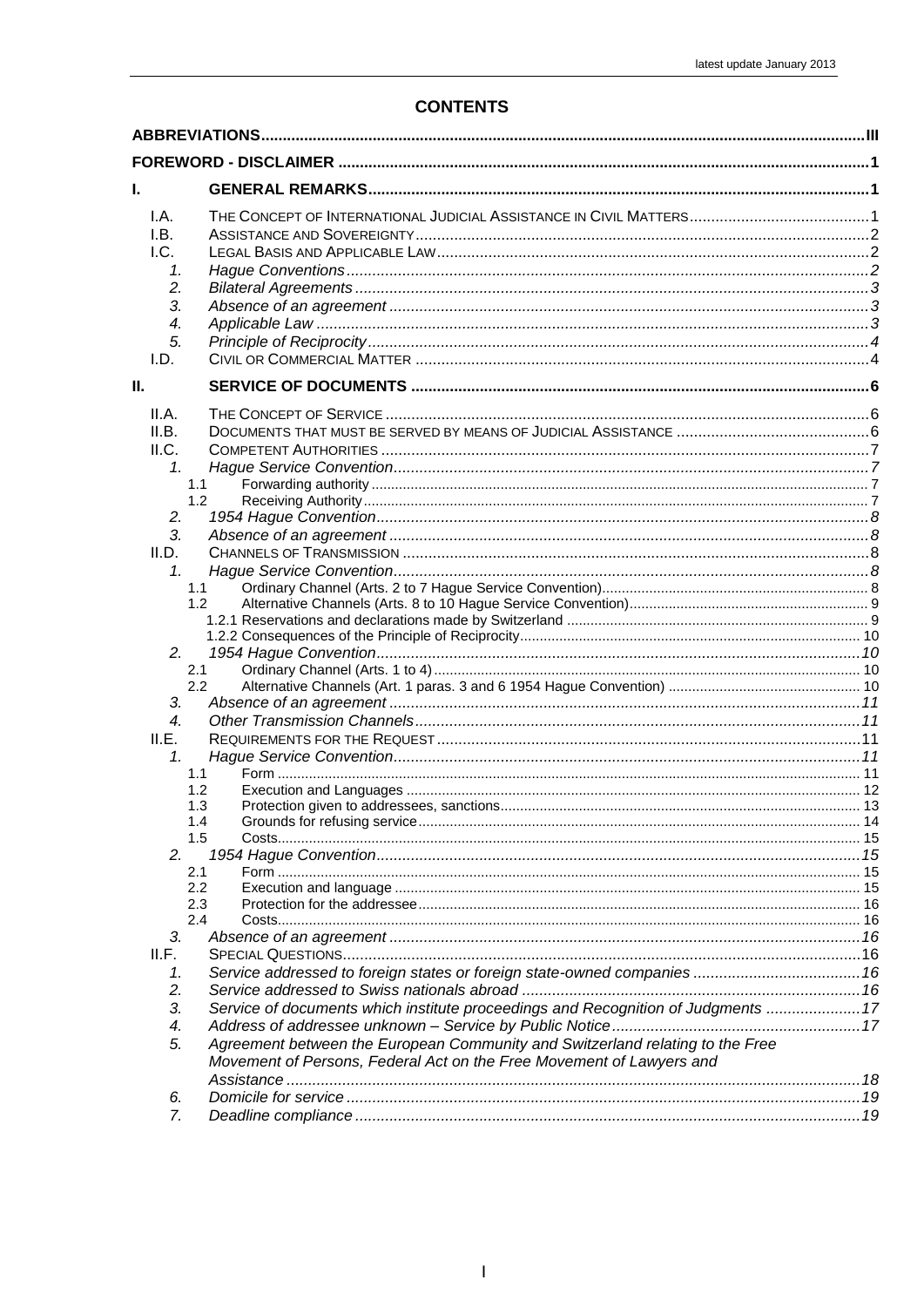| III.   |                                                                                                |  |
|--------|------------------------------------------------------------------------------------------------|--|
| III.A. |                                                                                                |  |
| 1.     |                                                                                                |  |
| 2.     |                                                                                                |  |
| III.B. |                                                                                                |  |
| 1.     |                                                                                                |  |
|        | 1.1                                                                                            |  |
|        | 1.2                                                                                            |  |
| 2.     |                                                                                                |  |
| 3.     |                                                                                                |  |
| 4.     |                                                                                                |  |
| III.C. |                                                                                                |  |
| 1.     |                                                                                                |  |
|        | 1.1                                                                                            |  |
|        |                                                                                                |  |
|        |                                                                                                |  |
|        |                                                                                                |  |
|        |                                                                                                |  |
|        | b. Obtaining evidence via a person appointed by the authorities addressed                      |  |
|        |                                                                                                |  |
|        |                                                                                                |  |
|        | d. Participation of the members of the court of the requesting authority (Art. 8 Hague         |  |
|        | Evidence Convention) and/or of the parties or of their representatives (Art. 7 Hague           |  |
|        |                                                                                                |  |
|        |                                                                                                |  |
|        |                                                                                                |  |
|        | 1.2<br>Request under Chapter II of the Hague Evidence Convention (Art. 15 to 22 Hague          |  |
|        |                                                                                                |  |
|        |                                                                                                |  |
|        | 1.2.2 Conditions laid down in Article 21 Hague Evidence Convention - Procedural safeguards 28  |  |
|        | 1.2.3 Authorisation procedure before the Swiss authorities, and content of the application  29 |  |
|        | 1.2.4 Swiss applications to a foreign country or evidence taken by Swiss diplomatic or         |  |
|        |                                                                                                |  |
| 2.     | 2.1                                                                                            |  |
|        | 2.2                                                                                            |  |
|        | 2.3                                                                                            |  |
|        | 2.4                                                                                            |  |
|        | 2.5                                                                                            |  |
|        | 2.6                                                                                            |  |
|        | Obtaining evidence directly by the parties in Switzerland or the diplomatic officers or<br>2.7 |  |
|        |                                                                                                |  |
|        |                                                                                                |  |
|        |                                                                                                |  |
| 3.     |                                                                                                |  |
| III.D. |                                                                                                |  |
| 1.     |                                                                                                |  |
| 2.     |                                                                                                |  |
|        |                                                                                                |  |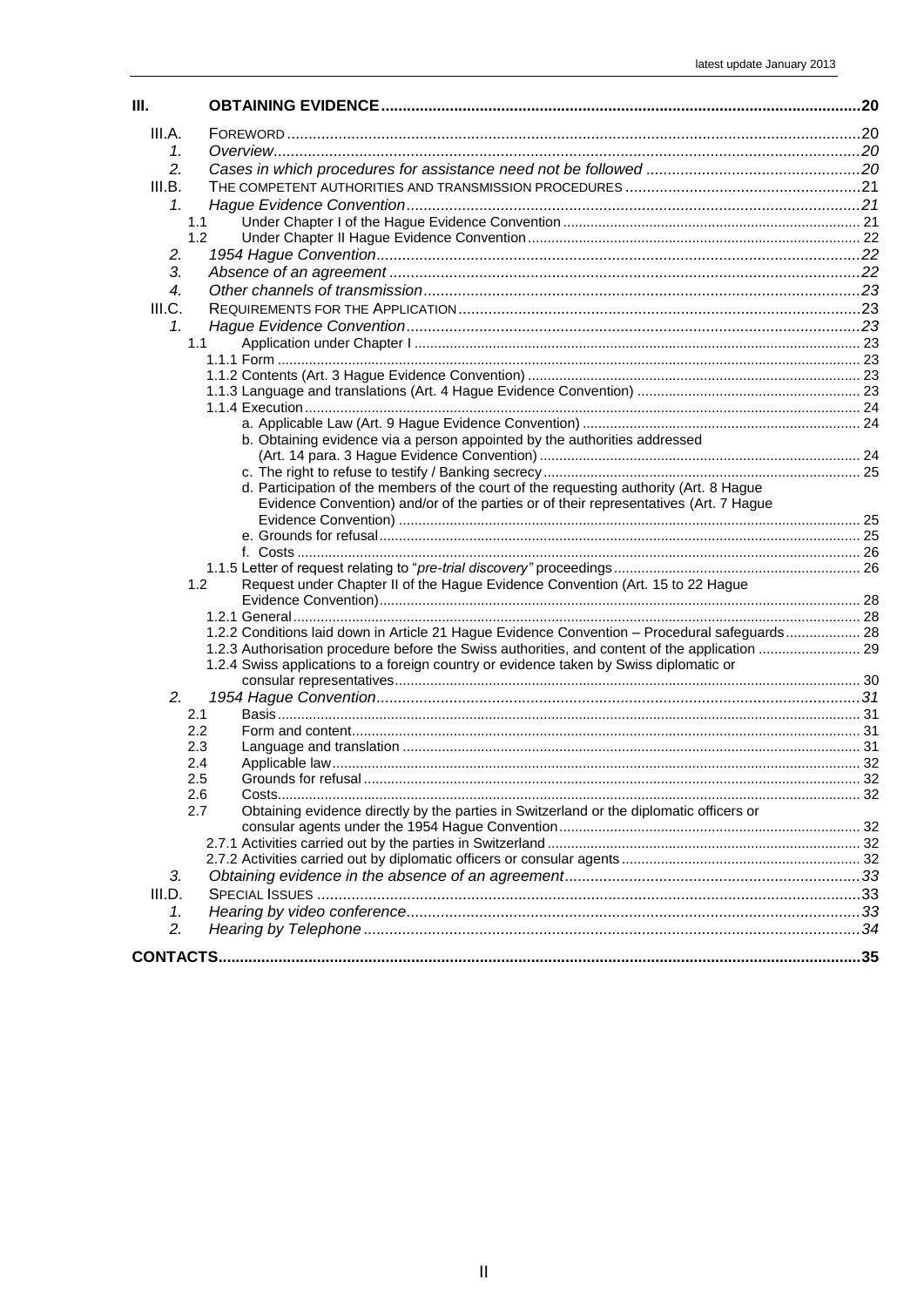# <span id="page-4-0"></span>**ABBREVIATIONS**

| <b>ACLFA</b>   | Administrative Case Law of the Federal Authorities                                                   |
|----------------|------------------------------------------------------------------------------------------------------|
| Art.           | Article(s)                                                                                           |
| <b>CPC</b>     | <b>Civil Procedure Code</b>                                                                          |
| <b>FDJP</b>    | Federal Department of Justice and Police                                                             |
| <b>FDFA</b>    | <b>Federal Department of Foreign Affairs</b>                                                         |
| <b>FOJ</b>     | <b>Federal Office of Justice</b>                                                                     |
| JU             | Canton Jura                                                                                          |
| <b>NE</b>      | Canton Neuchâtel                                                                                     |
| <b>PILA</b>    | Federal<br>Act<br>18<br>December<br>Private<br>οf<br>1987<br><b>on</b><br>International Law (SR 291) |
| <u>RSJ</u>     | Revue suisse de jurisprudence: Swiss Law Review                                                      |
| <u>SCC</u>     | Swiss Criminal Code of 21 December 1937 (SR 311.0)                                                   |
| <u>SJ</u>      | La semaine judiciaire                                                                                |
| S <sub>R</sub> | <b>Classified Compilation of Swiss Legislation</b>                                                   |
| <b>SZ</b>      | <b>Canton Schwyz</b>                                                                                 |
| ΖH             | <b>Canton Zurich</b>                                                                                 |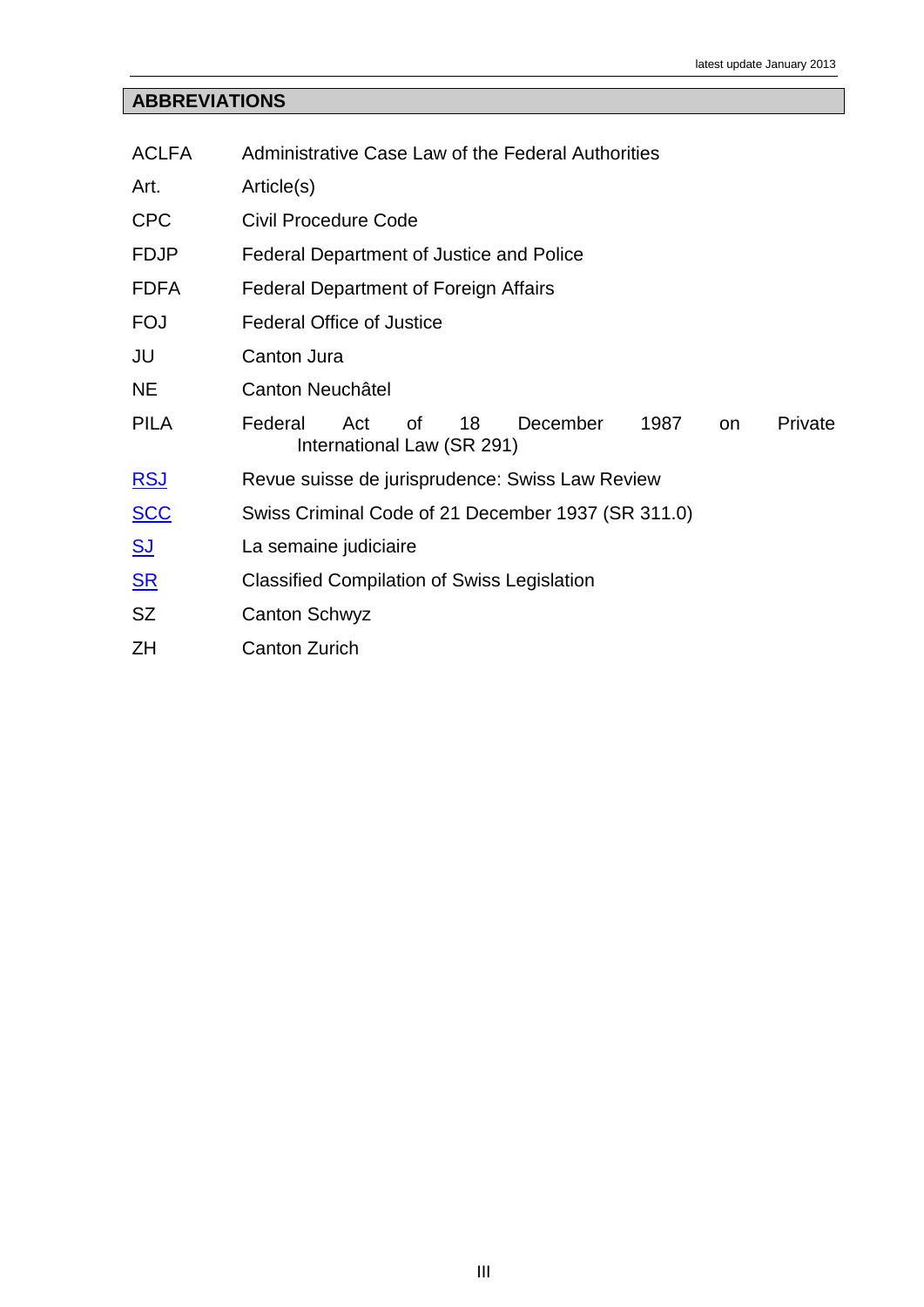## <span id="page-5-0"></span>**FOREWORD - DISCLAIMER**

These Guidelines are intended for practitioners (central authorities, judges, lawyers, diplomatic and consular agents) confronted with questions on international judicial assistance in civil matters. Above all, they provide practical advice and information. However, in addition to this advice, the Private International Law Unit of the Federal Office of Justice FOJ feels it would be useful to give its opinion on certain frequently asked questions which are controversial and which have not yet been ruled on by a court. In such cases, the FOJ is unable to provide any guarantee as to the outcome of the proceedings should such matters arise during litigation brought before a court.

In addition to these Guidelines, we would also recommend you consult the "Guide pratique de l'entraide judiciaire international en matière civile et pénale" [\(Guide on](http://www.rhf.admin.ch/rhf/fr/home/rechtshilfefuehrer.html)  [Judicial Assistance\)](http://www.rhf.admin.ch/rhf/fr/home/rechtshilfefuehrer.html). This guide is updated on a regular basis. It gives practical recommendations with regard to the procedures to follow for Swiss requests abroad on a country-by-country basis (To which authority should the request be addressed? How many copies? In which languages? How long does it take for the request to be executed? etc.).

Finally, the FOJ has put together information which can be downloaded from the Internet on the locally competent Swiss authority to contact in a given case [\(http://www.elorge.admin.ch\)](http://www.elorge.admin.ch/).

# <span id="page-5-1"></span>**I. GENERAL REMARKS**

## <span id="page-5-2"></span>**I.A. The Concept of International Judicial Assistance in Civil Matters**

International judicial assistance in civil matters forms part of the law on international civil procedure, which, besides the issue of assistance, deals with questions relating to the international competence of the courts as well as those relating to the recognition and execution of judgements.

The object of international judicial assistance is the provision of support to the authorities or courts of a requesting state by the state to which the request is made, by carrying out procedural or other official acts and communicating the results to the authorities or courts of the requesting state, so that these can be used in specific proceedings (ACLFA 1985 [49/I], p. 93).

Judicial assistance in the normal sense includes the service of judicial and extrajudicial documents as well as the obtaining of evidence.<sup>1</sup> These Guidelines deal with this category of assistance. Judicial assistance in the broader sense includes other official measures in relation to foreign proceedings, such as international judicial assistance (see e.g. Convention of 25 October 1980 on International Access to Justice [SR [0.274.133\]](http://www.rhf.admin.ch/rhf/fr/home/zivilrecht/rechtsgrundlagen/sr-0-274-133.html) and European Agreement of 27 January 1977 on the Transmission of Applications for Legal Aid [SR [0.274.137\]](http://www.rhf.admin.ch/rhf/fr/home/zivilrecht/rechtsgrundlagen/sr-0-274-137.html)), the enforcement of decisions (see e.g. the Convention of 2 October 1973 on the Recognition and Enforcement of Decisions relating to Maintenance Obligations  $[SR 0.211.213.02]$ , the Convention of 20 June 1956 on the Recovery Abroad of Maintenance [\[SR 0.274.15\]](http://www.rhf.admin.ch/rhf/fr/home/zivilrecht/rechtsgrundlagen/sr-0-274-15.html)), assistance in connec-

<sup>&</sup>lt;u>.</u> Such as local inspections, taking statements from witnesses and parties, production of documents, providing expert opinions, etc.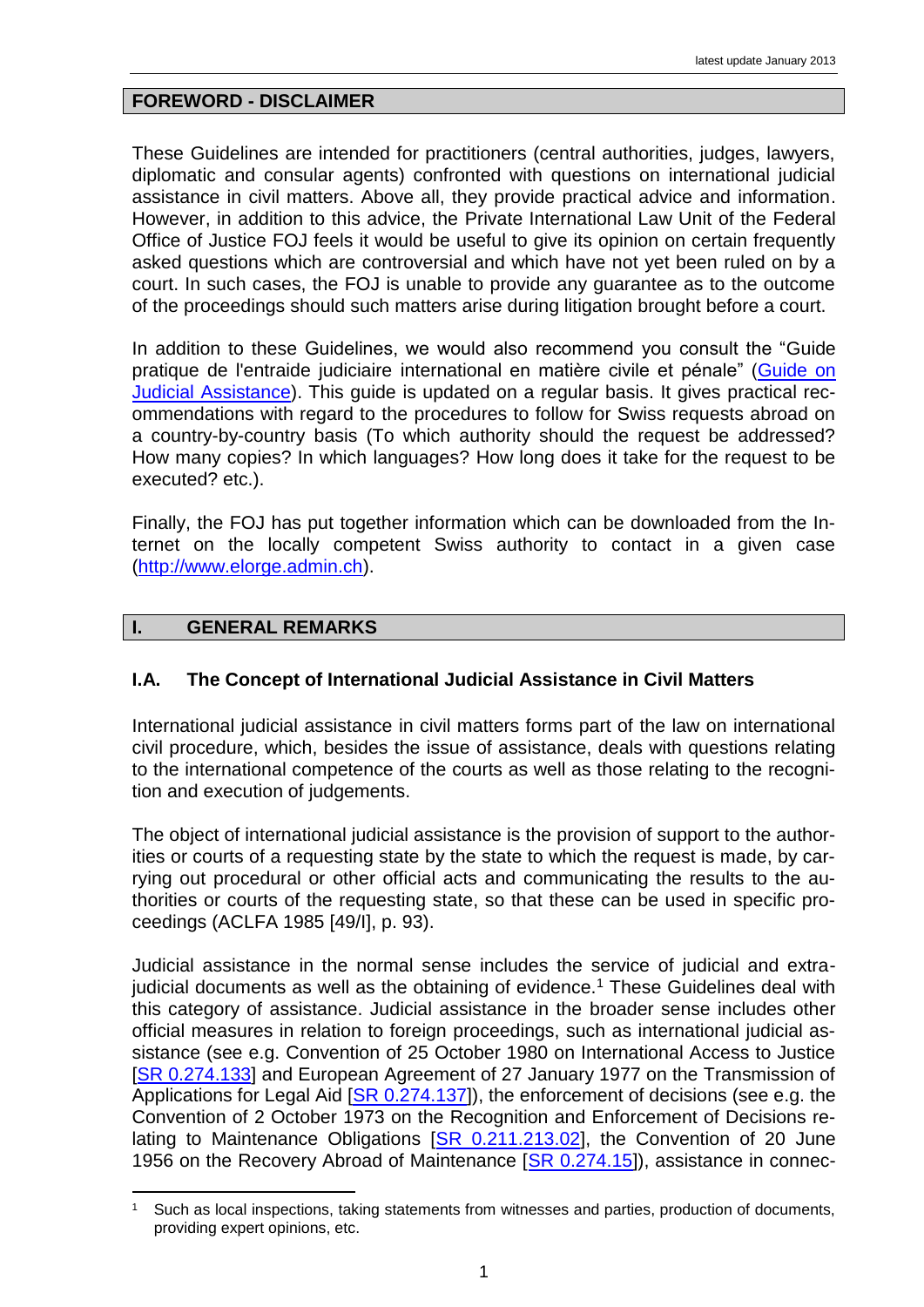tion with the abduction of children (c.f. Convention of 25 October 1980 on the Civil Aspects of International Child Abduction [\[SR 0.211.230.02\]](http://www.rhf.admin.ch/rhf/fr/home/zivilrecht/rechtsgrundlagen/sr-0-211-230-02.html) ; European Convention of 20 May 1980 on Recognition and Enforcement of Decisions concerning Custody of Children and on Restoration of Custody of Children [\[SR 0.211.230.01\]](http://www.rhf.admin.ch/rhf/fr/home/zivilrecht/rechtsgrundlagen/sr-0-211-230-01.html)) and in connection with the application of the law (c.f. European Convention of 7 June 1968 on Information on Foreign Law [\[SR 0.274.161\]](http://www.rhf.admin.ch/rhf/fr/home/zivilrecht/rechtsgrundlagen/sr-0-274-161.html)).

# <span id="page-6-0"></span>**I.B. Assistance and Sovereignty**

In terms of Article 271 paragraph 1 of the Swiss Criminal Code [\(SCC;](http://www.rhf.admin.ch/rhf/fr/home/strafrecht/rechtsgrundlagen/national/sr-311-0.html) SR 311.0), it is an offence for anyone to carry out "activities on behalf of a foreign state on Swiss territory without lawful authority, where such activities are the responsibility of a public authority or public official" as well as for anyone to carry out "such activities for a foreign party or organisation" or to encourage such activities. This provision strikes against acts that violate Swiss territorial sovereignty and which as a consequence cannot be carried out without the permission of the Swiss authorities. According to Article 299 paragraph 1 SCC it is an offence for anyone to violate "the territorial sovereignty of a foreign state, in particular by conducting official activities without authorisation on foreign territory." These provisions express the general principle of international law according to which the sovereignty of any state extends only to its national frontiers; accordingly, the authorities of a state cannot, in principle, exercise their public powers outside their territory.

According to the Swiss view – as well as that of numerous other states – the service of judicial or extra-judicial documents as well as the obtaining of evidence for court proceedings constitute the exercise of public powers (on the subject of service see Federal Supreme Court Decision 124 V 47 [50]). Accordingly, these procedures cannot simply be undertaken from beyond the frontiers of the state concerned without authorisation. The authority in question must therefore resort to the mechanisms of assistance, otherwise it will violate the sovereignty of the state in which it is carrying out these acts. The concept of sovereignty under public international law, however, may come into conflict with the prerogative of the judge appointed in another state which results from his or her jurisdiction to rule on a case. We will examine in greater detail the interaction between sovereignty under public international law and the prerogatives of the judge who has local jurisdiction to rule on the case (see [III.A.2,](#page-24-3) p. [20\)](#page-24-3). Finally, the service of certain documents without resorting to judicial assistance is permitted in certain circumstances (see [II.B,](#page-10-2) p. [6\)](#page-10-2).

# <span id="page-6-1"></span>**I.C. Legal Basis and Applicable Law**

# <span id="page-6-2"></span>**1. Hague Conventions**

The multilateral conventions in the field of international judicial assistance in civil cases are as follows:

- The Hague Convention relating to civil procedure of 1 March 1954 [\(1954 Hague](http://www.rhf.admin.ch/rhf/fr/home/zivilrecht/rechtsgrundlagen/sr-0-274-12.html)  [Convention;](http://www.rhf.admin.ch/rhf/fr/home/zivilrecht/rechtsgrundlagen/sr-0-274-12.html) SR 0.274.12);
- The Hague Convention of 15 November 1965 on the Service Abroad of Judicial and Extrajudicial Documents in Civil or Commercial Matters [\(Hague Service Con](http://www.rhf.admin.ch/rhf/fr/home/zivilrecht/rechtsgrundlagen/sr-0-274-131.html)[vention;](http://www.rhf.admin.ch/rhf/fr/home/zivilrecht/rechtsgrundlagen/sr-0-274-131.html) SR 0.274.131[\)2;](#page-7-3) and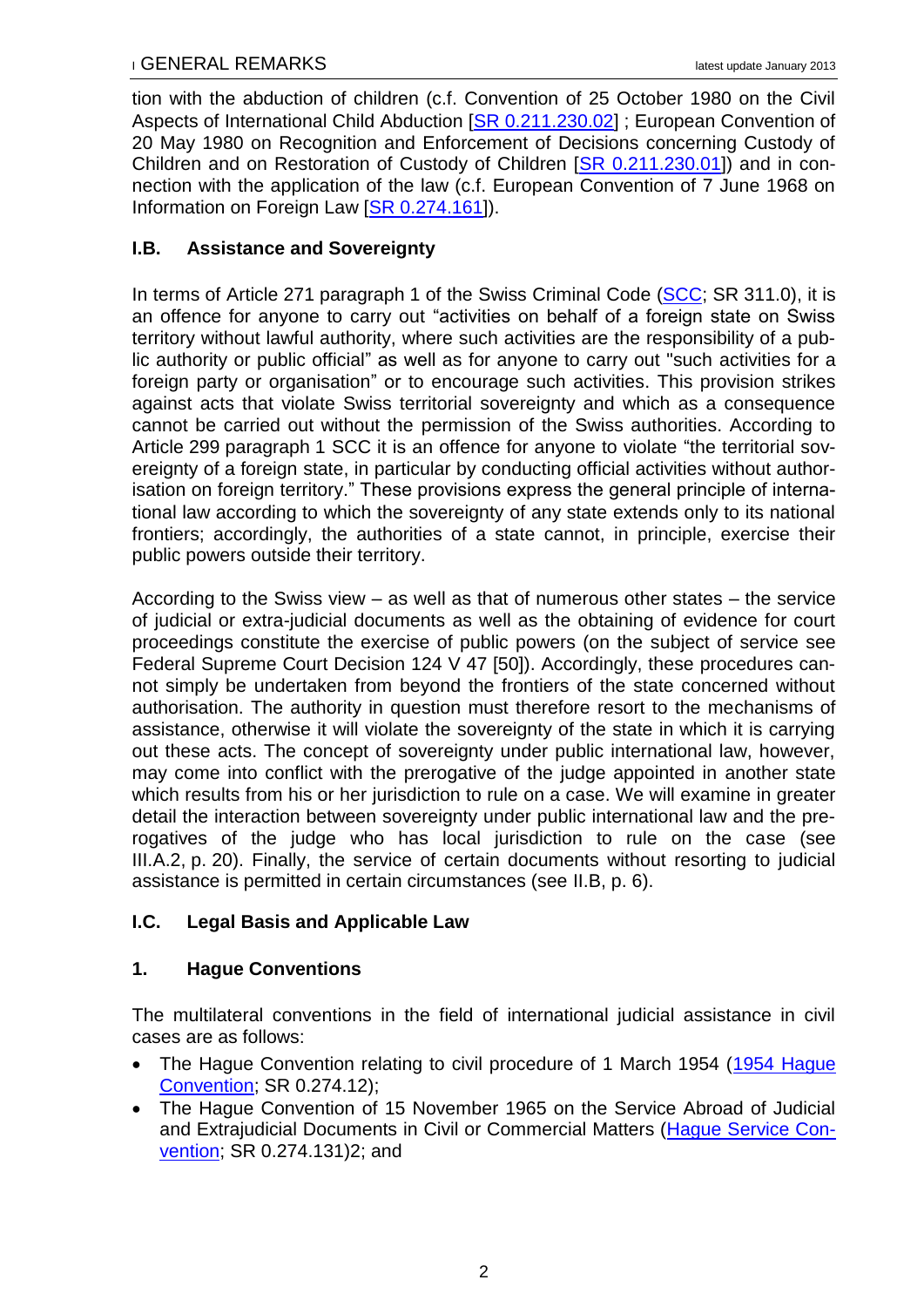<span id="page-7-4"></span><span id="page-7-3"></span> The Hague Convention of 18 March 1970 on the Taking of Evidence Abroad in Civil or Commercial Matters [\(Hague Evidence Convention;](http://www.rhf.admin.ch/rhf/fr/home/zivilrecht/rechtsgrundlagen/sr-0-274-132.html) SR 0.274.132).<sup>2</sup>

# <span id="page-7-0"></span>**2. Bilateral Agreements**

There are also a number of bilateral agreements between Switzerland and certain states that authorise direct contact between *judicial authorities* or which serve to complement the aforementioned Hague Conventions. Switzerland has entered into such agreements with:

- Germany (SR 0.274.181.361),
- Austria (SR 0.274.181.631; with Austria, not only is direct contact between authorities permitted, but also contact between the authority and the addressee of the proceedings),
- Belgium (SR 0.274.181.721),
- France (SR 0.274.183.491),
- Italy (SR 0.274.184.542),
- Luxembourg (SR 0.274.185.181),
- Greece (SR 0.274.183.721),
- Monaco (SR 0.274.185.671),
- Pakistan (SR 0.274.186.231),
- Poland (SR 0.274.186.491),
- Turkey (SR 0.274.187.631),
- Hungary (SR 0.274.184.181),
- $\bullet$  the Czech Republic (SR 0.274.187.411),
- Slovakia (SR 0.274.187.411),
- Estonia (SR 0.274.721).

Although there is no such agreement with Liechtenstein, direct contact between authorities has become customary.

# <span id="page-7-1"></span>**3. Absence of an agreement**

Where there is no international agreement, Switzerland applies as an autonomous right the 1954 Hague Convention to the foreign requests that it receives and Swiss requests to other countries (see Art. 11*a* para. 4 PILA; SR 291).

Where there is no agreement and unless there is an established practice to the contrary, Swiss requests must follow diplomatic channels (see [II.D.2.2,](#page-14-3) p. [10\)](#page-14-3).

# <span id="page-7-2"></span>**4. Applicable Law**

Judicial assistance in civil matters, which is an area of public international law, falls under federal jurisdiction (Art. 54 para. 1, Art. 122 para. 1 and Art. 166 para. 2 of the Swiss Constitution). There is however only one brief provision at a federal level in Article 11 to 11*c* of the Federal Act of 18 December 1987 on Private International Law (PILA, SR 291). Since acts of judicial assistance in Switzerland are carried out in

<sup>&</sup>lt;u>.</u> <sup>2</sup> The application of Hague Service and Evidence Conventions in the various countries is explained in the "Practical Handbook on the operation of the Hague Convention of 15 November 1965 on the Service Abroad of Judicial and Extrajudicial Documents in Civil and Commercial Matters" and the "Practical Handbook on the Operation of the Hague Convention of 18 March 1970 on the Taking of Evidence Abroad in Civil or Commercial Matters", which can be ordered from *Permanent Bureau, Hague Conference on Private International Law, 6, Scheveningseweg, 2517 KT The Hague, the Netherlands, [www.hcch.net;](http://www.hcch.net/) [secretariat@hcch.net.](mailto:secretariat@hcch.net)*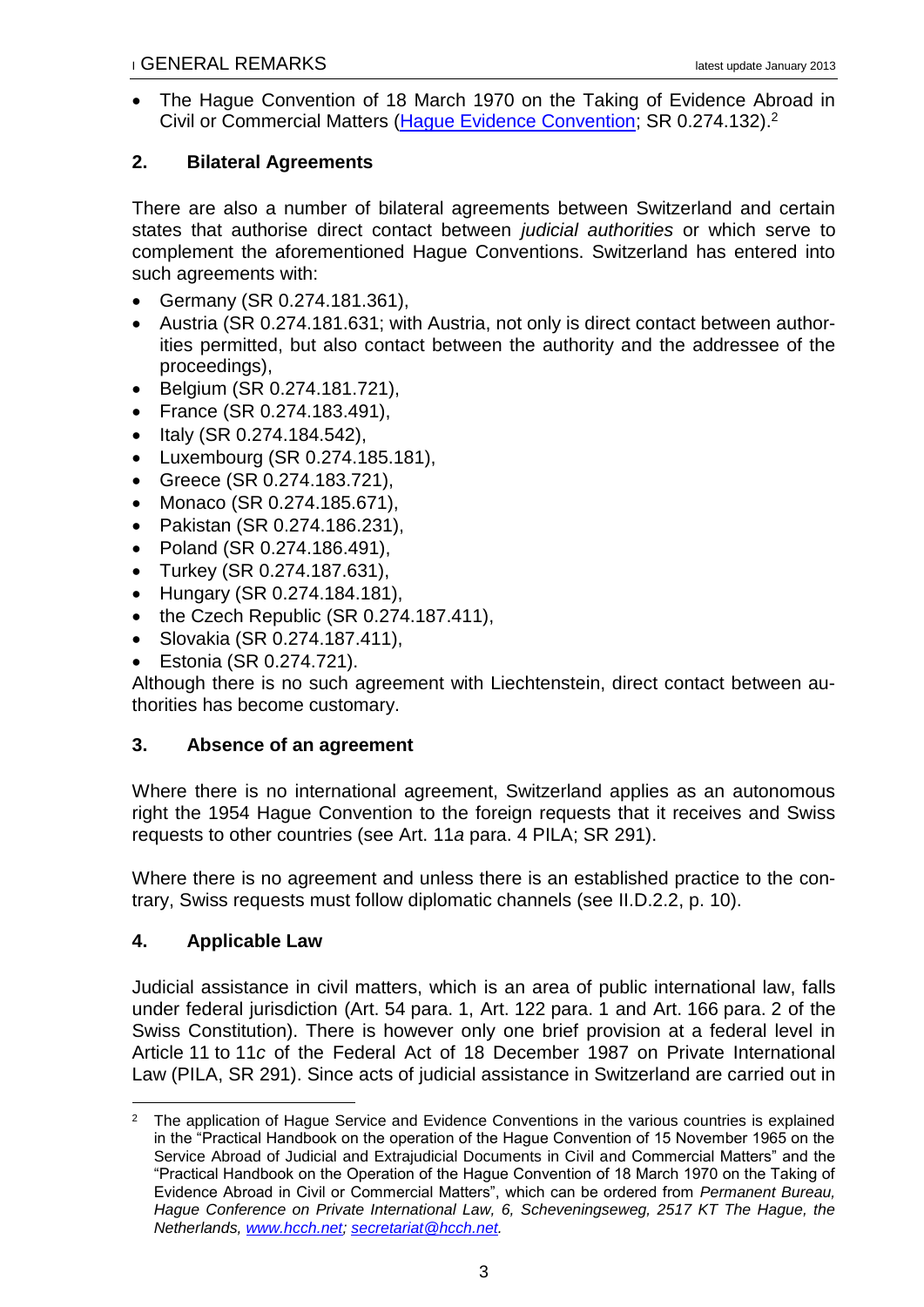accordance with Swiss law (see Article 11*a*, para. 1 PILA), the Swiss Code of Civil Procedure (CPC, SR 272) should be referred to when service is effected and evidence obtained.

# <span id="page-8-0"></span>**5. Principle of Reciprocity**

Under Article 21 paragraph 1 of the Vienna Convention on the Law of Treaties of 23 May 1969 (SR 0.111), a state that has not established a reservation in respect of a Convention may take advantage of a reservation established by another state in its relations with that state. Article 21 of the Vienna Convention reflects the principle of reciprocity in public international law. The legal effect of a reservation is that it modifies for the reserving party in its relations with other parties the provisions of the treaty to which the reservation relates to the extent of the reservation. The reservation also modifies those provisions to the same extent for these other parties in their relations with the reserving State. Thus in matters of judicial assistance, the Swiss authorities must refrain from conducting proceedings abroad that are not authorised on Swiss territory, due to the reservations made by Switzerland in respect of the aforementioned Hague Conventions. This applies in particular to reservations relating to the methods by which requests are transmitted (see [II.D.1.2.1,](#page-13-1) p. [9](#page-13-1) and [II.D.2.2,](#page-14-3) p. [10\)](#page-14-3). Be that as it may, states may renounce to invoke the principle of reciprocity (see [II.D.1.2.2,](#page-14-0) p. [10\)](#page-14-0). It is important to note here that, in an unpublished judgement (5P.225/1996), the Swiss Federal Supreme Court indicated in an *obiter dictum* that direct service by post to a state that was party to Hague Service Convention and which had not made a reservation in this regard was admissible. In this decision, however, the Swiss Federal Supreme Court failed to mention Article 21 of the Vienna Convention. It also failed to indicate if the recipient state had waived its right to invoke the principle of reciprocity.<sup>3</sup>

# <span id="page-8-1"></span>**I.D. Civil or Commercial Matter**

The aforementioned Hague conventions all apply to "civil and commercial matters". This concept should be defined in the same manner regardless which of the three Hague Conventions applies.

This concept is not defined in the conventions and is the object of some controversy. However, one special commission of the Hague Conference on International Private Law in which Switzerland participated stated in relation to the Hague Service and Evidence Conventions, that the expression "civil or commercial matter" would have to be interpreted autonomously, without exclusive reference to the law of the requesting state or the requested state, and without the joint application of the laws of both states (see Practical Handbook on the Operation of the Hague Convention of 15 November 1965 on the Service Abroad of Judicial and Extrajudicial Documents in Civil and Commercial Matters, 3<sup>rd</sup> edition, Wilson & Lafleur Ltée, Montreal, 2006 ["Handbook Hague Service Convention"], p. 26<sup>4</sup>; see also Art. 31 para. 1 Vienna Convention on the Law of Treaties of 23 May 1969). The Special Commission then considered that bankruptcy law, insurance law, and employment law can also fall within the concept of a "civil or commercial matter" (for Switzerland see Federal Supreme Court Decision 94 III 37 and 96 III 65, in which the Federal Supreme Court accepted that this concept also included the proceedings in relation to debts and bankruptcy when the claims are of a civil nature, as well as Federal Insurance Court Decision

<sup>&</sup>lt;u>.</u> <sup>3</sup> See also 5A 128/2010 and 5F.6/2010

<sup>4</sup> See footnote [2](#page-7-4)*.*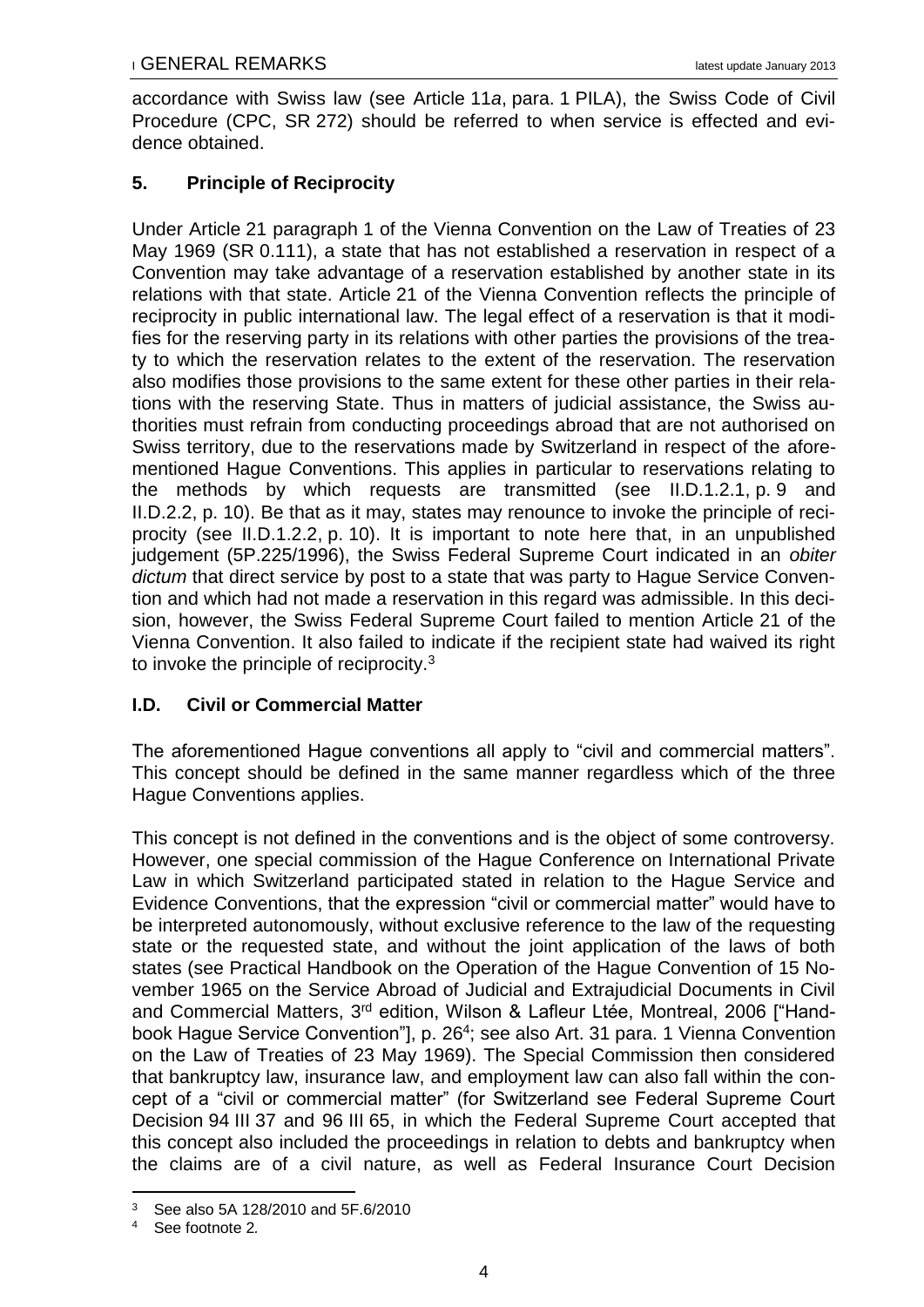1

1966, 67-73, in which the Swiss Federal Insurance Court stated that it was important to grant assistance in the same manner in the matters relating to social insurance as in civil matters).

The Federal Office of Justice has come around to this point of view and is thus of the opinion that the concept of the "civil or commercial matter" should be understood in the broader sense and need not necessarily correspond to the concept used at a domestic level. It is, however, difficult to give a precise definition of what could be a "civil or commercial" matter in terms of the Hague Conventions. To take a negative approach, it can be said that the Hague Conventions envisage neither a criminal law matter nor a tax matter. Moreover, the fact that in the requesting state the case is designated to be "civil" is of no relevance. Finally, when the case relates to litigation between a public authority and a private individual, where the public authority is acting in the exercise of public powers, the case cannot be considered to have a "civil or commercial" nature. The same applies, in general, when an authority brings civil proceedings against an individual in order to safeguard public interests. 5 In litigation where the plaintiff is a private individual and the defendant is the state, in designating an action as "civil or commercial" account may be taken of the fact that it is a case in which the plaintiff is asserting *i*) a *right* (the state does not have a discretionary power) *ii*) *of a pecuniary nature*, even if under national Swiss law this right relates to an administrative matter (in this sense, Federal Insurance Court Decision 1966, 67-73; see also ruling by the Federal Insurance Court K 18/04 of 18 July 2006).

However, a large number of cases in civil matters – in the traditional sense of the term (family law, law of succession, company law, law of contract, intellectual property law, etc.) – are not necessarily pecuniary in their nature, but nevertheless come within the scope of application of the Hague Conventions. In such cases, when service is effected, the fact that the requesting authority is an administrative authority (e.g. a guardianship authority) is of no significance.

The FOJ is also of the opinion that in cases in which a state court participates in arbitration proceedings (see Articles 184 and 185 PILA), the broad concept of "civil or commercial matters" covered within the meaning of the Hague Conventions on judicial assistance shall apply to the court proceedings.<sup>6</sup>

<sup>5</sup> E.g.: the procedures introduced by the American administrative authorities, such as the Anti-Trust Division of the Justice Department.

<sup>&</sup>lt;sup>6</sup> A special commission of the Hague Conference on International Private Law issued a statement on this in January 2003.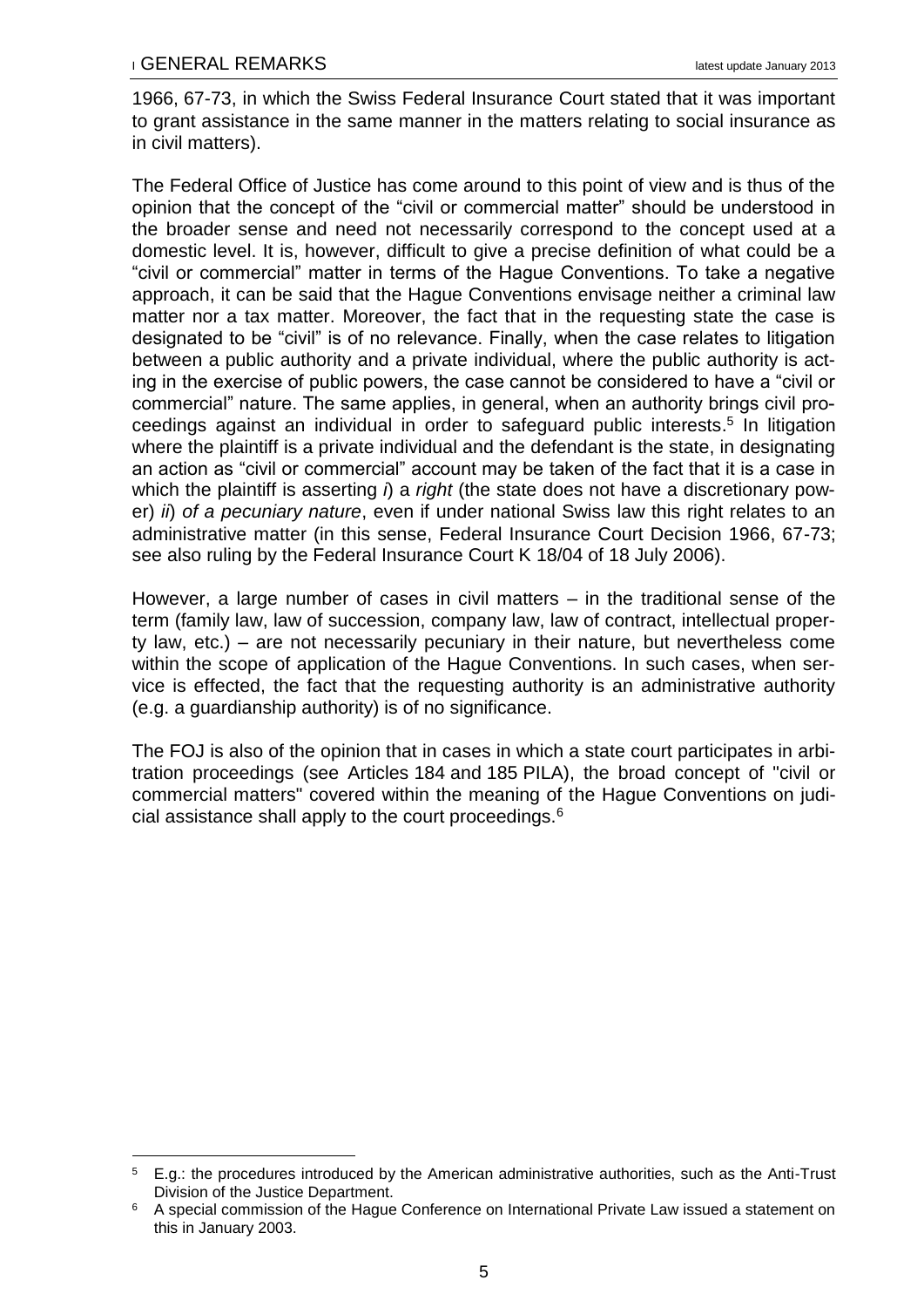# <span id="page-10-0"></span>**II. SERVICE OF DOCUMENTS**

# <span id="page-10-1"></span>**II.A. The Concept of Service**

<u>.</u>

Most procedural laws provide that in order to allow proceedings to begin the communications to the parties must be served on them or notified to them in order to have legal effect. Service is the transmission of documents by an official method: at the request of a foreign authority, the authorities of a state pass on the documents to the addressee in return for a simple receipt or by means of a special certificate that proves that service has been effected. In the Swiss view, this constitutes an official act (see [I.B,](#page-6-0) p. [2\)](#page-6-0).

Countries with common law legal systems deal with service in a fundamentally different way. According to their law, it is the responsibility of the parties to inform their opponents by serving them with the important documents in the case. Thus there is not necessarily an official act involved. This completely divergent system can be the source of some conflict. When seeking solutions, this different approach will be taken into account.

# <span id="page-10-2"></span>**II.B. Documents that must be served by means of Judicial Assistance**

The Hague Conventions are directed as much at "judicial documents" as at "extrajudicial documents". A "judicial document" is understood as "*any document that relates to contentious or non-contentious proceedings or the arrest of the assets of a debtor"* (CAPATINA, L'entraide judiciaire internationale en matière civile and commerciale, Recueil des Cours 1983 [179], p. 347). "Extra-judicial documents" include "*documents intended to produce effects beyond any procedure that is ongoing in a court of law"* (CAPATINA, op. cit., p. 348). Extra-judicial documents must, however, emanate from an authority or a judicial officer. Notaries are regarded as judicial officials inasmuch as they undertake a public duty in this particular case.

In general, any judicial or extra-judicial document must be communicated by means of judicial assistance. Indeed, on the one hand, assistance provides a better guarantee that the rights of the addressee will be respected, particularly the right to be heard<sup>7</sup>. On the other hand, from the point of view of public international law, the service of such documents on Swiss territory without passing through the judicial assistance channel constitutes a violation of territorial sovereignty. However, it is accepted that when the document in question has no legal effect or is not liable to have any legal effects on the addressee, the judicial assistance channels need not necessarily be followed (ACLFA 1976 [40/I], p. 105 s.; Circular of 5.12.1956 from the Administrative Commission of the Supreme Court of the Canton of Zurich, RSJ 1957, p. 16).

<sup>7</sup> The fact, for instance, to ask from the requesting State to furnish translations aims to guaranty the right to be heard of the addressee.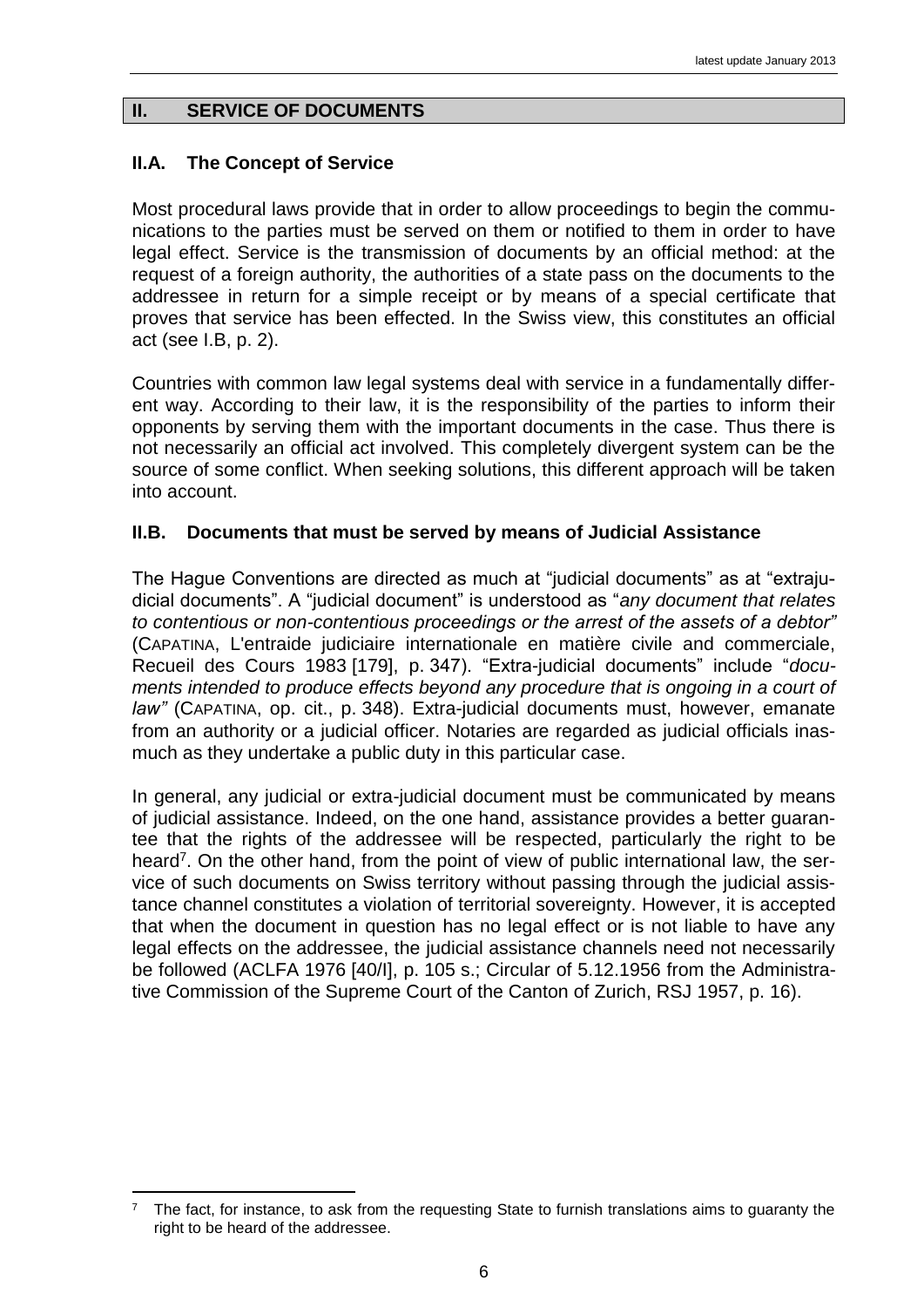#### <span id="page-11-0"></span>**II.C. Competent Authorities**

#### <span id="page-11-1"></span>**1. Hague Service Convention**

#### <span id="page-11-2"></span>*1.1 Forwarding authority*

Article 3 of the Hague Service Convention provides that the authority or judicial officer competent under the law of the state in which the documents originate should forward his request to the Central Authority of the state addressed. It is thus the law of the requesting state that primarily determines the competent authority for forwarding the requests for foreign assistance. It is, however, important to note that it has been accepted that lawyers, to the extent that their law permits them to serve documents, must be regarded as *judicial officers* and hence as persons authorised to approach the Central Authority of the state addressed. Private individuals, however, (for example the parties) are not, in themselves, authorised to approach the Central Authority directly, even if, under their law, they are entitled to serve documents (Explan-atory Report by TABORDA FERREIRA[, Acts and Documents of the 10](http://hcch.e-vision.nl/index_fr.php?act=publications.details&pid=2942&dtid=3)<sup>th</sup> session (1964), Volume III, Service of Process, p. 368; the competent authorities in each country can be found on the website of the [Hague Conference on International Private Law\)](http://www.hcch.net/index_en.php?).

<span id="page-11-4"></span>The competent Swiss authorities forward their requests abroad via the Central Authority of the requested State. $8$  However, they address their requests to the competent authority or court in the place where the relevant proceedings are taking place (e.g.: "to the competent civil court ..."). As previously mentioned, Switzerland has concluded bilateral agreements with certain countries that permit direct contact between authorities (see [I.C.2,](#page-7-0) p. [3\)](#page-7-0). For additional information, please consult the [Guide on Judicial Assistance.](http://www.rhf.admin.ch/rhf/fr/home/rechtshilfefuehrer.html)

#### <span id="page-11-3"></span>*1.2 Receiving Authority*

1

Article 2 of Hague Service Convention provides for the designation of central authorities that are responsible for receiving requests for assistance. Article 18 paragraph 3 of the Hague Service Convention permits states to designate more than one Central Authority.

In Switzerland, the receipt of requests from foreign states and the processing of these is a cantonal responsibility. Accordingly, there are [26 cantonal Central Authori](http://www.rhf.admin.ch/rhf/fr/home/zivilrecht/behoerden/zentralbehoerden.html)[ties.](http://www.rhf.admin.ch/rhf/fr/home/zivilrecht/behoerden/zentralbehoerden.html) These authorities ensure, on the one hand, that the requests conform to the formal requirements of Hague Service Convention or any other provisions that must be taken into consideration, and, on the other hand, that judicial assistance does not clearly appear to be excluded for any other reason. If there is no reason to do otherwise, they take the action required. If a request does not satisfy the requirements of the Service Convention, the Central Authority informs the requesting authority without delay (Art. 4 of the Service Convention).

Since it can prove very difficult for the requesting state to know which of the 26 central cantonal authorities has jurisdiction, the FOJ is also designated to be a Central Authority to which requests may be addressed irrespective of where they may have

<sup>8</sup> JU, NE, SZ (for all requesting authorities, apart from courts) and ZH require that outgoing requests be transmitted via the central cantonal authority. This authority transmits them to the Central Authority of the state addressed.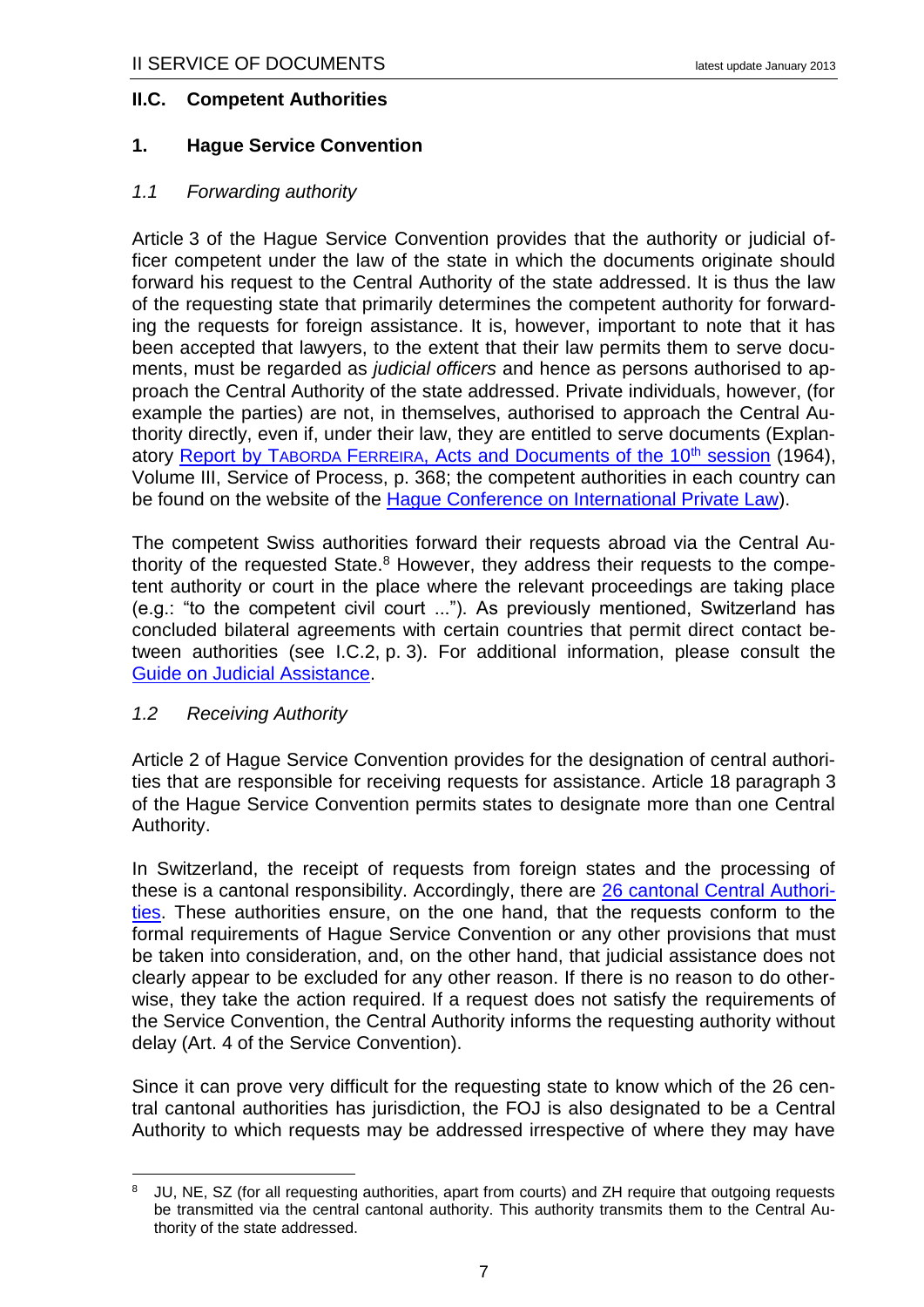to be executed. The jurisdiction of the FOJ is secondary. It does not subject the requests to any examination before passing them on to the competent cantonal authorities, but it consults with the Cantons and provides any coordination that may be necessary. Please note that the FOJ has created a database listing all the competent authorities in Switzerland [\(http://www.elorge.admin.ch\)](http://www.elorge.admin.ch/).

For Swiss requests addressed to foreign states, see the [Guide on Judicial Assis](http://www.rhf.admin.ch/rhf/fr/home/rechtshilfefuehrer.html)[tance.](http://www.rhf.admin.ch/rhf/fr/home/rechtshilfefuehrer.html)

# <span id="page-12-0"></span>**2. 1954 Hague Convention**

The 1954 Hague Convention does not provide for the designation of central authorities. Under Article 1 paragraph 1 of the 1954 Hague Convention, requests for assistance must follow "consular" channels. This means that foreign authorities – this can be a lawyer if, under the law of the requesting state, he is entitled to serve documents – send the documents to be served to the consulate, embassy or other representation of its country in Switzerland. This representation addresses a request to the FOJ, which in turn passes it on to the competent cantonal authority (see Art. 11 PILA; Ordinance of 17.11.1999 on the Organisation of the FDJP [SR 172.213.1].

Requests from Swiss authorities must also pass through the FOJ (see Art. 11 PILA; Ordinance of 17.11.1999 on the Organisation of the FDJP [SR 172.213.1].The FOJ passes these on to the relevant Swiss representation in the receiving state, which in turn passes the requests on to the authority designated by the receiving state (Art. 1 para. 1 1954 Haque Convention; see [Guide on Judicial Assistance\)](http://www.rhf.admin.ch/rhf/fr/home/rechtshilfefuehrer.html).

In relation to incoming or outgoing requests for assistance, the FOJ confines itself to examining whether these comply with the formal requirements of the applicable international conventions and ensuring that international judicial assistance does not appear to be excluded for any other reason.

## <span id="page-12-1"></span>**3. Absence of an agreement**

Where there is no international agreement, Switzerland applies the 1954 Hague Convention to any foreign requests and Swiss requests to other countries (see Art. 11*a* para. 4 PILA; [I.C.3,](#page-7-1) p. [3\)](#page-7-1). Reference is therefore made to the comments made in [II.C.2,](#page-12-0) p. [8.](#page-12-0)

Swiss requests made to foreign states must, in the absence of contrary practices, follow diplomatic channels (see [II.D.2.2,](#page-14-3) p. [10\)](#page-14-3). For a description of the procedure applicable in each country, reference is made to the [Guide on Judicial Assistance.](http://www.rhf.admin.ch/rhf/fr/home/rechtshilfefuehrer.html)

## <span id="page-12-2"></span>**II.D. Channels of Transmission**

# <span id="page-12-3"></span>**1. Hague Service Convention**

## <span id="page-12-4"></span>*1.1 Ordinary Channel (Arts. 2 to 7 Hague Service Convention)*

As already indicated, under Article 2 of the Hague Service Convention, each contracting state must designate a Central Authority that has the task of receiving and dealing with requests for service from another contracting state. The Hague Service Convention only requires the creation of a Central Authority for the purpose of *receiv-*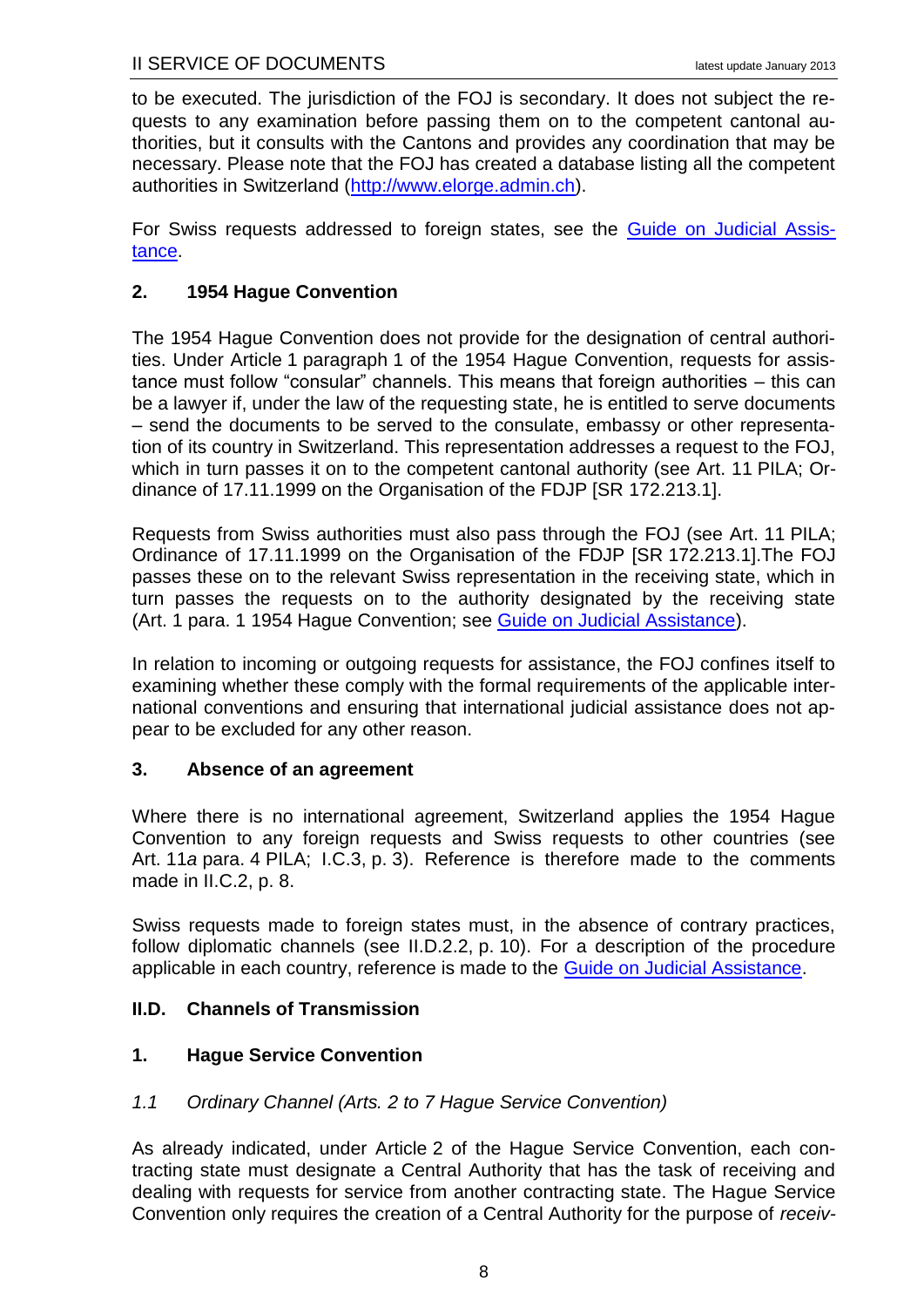*ing* requests for service. Thus a request that is being sent is not required to pass through the forwarding country's own Central Authority.<sup>9</sup> The authority designated as competent according to the law of the requesting state (see [II.C.1.1,](#page-11-2) p. [7\)](#page-11-2) addresses its request to the Central Authority of the requested state.

#### <span id="page-13-0"></span>*1.2 Alternative Channels (Arts. 8 to 10 Hague Service Convention)*

#### <span id="page-13-1"></span>1.2.1 Reservations and declarations made by Switzerland

In addition to the ordinary channel, the Hague Service Convention, in its Articles 8 to 10, provides for alternative channels for effecting service.

Switzerland has, however, made reservations to Articles 8 and 10.

<span id="page-13-2"></span>Thus in relation to Article 8 of the Hague Service Convention, Switzerland permits service of documents through consular or diplomatic agents only with regard to persons who are nationals of the originating state (see ACLFA 1968- 1969 [34/15], p. 34).<sup>10</sup> If that is not the case, the ordinary channel has to be followed. Consular and diplomatic agents are not permitted in any case to resort to coercive measures in order to effect service.

With regard to Article 10 of the Hague Service Convention, Switzerland declares its opposition to *direct service abroad by postal channels* as provided for in letters a), b) and c) of that Article. Nevertheless, it sometimes happens that documents are sent directly from abroad to parties resident in Switzerland. This occurs primarily from countries with common law legal systems, in which the service of documents is the responsibility of the parties and not of the authorities. In other words, and contrary to the Swiss view, such a procedure is not necessarily considered an official act in those countries. The recipient of documents served in this way can notify the matter to the Federal Department of Foreign Affairs (FDFA). If Swiss sovereignty is violated, the FDFA will instruct the relevant Swiss Embassy to intervene with the originating authorities and explain that this method of service is punishable under Article 271 of the Swiss Penal Code.11,12 *It should, however, be noted that the inadmissibility of direct service by mail in Switzerland does not automatically invalidate the service of the document as part of the foreign proceedings. It may, however, have repercussions*  with regard to whether the judgment will be recognised.<sup>13</sup> At any rate, the FDFA regularly gives notice that errors in the service of documents can under Swiss law result in the non-execution of foreign civil judgments (see [II.F.3,](#page-21-0) p. [17\)](#page-21-0). Occasionally, service is effected again by means of judicial assistance.

Finally, Article 9 of the Hague Service Convention provides for the use of consular channels, that is, the ordinary channel stipulated in Article 1 of the 1954 Hague Convention (see [II.D.2.1,](#page-14-2) p. [10\)](#page-14-2). With regard to this, Switzerland has also designated the cantonal central authorities as recipient authorities for requests from abroad.

<u>.</u>

<sup>9</sup> For Switzerland, see footnote [8.](#page-11-4)

<sup>&</sup>lt;sup>10</sup> However, if the addressee of the document is a national of both the requesting state and the state receiving the request, service by consular or diplomatic agents is not permitted. It remains possible if the addressee is a national of the requesting state and a third state.

<sup>11</sup> See [I.B,](#page-6-0) p. [7](#page-6-0)

<sup>&</sup>lt;sup>12</sup> However, only an intentional act is unlawful, and it is practically impossible to prove that an act was intentional.

<sup>13</sup> See also [II.F.3,](#page-21-0) p. [23](#page-21-0)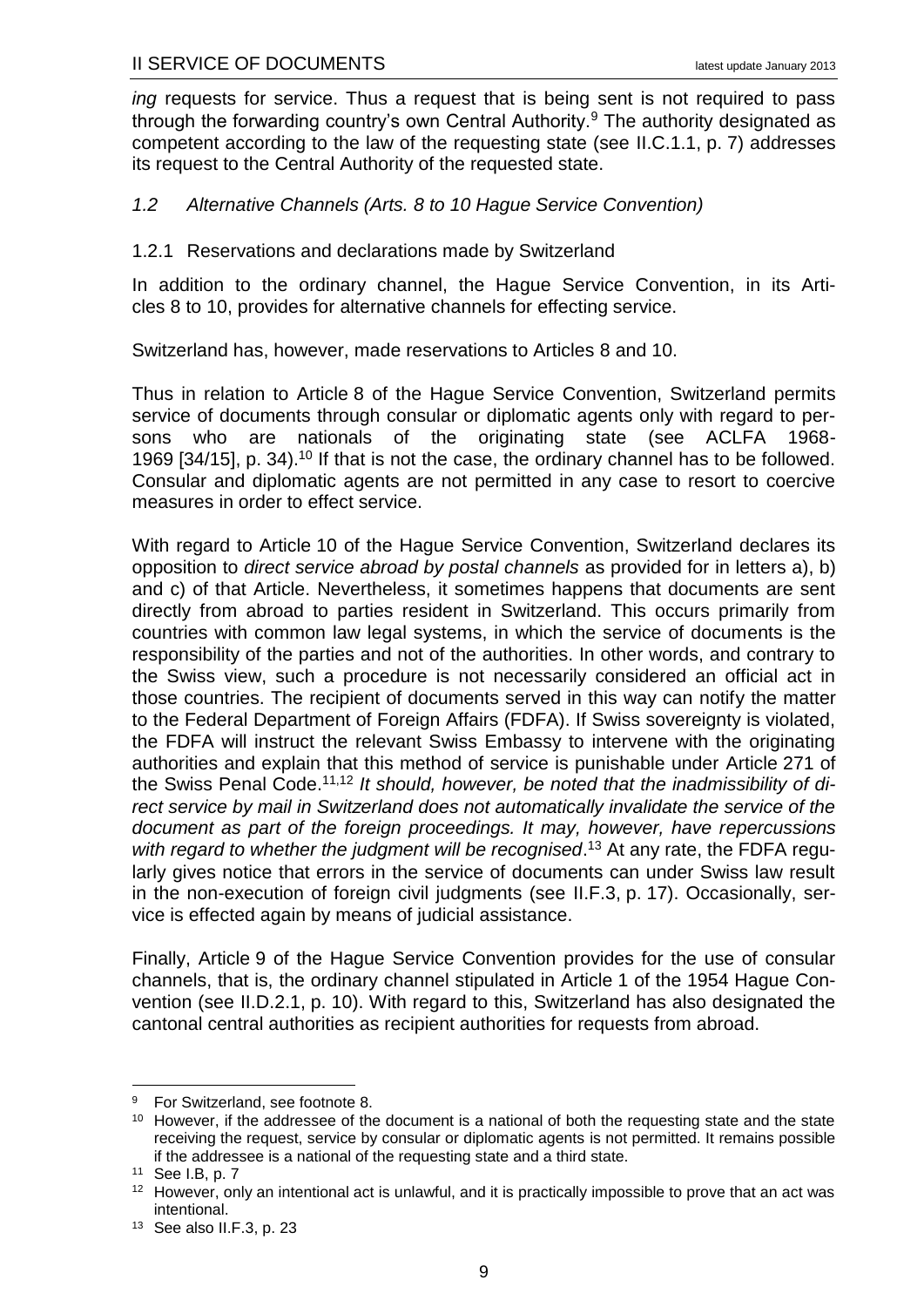## <span id="page-14-0"></span>1.2.2 Consequences of the Principle of Reciprocity

In application of the *principle of reciprocity*, the Swiss reservations may be invoked by the recipient state in relation to requests for service coming from Switzerland, even if the recipient state has not made the same reservations (see [I.C.5,](#page-8-0) p. [4\)](#page-8-0). Thus, the Swiss authorities may not use the transmission channels in respect of which Switzerland has stipulated reservations. Recipient states may, however, waive their right to invoke the principle of reciprocity. The [Guide on Judicial Assistance](http://www.rhf.admin.ch/rhf/fr/home/rechtshilfefuehrer.html) mentions several options open to the Swiss authorities (as the FOJ's primary recommendation or as an alternative channel of transmission), depending on the state in question, to use channels that Switzerland has objected to but which may be nonetheless used when the requested state has refused to invoke the principle of reciprocity. For example, according to the FOJ's primary recommendation, in relations between Switzerland and *Ireland, Canada* and *India* it is permitted for requests for service coming from Swiss authorities to be sent via the FOJ to the competent Swiss representation. The Swiss representation serves the documents on the addressees by registered mail with acknowledgement of receipt. In matters between Switzerland and the *United States of America*, the cantonal central authorities can address their request to the competent Swiss representation, which in turn serves the documents directly on the addressee (see Federal Supreme Court Decision 109 III 100; for the requirements in relation to form, see [II.E.1.1,](#page-15-4) p. [12\)](#page-16-1).

## <span id="page-14-1"></span>**2. 1954 Hague Convention**

# <span id="page-14-2"></span>*2.1 Ordinary Channel (Arts. 1 to 4)*

The 1954 Hague Convention provides for the service of documents via the consular channel (Art. 1).

This means that the competent foreign authorities address their requests to the consulate, embassy or any other representation of their country in Switzerland. This representation forwards the request to the Federal Office of Justice, which, in turn, forwards it to the relevant cantonal authority.

Requests from a Swiss authority are addressed to the FOJ, which forwards them to the competent Swiss representation in the receiving state, which, in turn, sends them on to the authority designated by the recipient state (Art. 1 para. 1 1954 Hague Convention).

## <span id="page-14-3"></span>*2.2 Alternative Channels (Art. 1 paras. 3 and 6 1954 Hague Convention)*

First of all, the states that are parties to the 1954 Hague Convention may declare that they wish to use the diplomatic channel instead of the consular channel (Art. 1 para. 3). In such a case, requests from Switzerland must be addressed to the FOJ, which forwards them to the Swiss representation in the receiving state, which, in turn, forwards the request to the foreign affairs department of the receiving state. The latter sends the request on to the competent local authority.

Moreover, Article 6 of the 1954 Hague Convention permits direct service by mail to an addressee resident abroad, or via the competent judicial or public officials of the recipient country, or, alternatively, through diplomatic or consular agents. *Although Switzerland has not made any specific reservation in relation to this, it does not permit service by mail on its own territory.* However, Switzerland permits service by dip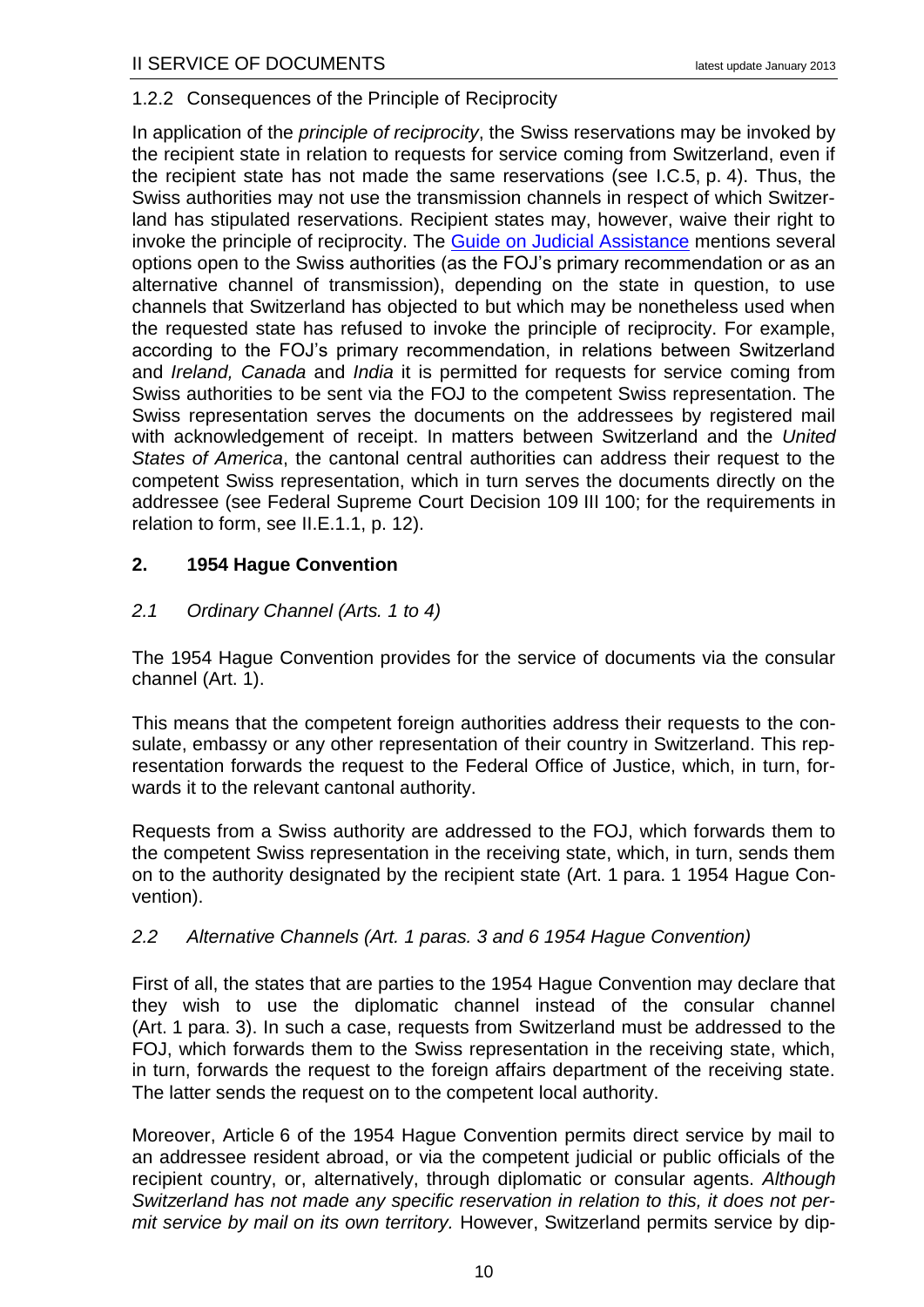lomatic or consular agents as provided for in the Hague Service Convention, that is to say, if the addressee is a national of the state of origin of the documents (see ACLFA 1968-1969 [34/15], p. 34 and footnote n[°10](#page-13-2) above). The consular or diplomatic agents are not permitted to make any use of coercive measures.

Just as is the case under the Hague Service Convention, the *principle of reciprocity* applies under the 1954 Hague Convention. Thus the Swiss authorities may not use channels for service abroad that are not permitted in Switzerland (see [I.C.5,](#page-8-0) p. [4\)](#page-8-0).

# <span id="page-15-0"></span>**3. Absence of an agreement**

Where there is no international agreement, Switzerland applies the provisions of the 1954 Hague Conventions to requests received from abroad and to Swiss requests to other countries (see Art. 11*a* para. 4 PILA; [I.C.3,](#page-7-1) p. [3\)](#page-7-1). Switzerland also accepts the service of documents by consular or diplomatic agents on the requesting country's own nationals. Finally, Switzerland does not accept direct service from abroad by mail.

Swiss requests to other countries must, unless there is a contrary custom, for example in favour of consular channels, follow diplomatic channels (see [II.D.2.2,](#page-14-3) p. [10\)](#page-14-3). Direct service by mail is permitted only if the recipient state accepts this form of service. For a description of the procedure applicable to each country, please see the [Guide on Judicial Assistance.](http://www.rhf.admin.ch/rhf/fr/home/rechtshilfefuehrer.html)

# <span id="page-15-1"></span>**4. Other Transmission Channels**

All Hague Conventions authorise states to enter into bilateral agreements that provide more favourable conditions. As a result, direct correspondence between requesting and recipient authorities or courts in certain countries remains possible (see [I.C.2,](#page-7-0) p. [3\)](#page-7-0).

Diplomatic channels can always be used (see [II.D.2.2,](#page-14-3) p. [10\)](#page-14-3), even where a convention provides for a quicker means of service. Where the Hague Service Convention applies, its Article 9 paragraph 2 provides for a special rule in this regard.

## <span id="page-15-2"></span>**II.E. Requirements for the Request**

# <span id="page-15-3"></span>**1. Hague Service Convention**

## <span id="page-15-4"></span>*1.1 Form*

Article 3 of the Hague Service Convention provides for the use by contracting states of a [model form](http://www.rhf.admin.ch/rhf/fr/home/rechtshilfefuehrer/muster/zustellungsgesuch-hzue65.html) for requesting the service of judicial or extra-judicial documents. The text printed on the form must include a version in either English or French.<sup>14</sup> It consists of three parts, the request for service, a certificate containing the details of execution, and a summary of the document being served (Art. 7 para. 1 Hague Service Convention). The blanks corresponding to the printed text are completed either in the language of the state receiving the request, or in English or French (Art. 7 para. 2 Hague Service Convention). Some states require, in our opinion wrongfully, that the

<sup>&</sup>lt;u>.</u> <sup>14</sup> Under article 7 the Hague Service Convention, the additional printing of the text in one or more official languages of the requesting state (state of origin) is permitted.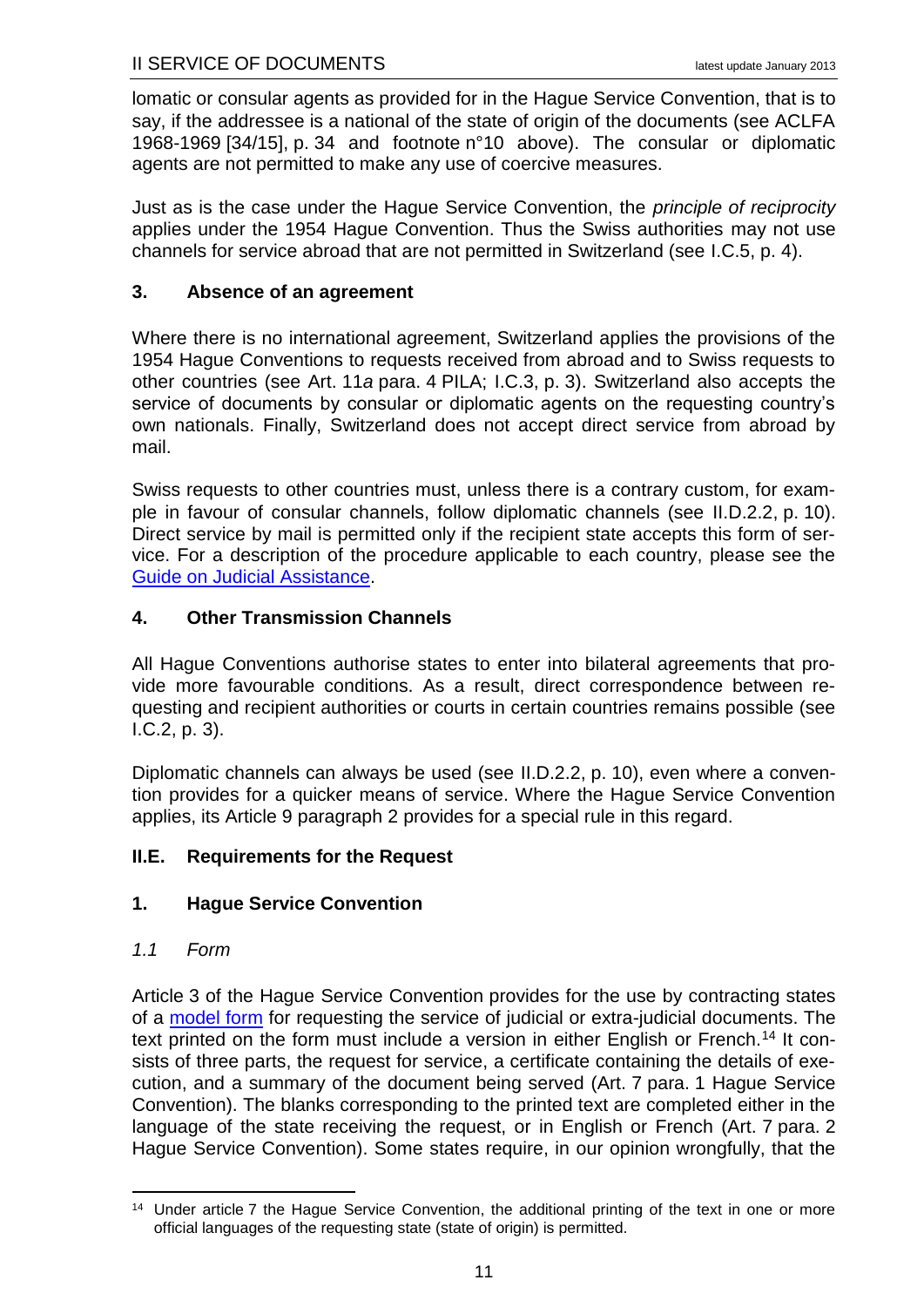printed text and/or the responses be written in their language [\(Guide on Judicial As](http://www.rhf.admin.ch/rhf/fr/home/rechtshilfefuehrer.html)[sistance\)](http://www.rhf.admin.ch/rhf/fr/home/rechtshilfefuehrer.html).

The model form and the documents to be served are to be sent in duplicate (Art. 3 para. 2 Hague Service Convention). The authentication of the documents or any similar formality is not required (Art. 3 para. 1 Hague Service Convention). Regarding the necessity to join the translation of the exhibits, see [II.E.1.2,](#page-16-0) p. [12.](#page-16-0)

<span id="page-16-1"></span>When the alternative channels of service provided for in Articles 8 and 10 Hague Service Convention are used (see [II.D.1.2,](#page-13-0) p. [9\)](#page-13-0), the model forms do not need to be used, and no translation is required. It should, however, be noted that if the addressee is unable to understand the nature and significance of the documents served, this may pose problems should the judgment be recognised abroad (violation of the right to be heard)<sup>15</sup> and this may remain a problem even where the receiving state permits the use of the alternative channels for service. Accordingly, it is recommended that the Hague Service Convention forms are used for the alternative channels as well (at least the section "Summary of the document to be served" of the model form [pp. 3 and 4]) or that a translation of the documents in the language of the recipient state is enclosed, in order to ensure that the addressee is informed of the nature of the documents served. The Hague Conference on Private International Law adopted a recommendation to this effect in 2003 and 2009 [\(see points 65](http://www.hcch.net/index_en.php?act=publications.details&pid=26&dtid=2) - 68; [point](http://www.hcch.net/upload/wop/jac_concl_e.pdf) 31). The FOJ recommends that [the form](http://www.rhf.admin.ch/rhf/fr/home/rechtshilfefuehrer/muster/zustellungsgesuch-hzue65.html) be completed in the language of the requested state.

## <span id="page-16-0"></span>*1.2 Execution and Languages*

The Swiss authorities effect the service of documents requested by a foreign state, on the first occasion and in the absence of any special requests by the requesting state, by "informal delivery" to the addressee. Simple delivery is covered by Article 5 paragraph 2 of the Hague Service Convention. The translation of the documents to be served is not necessary for this mode of service; service is effected, as a general rule, by registered mail or by judicial act.<sup>16</sup> This form of service is, however, permitted only if the addressee accepts service (Art. 5 para. 2 Hague Service Convention). If the addressee refuses to accept service by simple delivery, the Central Authority or the competent cantonal court will make a note of this on the certificate and will notify the requesting state that formal service has to be effected. For formal service, however, the Swiss authorities require the translation of the documents into German, French, or Italian, depending on the region in question, before attempting to service the document again (see the Swiss reservation to Art. 5 para. 3 of the Hague Service Convention). In order to guarantee the right of the addressee as provided by Article 5 paragraph 2 of the Hague Service Convention to refuse service by simple delivery and to require a translation, it is advisable to inform the addressee in an appropriate manner. The FOJ has thus recommended the cantonal authorities to inform addressees of their rights at the moment of service and to fix, where appropriate, a short period within which to exercise such rights. For example, if service is effected by mail, an accompanying letter or a notice on the envelope could inform addressees of their rights and the way in which they should be exercised. Simple service by the

<sup>&</sup>lt;u>.</u> <sup>15</sup> However, the judgment will not have to be recognised abroad in each Swiss procedure.

<sup>&</sup>lt;sup>16</sup> Delivery of a "judicial document" is regulated in the general terms and conditions of the Swiss Post Office and its information brochure. Article 138 CPC on the form in which judicial documents are served states in paragraph 1: "The summons, rulings and decisions are served by registered mail or by other means against confirmation of receipt".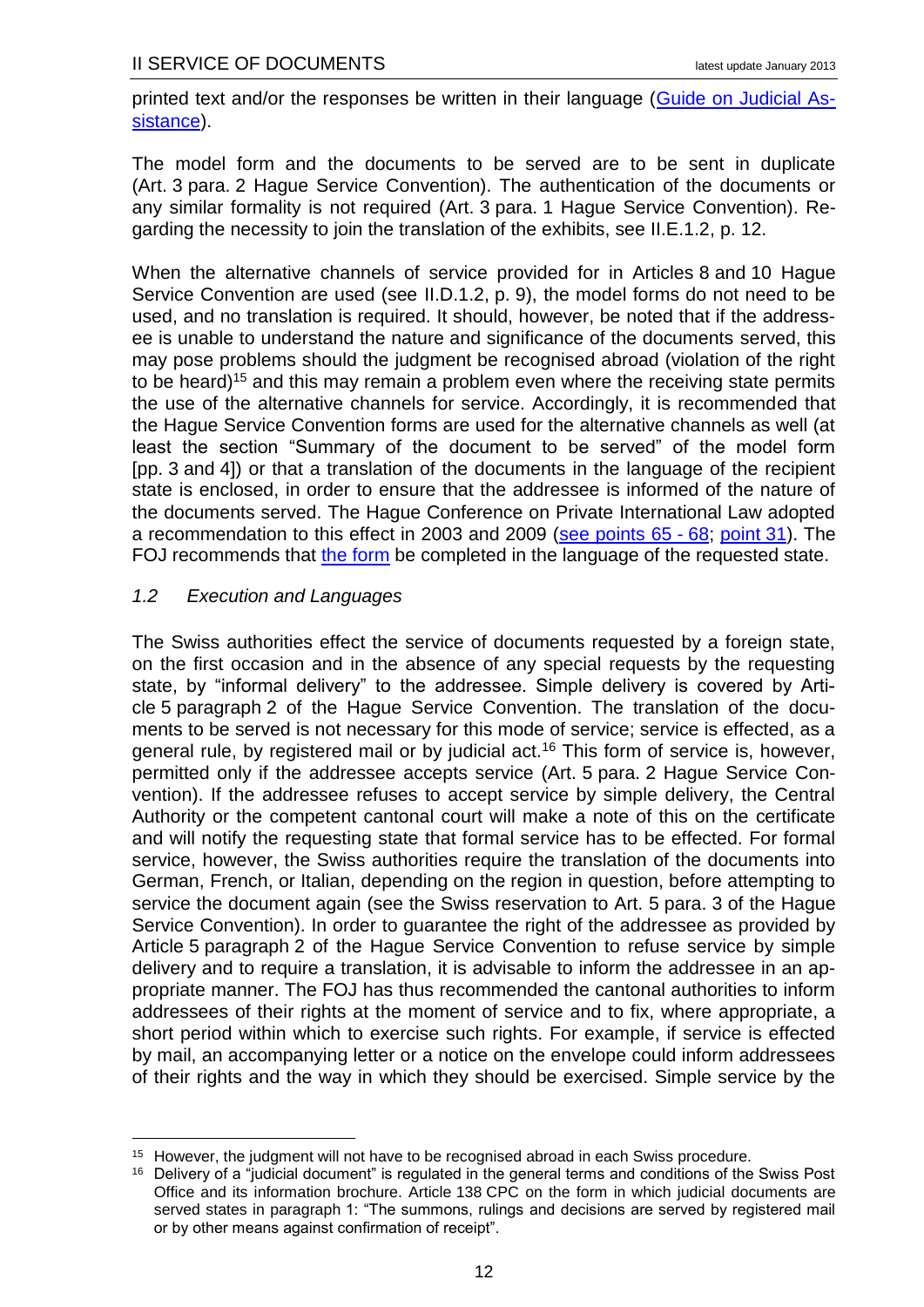procedure used for court documents is not sufficient to allow addressees to exercise rights.

With regard to Swiss requests to other countries, it is recommended to consult the [Guide on Judicial Assistance](http://www.rhf.admin.ch/rhf/fr/home/rechtshilfefuehrer.html) to find the requirements specified by the recipient country. Certain countries require the immediate translation of the documents to be served and will therefore not proceed in the first instance with service by simple delivery.

The requesting authority can demand that service be made formally from the beginning either according to one of the forms prescribed by the law of the receiving state (Art. 5 para. 1 let. a Hague Service Convention), or according to a special form prescribed by the law of the requesting state (Art. 5 para. 1 let. b Hague Service Convention). In the latter case, the demand will only be met if the required form is compatible with the law of the receiving state. If a request is made for formal service or if this form of service proves to be necessary due to the refusal of the addressee to accept service, the requesting state may have to pay the resultant costs (Art. 12 para. 2 Hague Service Convention; see [II.E.1.5,](#page-19-0) p. [15\)](#page-19-0).

It is important to note that the effects of the impossibility or refusal of service are not governed by the Hague Service Convention. It is not easy to answer the question as to which law – that of the requested state or that of the requesting state – service is to be considered to be legally valid. The Swiss Federal Supreme Court has attempted to answer this question (SJ 2000, p. 89 et seq.). In the view of the FOJ it is generally the law of the requested state that should apply, unless the law of the requesting state imposes particular requirements to be met. In the latter case, in the view of the FOJ, it will be up to the requesting authority to request a special form of service (Art. 5 para. 1 let. b Hague Service Convention).

With regard to a foreign request for service in Switzerland, the authority effecting service must complete *the relevant certificate in every case, even if it is not enclosed with the request*.

## <span id="page-17-0"></span>*1.3 Protection given to addressees, sanctions*

1

Articles 15 and 16 of the Hague Service Convention provide for a mechanism intended to protect the defendant who has not received a served document.<sup>17</sup> The aim of Article 15 is therefore to ensure rights of defence [\(Report by T](http://www.hcch.net/index_en.php?act=publications.details&pid=2942&dtid=3)ABORDA FERREIRA, Acts [and Documents of the 10](http://www.hcch.net/index_en.php?act=publications.details&pid=2942&dtid=3)<sup>th</sup> session (1964), Volume III, Service of Process, p. 93).

Article 15 of the Hague Service Convention deals with the service of a summons or equivalent document in accordance with the provisions of the Convention when the defendant fails to appear.

Article 15 therefore provides in its first paragraph that when a summons or equivalent document has to be transmitted abroad for the purpose of service, under the provisions of the Hague Service Convention and the defendant fails to appear, the court is required to *defer judgment* until it is established that *the document was either served in accordance with the methods prescribed by the internal law of the state addressed* 

<sup>&</sup>lt;sup>17</sup> With reference to Article 15 of the Hague Service Convention see also Article 26 paragraph 3 Lugano Convention (Convention of 30 October 2007 on jurisdiction and the recognition and enforcement of decisions in civil and commercial matters (SR 0.275.12, revised version of the Convention of 16 September 1988 on jurisdiction and the enforcement of judgments in civil and commercial matters).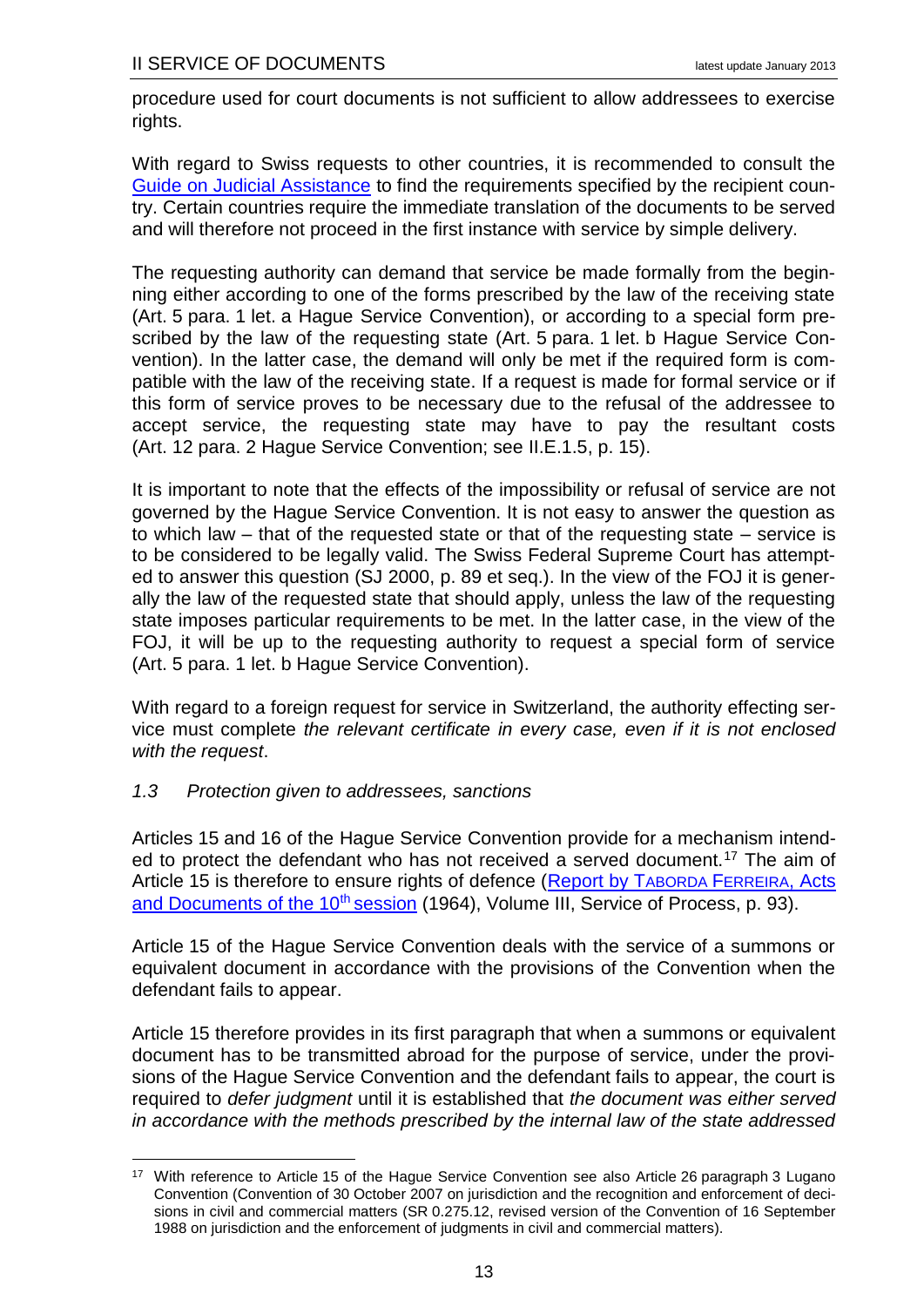(Art. 15 para. 1 let. a Hague Service Convention), *or the document was actually delivered to the defendant or to his residence by another method provided for by the Hague Service Convention* (Art. 15 para. 1 let. b). The first possibility envisages cases where service has been effected in accordance with Article 5 paragraph 1 let. a of the Hague Service Convention. The second possibility is aimed at cases of transmission in accordance with Article 5 paragraph 1 let. b of the Hague Service Convention as well as cases where alternative channels of transmission (see [II.D.1.2,](#page-13-0) p. [9\)](#page-13-0) are used. In this second case, it is not sufficient that the alternative channels of transmission or a method of transmission peculiar to the requesting state (Art. 5 para. 1 let. b Hague Service Convention) was used, it is also necessary for *service to be effected on the defendant in person or at least at his residence* [\(Report of T](http://www.hcch.net/index_en.php?act=publications.details&pid=2942&dtid=3)ABORDA FERREIRA, op. cit., p. 95). With regard to alternative channels of transmission, the reservations made by contracting states in relation to certain methods of transmission should be taken into account. In addition, the court may only defer judgement, whatever the situation, if service has been effected in sufficient time for the defendant to be able to defend himself.

Article 15 paragraph 2 of the Hague Service Convention qualifies the protection given by the first paragraph to the extent that it allows contracting states to declare that their courts may give judgment irrespective of paragraph 1, subject to the conditions, however, that *i)* the document has been transmitted by one of the methods provided for by Hague Service Convention *ii)* that a period of not less than six months has elapsed and *iii)* that no certificate has been obtained despite every reasonable effort being made by the competent authorities. Switzerland has not made any declaration in terms of Article 15 paragraph 2 of the Hague Service Convention. This option is, however, open to any Swiss court through the application of the principle of reciprocity (see [I.C.5,](#page-8-0) p. [4\)](#page-8-0) when service should have taken place in a state which has made such a declaration.

If, however, a judgment has been given against a defendant who has not been able to appear, the defendant may, under Article 16 of the Hague Service Convention, request the court to relieve him of the effects of failing to appeal against the judgment within the given time. Article 16 does not, however, apply to judgments relating to the status or capacity of persons (Art. 16 para. 4 Hague Service Convention).

## <span id="page-18-0"></span>*1.4 Grounds for refusing service*

If the Central Authority concludes that the provisions of the Hague Service Convention have not been complied with, Article 4 of the Convention mandates that the Central Authority promptly inform the applicant.

Furthermore, service may be refused if the document does not relate to a civil or commercial matter (Art. 1 para. 1 Hague Service Convention; see [I.D,](#page-8-1) p. [4\)](#page-8-1), if a particular form is required that is contrary to the law of the state addressed (Art. 5 para. 1 let. b), or if the execution of service is such that it would infringe upon the sovereignty or security of the state addressed (Art. 13 para. 1). The term "sovereignty" must be interpreted restrictively. It cannot be understood as being equivalent to public policy. In this sense, Article 13 paragraph 2 of the Hague Service Convention indicates that the execution of a request may not be refused solely on the ground that the law of the state addressed claims exclusive jurisdiction over the subject matter of the action or does not permit the action upon which the application is based. In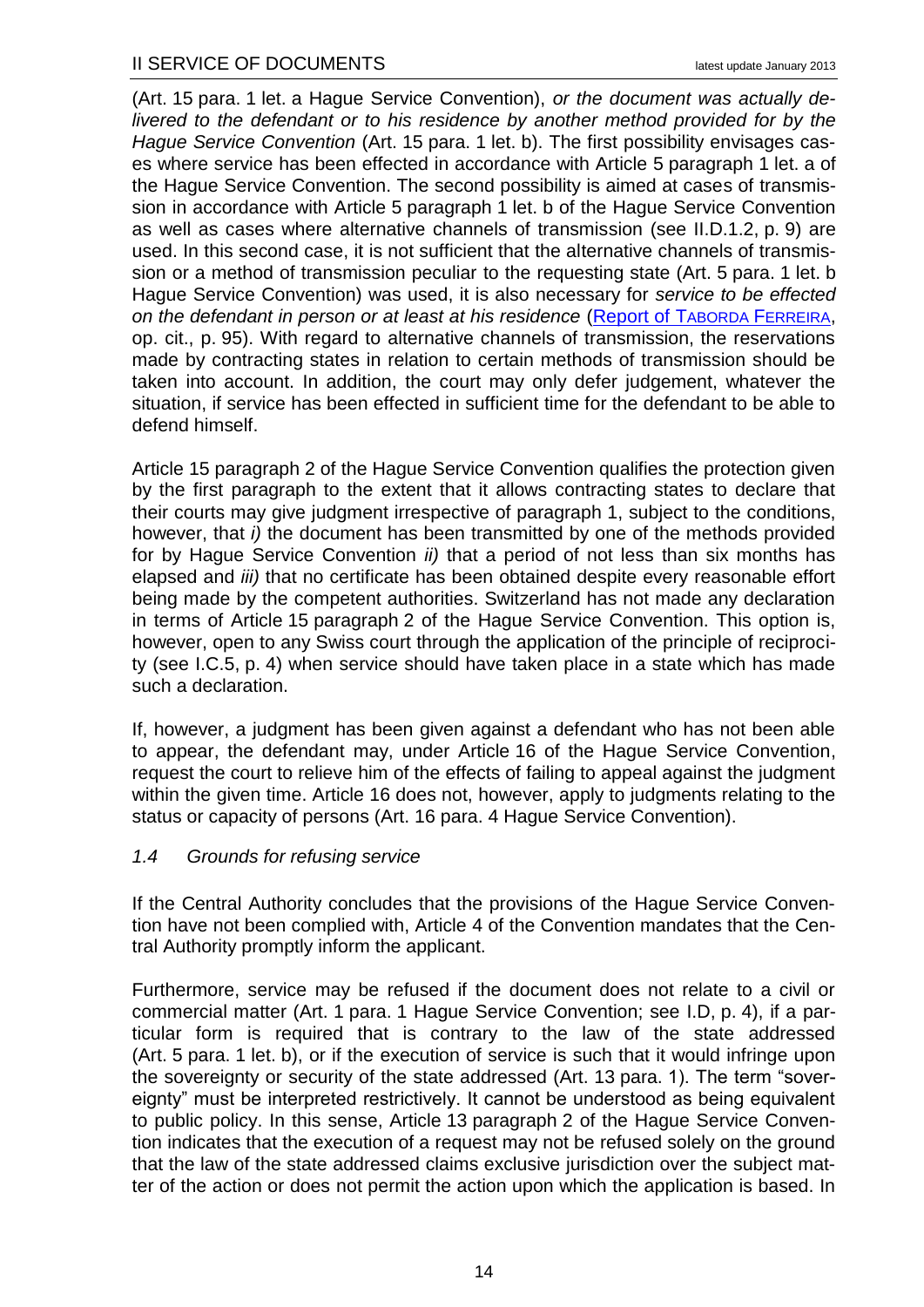other words, these grounds are not considered relevant to the sovereignty of the state addressed.<sup>18</sup>

#### <span id="page-19-0"></span>*1.5 Costs*

In principle, no charges may be made for services relating to the service of documents relating to judicial assistance (Art. 12 para. 1 Hague Service Convention). There is, however, an exception for cases requiring the involvement of a judicial officer or the use of a particular method of service (Art. 12 para. 2 let. a and b Hague Service Convention). Moreover, bilateral agreements may provide different rules (see [I.C.2,](#page-7-0) p. [3\)](#page-7-0).

## <span id="page-19-1"></span>**2. 1954 Hague Convention**

The 1954 Hague Convention served as the basis for the Hague Service Convention of 1965. The requirements and conditions applicable to the service of documents under the Hague Service Convention were largely restated and differ from those contained in the 1954 Hague Convention only in a few points. Only these differences are considered below.

## <span id="page-19-2"></span>*2.1 Form*

Requests for service based on the 1954 Hague Convention need not be transmitted in a standardised form.

Under Article 1 paragraph 1 of the 1954 Hague Convention, the consul's request must indicate the authority issuing or forwarding the document, the names and capacities of the parties, and the address of the addressee. In addition, the nature of the document in question must be mentioned, i.e. it should state the subject matter of the action and describe in detail the documents to be served (e.g.: legal claim, response to the claim, judgment on the evidence; Art. 1 para. 1 1954 Hague Convention). The request shall be in the language of the requested authority. A receipt should always be attached to the request. If service must be effected in a special form (e.g. according to the law of the requesting state), it is advisable to request this expressly and to justify the request (Art. 3 1954 Hague Convention).

## <span id="page-19-3"></span>*2.2 Execution and language*

Here too, service can be effected either by simple delivery (Art. 3 1954 Hague Convention together with Art. 2 1954 Hague Convention; without translation; see [II.E.1.2,](#page-16-0) p. [12\)](#page-16-0), subject to refusal by the addressee, or by formal service (with certified<sup>19</sup> translation; in Switzerland either in German, French or Italian, depending on the place of execution of the request, see Federal Supreme Court Decision 103 III 69). With regard to simple delivery, it should be borne in mind that the FOJ is of the opinion that it is advisable to inform the addressee of his right to refuse service if the documents have not been translated (see [II.E.1.2,](#page-16-0) p. [12\)](#page-16-0). The court is not obliged to complete the certificate; a receipt signed by the addressee is sufficient.

<sup>1</sup> <sup>18</sup> On the subject of third party debt orders see A. R. MARKUS, Drittschuldners Dilemma, in: Rechtsetzung und Rechtsdurchsetzung, Festschrift für Franz Kellerhals zum 65. Geburtstag, Stämpfli Verlag Bern 2005; also appeared in: BlSchK, 2005, H 1, p. 1 ff.

 $19$  This means certification that the translation is complete and correct.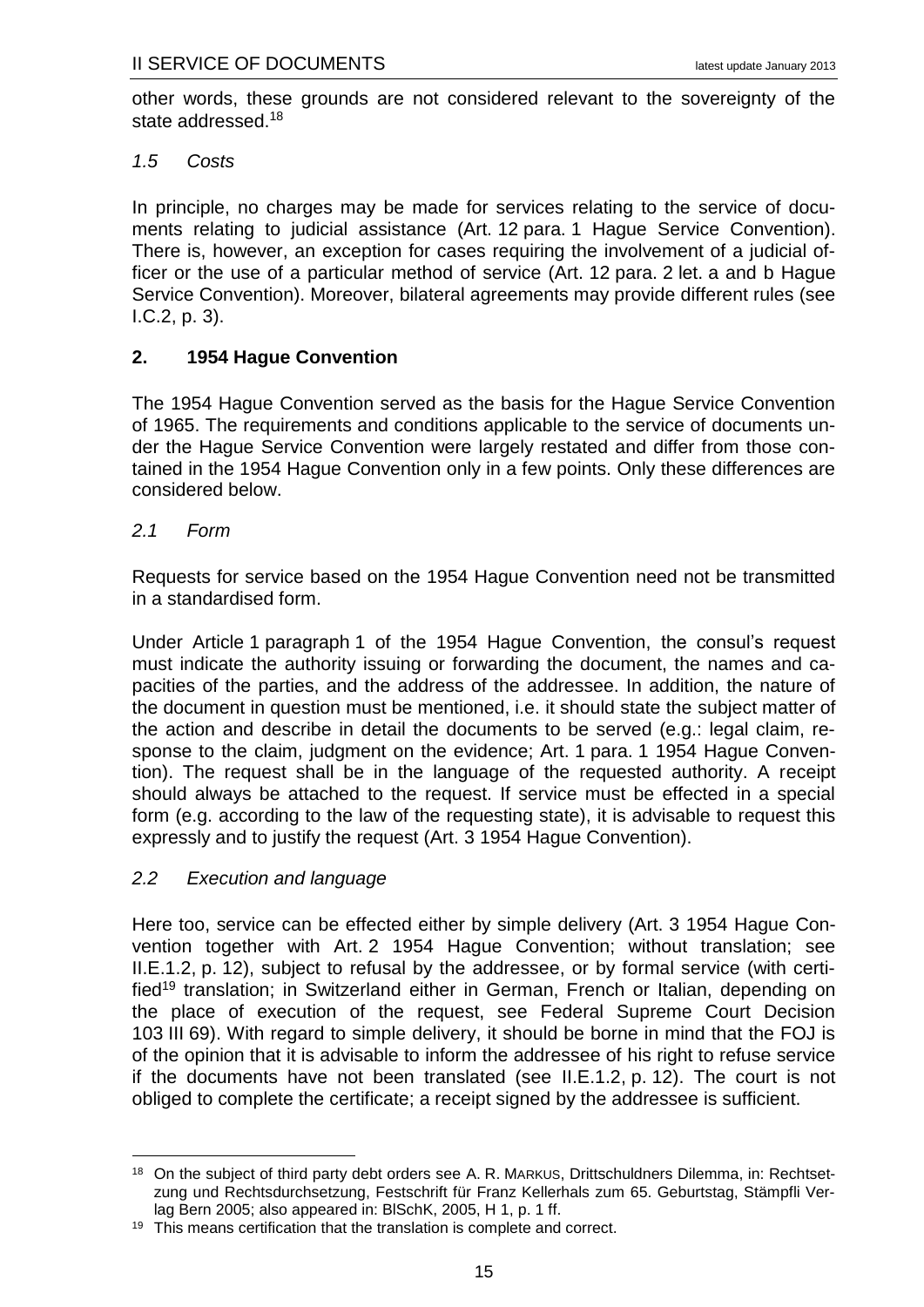#### <span id="page-20-0"></span>*2.3 Protection for the addressee*

In contrast to the Hague Service Convention, the 1954 Hague Convention does not provide any mechanism for the protection of the rights of the defendant.

#### <span id="page-20-1"></span>*2.4 Costs*

The execution of the request for service may not give rise to the right to the reimbursement of costs, unless service is made forcibly or if a special form is required (Art. 7 para. 2 Hague Service Convention). Moreover, bilateral agreements may provide different rules (see [I.C.2,](#page-7-0) p. [3\)](#page-7-0).

#### <span id="page-20-2"></span>**3. Absence of an agreement**

Where there is no international agreement, Switzerland applies the provisions of the 1954 Hague Conventions to requests received from abroad and to Swiss requests to other countries (see Art. 11*a* para. 4 PILA; see also Art. 11*a* para. 1 - 3 PILA).

With regard to requests made by Switzerland to other countries, reference is made to the [Guide on Judicial Assistance.](http://www.rhf.admin.ch/rhf/fr/home/rechtshilfefuehrer.html) It is, however, worth noting that, in relation to costs, Swiss representations in those states where no agreement exists in this regard will request the Swiss authority to guarantee a refund in the event that charges are made.

#### <span id="page-20-3"></span>**II.F. Special Questions**

## <span id="page-20-4"></span>**1. Service addressed to foreign states or foreign state-owned companies**

In the case of service addressed to foreign states (including embassies and consulates) or to foreign state-owned companies, Article 16 of the **European Convention on** [State Immunity applies](http://www.coe.int/en/web/conventions/full-list/-/conventions/treaty/074) (SR 0.273.1). Under paragraph 4 of this provision, the periods for entering into the proceedings and the methods of appeal against a judgment by default begin to run two months after the service of the document or the judgment with the department of foreign affairs of the state addressed. In addition, the courts having jurisdiction may not assign a period shorter than two months from the receipt of the documents by the department of foreign affairs (Art. 16, para. 5). These rules, which are in keeping with normal practices, should also be respected outside the scope of application of the said Convention.

The FOJ is willing to provide support and explanation of the procedures in the different countries.

#### <span id="page-20-5"></span>**2. Service addressed to Swiss nationals abroad**

Reference should be made to the explanations on alternative channels for affecting service addressed to Swiss nationals abroad by Swiss diplomatic or consular repre-sentatives. These can be found under [II.D.1.2.1,](#page-13-1) p. [9,](#page-13-1) [II.D.2.2,](#page-14-3) p. [10,](#page-14-3) [II.D.3,](#page-15-0) p. [11](#page-15-0) and on the pages relating to each country in the [Guide on Judicial Assistance.](http://www.rhf.admin.ch/rhf/fr/home/rechtshilfefuehrer.html) For requirements regarding translation and form and the explanations under [II.E.1,](#page-15-3) p. [11](#page-15-2) and [II.E.2,](#page-19-1) p. [15](#page-19-1) apply mutatis mutandis.

If the Swiss citizen has more than one nationality, i.e. is also a national of the requested state, the ordinary channel should be followed; the Swiss consular or diplo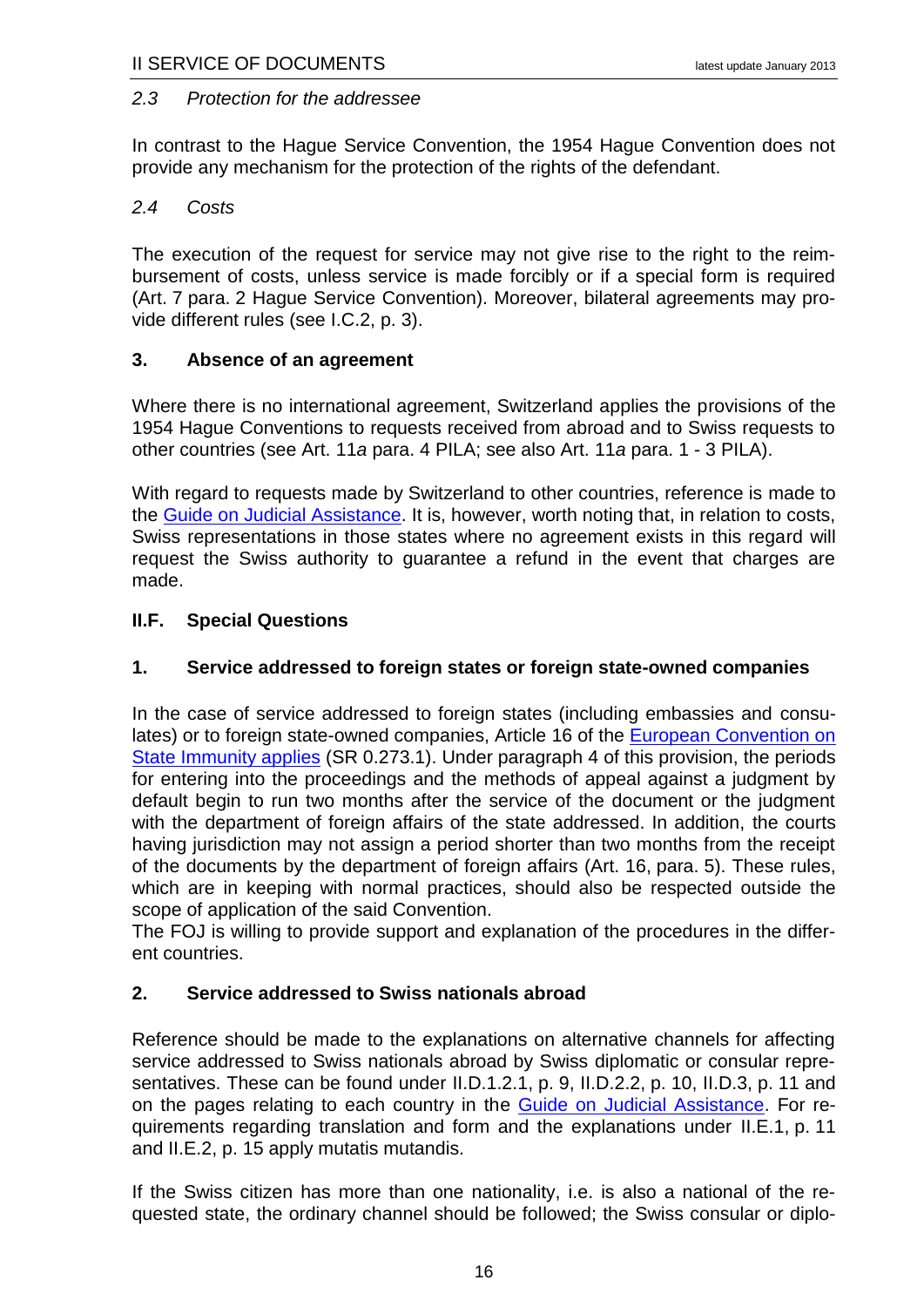matic representative may not serve documents (for exceptions see [II.D.1.2.2,](#page-14-0) p. [10\)](#page-14-0). If the Swiss citizen is also a national of a third state, the Swiss consular or diplomatic representative is permitted to serve documents.<sup>20</sup>

Besides the alternative channels described, there are further ways of serving documents listed on the pages referring to each country.

## <span id="page-21-0"></span>**3. Service of documents which institute proceedings and Recognition of Judgments**

The Hague Conventions do not regulate the legal effects of serving documents.

Furthermore, the regulations that govern the service of documents in relation to the main proceedings are not necessarily the same as those applied in relation to the recognition procedure, in which, as a condition for the recognition of a judgment, it must be ensured that the document instituting the proceedings was duly served (see for the respective requirements e.g. Art. 27 para. 2 let. a PILA; but see also Art. 34 no 2 of the Convention of 30 October 2007 on Jurisdiction and the Recognition and Enforcement of Judgments in Civil and Commercial Matters [LugC<sup>21</sup>, SR 0.275.12] and the declaration issued by Switzerland on Article III para. 1 of Protocol 1; <sup>22</sup>). Thus, as we have already indicated, although the USA does not object to the service of documents on its territory by diplomatic agents, the subsequent judgment will not necessarily be recognised, for example, when the documents have been served in a language that the addressee did not understand (see [II.E.1.1,](#page-15-4) p. [12\)](#page-16-1). For the precedents and doctrine relating to these questions in Switzerland, which are not always consistent, see for example DUTOIT, Commentaire de la loi fédérale du 18 décembre 1987, 4<sup>th</sup> ed., Basel 2005, no 8 ad Art. 27 ; HON-SEL/VOGT/SCHNYDER/BERTI (edit.), Basler Kommentar, Internationales Privatrecht, 2<sup>nd</sup> edition, Basel 2007, no 9 ff ad Art. 27 ; GIRSBERGER/HEINI/KELLER/KREN KOSTKIE-WICZ/SIEHR/VISCHER/VOLKEN (edit.), Zürcher Kommentar zum IPRG, 2<sup>nd</sup> ed., Zurich 2004, no 74 ff ad Art. 27; Federal Supreme Court Decision 122 III 439 (447 f) also published in SRIEL 1998, p. 441 with a commentary by I. SCHWANDER; Federal Supreme Court Decision 135 III 623, with a commentary by I. SCHWANDER in AJP/PJA 1/2010, p. 110 ff; Federal Supreme Court judgment 4A\_161/2008 (01.07.2008), already with a consideration on LugC of 2007; Supreme Court judgment 5A\_544/2007 (04.02.2008); F. DASSER / M. FREY, Übergangsrechtliche Stolpersteine des revidierten Lugano-Übereinkommens, in: Jusletter 11 April 2011, margin no 18 ff.; Aargau Cantonal Supreme Court, 17.12.1999, SRIEL 2001, p. 224.

## <span id="page-21-1"></span>**4. Address of addressee unknown – Service by Public Notice**

When the address of the addressee of service is unknown, the Hague Conventions do not apply (Art. 1 para. 2 Hague Service Convention; Art. 1 para. 1 1954 Hague Convention). Therefore, when an authority wishes to proceed with service by means of public notice in a foreign country, it is recommended in principle to follow diplomatic channels. In addition, as the obligation to grant assistance no longer follows from a convention, the state addressed is free to decide whether it cooperates or not. It

1

<sup>20</sup> See footnote [10](#page-13-2)

<sup>&</sup>lt;sup>21</sup> Revised version of the Convention of 16 September 1988 on jurisdiction and the enforcement of judgments in civil and commercial matters

<sup>&</sup>lt;sup>22</sup> See also Art. 27 no 2 LugC 1988 in conjunction with Art. 63 LugC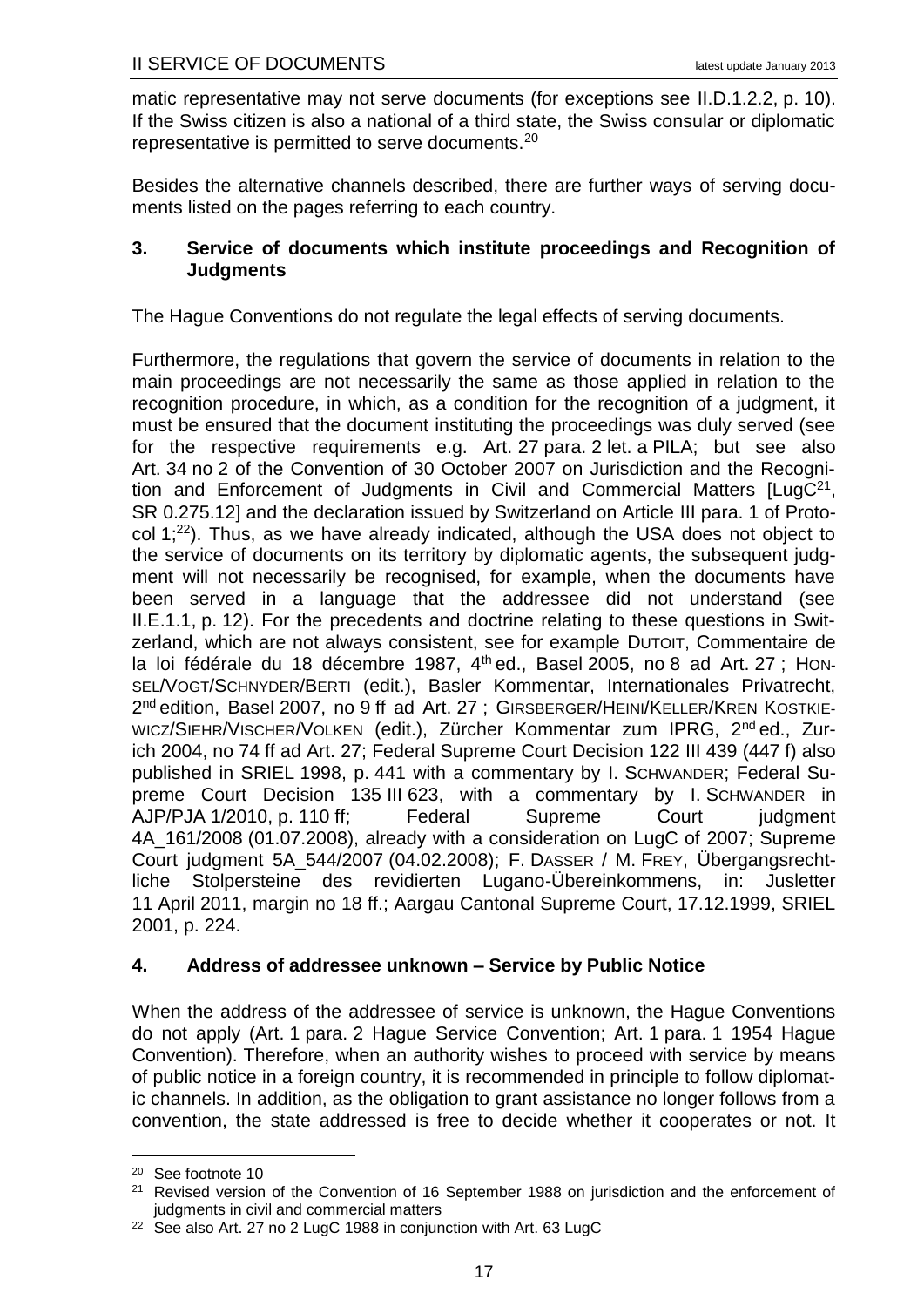should be noted here that the Swiss Civil Procedure Code permits the authorities to proceed with a public notice in Switzerland when the address of the addressee is unknown and cannot be ascertained despite making reasonable enquiries or when service is impossible (see Art. 141 CPC).

To the knowledge of the FOJ, the central cantonal authorities do not automatically refuse to proceed with publication in response to a request from a foreign authority when the address of the addressee is unknown, but prefer to investigate the matter. Furthermore, in general, the Swiss authorities do not reject requests that have not followed diplomatic channels, but which have followed a channel provided for by the Conventions.

In the opinion of the FOJ, a Swiss or a foreign authority may proceed with the publication of notices addressed to an indeterminate number of persons whose identities are unknown (notice to creditors, appeal for beneficiaries of a will) by addressing their request to their representation in the country of publication. The representation is then charged with arranging publication.

## <span id="page-22-0"></span>**5. Agreement between the European Community and Switzerland relating to the Free Movement of Persons, Federal Act on the Free Movement of Lawyers and Assistance**

With the entry into force on 1 June 2002 of the Agreement between Switzerland on the one hand, and the European Community and its member states on the other relating to the free movement of persons (SR 0.142.112.681) and the Federal Act on the Free Movement of Lawyers (SR 935.61; Lawyers' Act), a lawyer domiciled in the territory of the European Union may, under certain conditions, represent clients in Switzerland. Against this background, several judicial authorities have asked the FOJ whether the new law permits them to effect service without using the assistance channels.

First of all, it should be noted that this legislation does not regulate questions of assistance. Furthermore, under Article 140 of the Swiss Civil Procedure Code, the court may instruct parties with domicile or registered office abroad to provide a domicile for service in Switzerland.

There are two different cases: either a party domiciled in Switzerland is represented in a Swiss court by a lawyer whose registered office is on EU territory, or both the party and his or her legal representative are domiciled on EU territory.

In the first case, the FOJ is of the opinion that the assistance channels do not have to be followed. Indeed, due to the fact that the party concerned by service is domiciled in Switzerland, service made to his or her lawyer (see Art. 137 CPC) has no effect abroad and consequently is not capable of undermining the sovereignty of the state in which the lawyer has his or her registered office. Postal service to the lawyer for the parties is, as a result, permissible in such a case.

In the second case, due to the fact that the party is domiciled abroad, service has legal effects abroad and is, as a result, capable of infringing on the sovereignty of the state involved. It is advisable, therefore, to follow the assistance channels. It should be recalled that there are bilateral agreements between Switzerland and the coun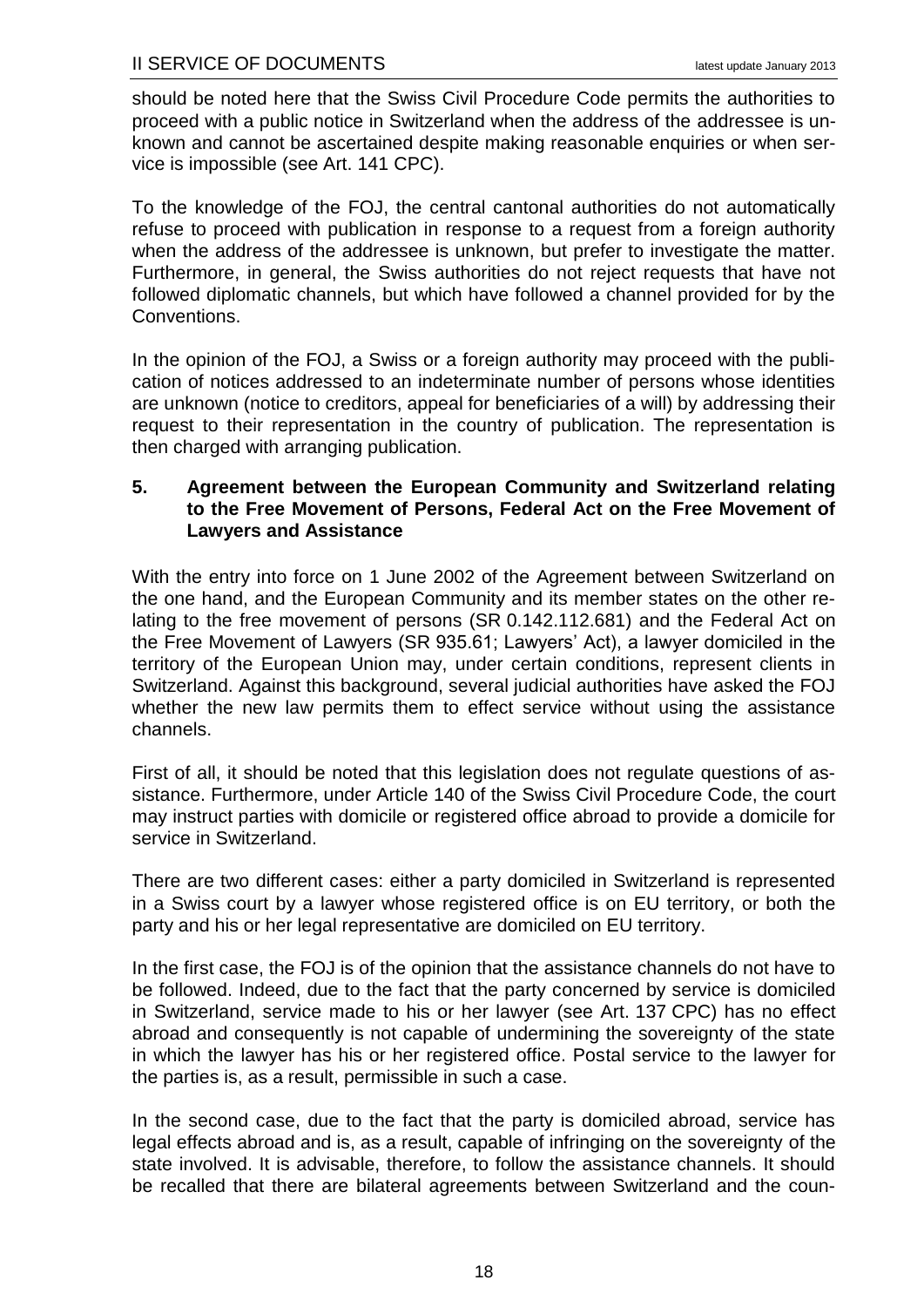tries bordering it that permit direct correspondence between authorities (see [I.C.2,](#page-7-0) p. [3\)](#page-7-0).

## <span id="page-23-0"></span>**6. Domicile for service**

Under Article 140 of the Swiss Civil Procedure Code, the court may instruct parties with domicile or registered office abroad to provide a domicile for service in Switzerland. This instruction should also include a reference to what happens if a domicile for service is not provided (see Art. 141 CPC: Public notice) and has legal effects, so notice of this should be served abroad via judicial assistance channels (see e.g. Federal Insurance Court ruling K 18/04 of 18 July 2006).

# <span id="page-23-1"></span>**7. Deadline compliance**

Submissions to the Swiss authorities must be filed no later than the last day of the limitation period with the relevant authority (e.g. the court dealing with the case) or by handing over documents to Swiss Post, a diplomatic mission or consular office of Switzerland for forwarding to the court (see Art. 143 CPC). When setting the limitation period the relevant authority can, provided it has the discretion to do so, take account of particular circumstances in the state in which service is effected (e.g. poor or unreliable postal service; nearest Swiss representation is in another country).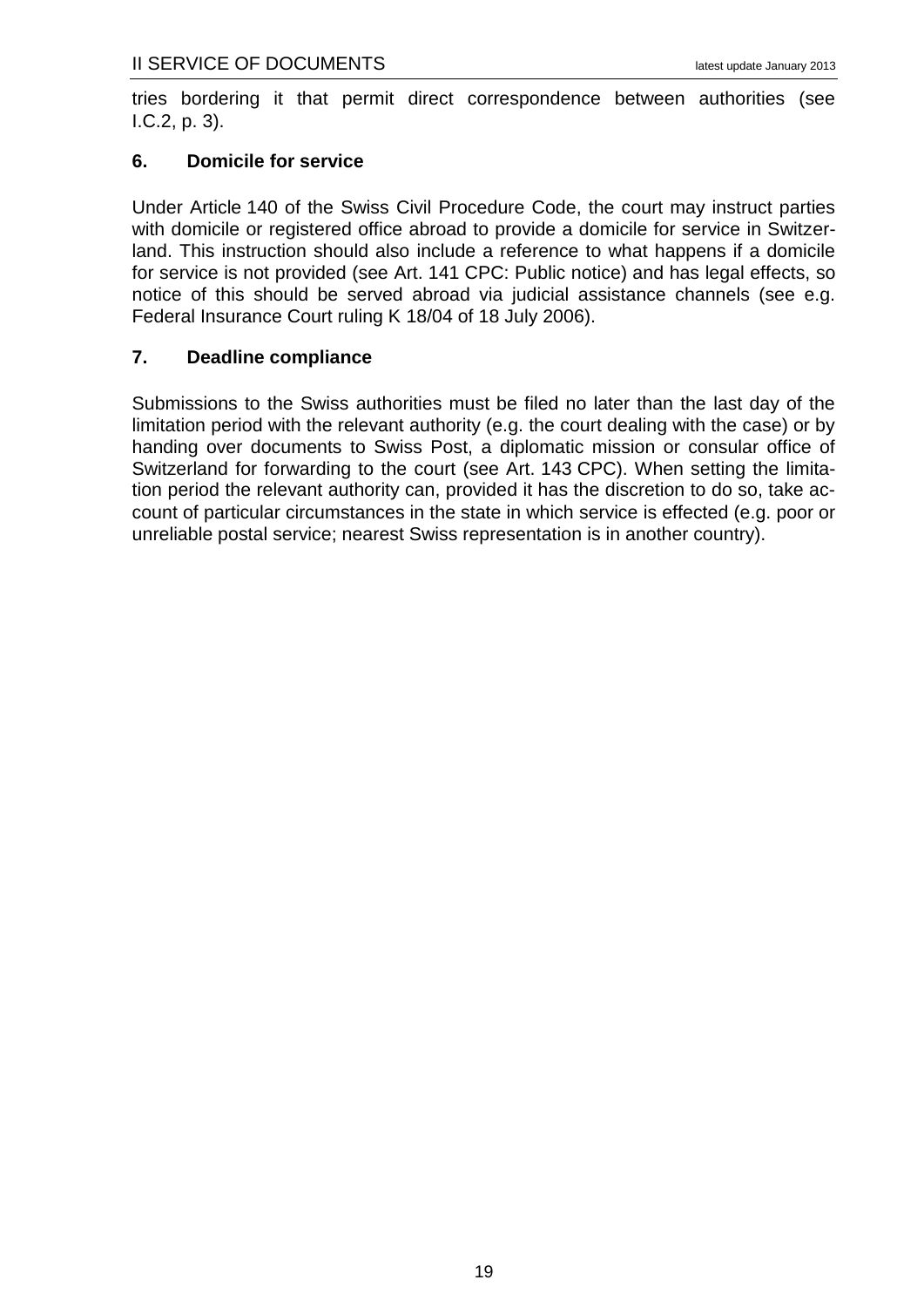## <span id="page-24-0"></span>**III. OBTAINING EVIDENCE**

## <span id="page-24-1"></span>**III.A. Foreword**

#### <span id="page-24-2"></span>**1. Overview**

1

In addition to requests for service of documents, which in practice account for two thirds of all applications, judicial assistance in civil proceedings also includes requests made in order to obtain evidence (letters of request). The object of such applications is for example to obtain statements from witnesses, the production of documents, or an expert opinion.

The 1954 Hague Convention deals with requests relating to obtaining evidence in Chapter II: "Letters of request". The Hague Evidence Convention is devoted exclusively to this subject. It makes provision for obtaining evidence by means of letters of request (Chapter I), on the one hand, and through diplomatic or consular officers and through commissioners (Chapter II), on the other.

## <span id="page-24-3"></span>**2. Cases in which procedures for assistance need not be followed**

According to international law, each state is obliged to respect the territorial sovereignty of other states. The territorial sovereignty of a state can, however, occasionally come into conflict with the judicial jurisdiction of the court in another state. It is generally accepted that a party domiciled in one state may come under the jurisdiction of another state. In relation to obtaining evidence, taking account of the judicial jurisdiction of a foreign court has, depending on the scenario, the following consequences.

The act of a foreign judge or a person appointed by him or, as permitted under the common law system, of the representatives of the parties coming to Switzerland to carry out legal procedures *always* constitutes an official act that may only be carried out in accordance with the rules relating to judicial assistance. Failing to do so is regarded as a violation of Swiss sovereignty whether or not the persons affected by these legal procedures are willing to cooperate.

In cases where a foreign judge or a person appointed by him or her or the representatives of the parties in common law systems do not come to Switzerland, but require a party domiciled in Switzerland to provide evidence (for the limits see Federal Supreme Court Decision 114 IV 128<sup>23</sup>), to fill in a questionnaire, or to appear before a foreign court, the submission of a letter of request to the Swiss authorities is not necessarily required. Letters of request are therefore not necessary in the event that a refusal to cooperate leads only to consequences of a procedural nature (e.g. a factual claim of the other party is accepted as true or the loss of the right to prove the claim at a later stage). The party concerned is free to cooperate. The *service* of this type of invitation must, however, be carried out according to the proper procedure for judicial assistance.

<sup>&</sup>lt;sup>23</sup> For the somewhat controversial discussion of the practice of the Federal Supreme Court, see for example DOROTHEE SCHRAMM, Entwicklungen bei der Strafbarkeit von privaten Zeugenbefragungen in der Schweiz durch Anwälte für ausländische Verfahren, AJP 2006 p. 491 ff., additional comments on p. 494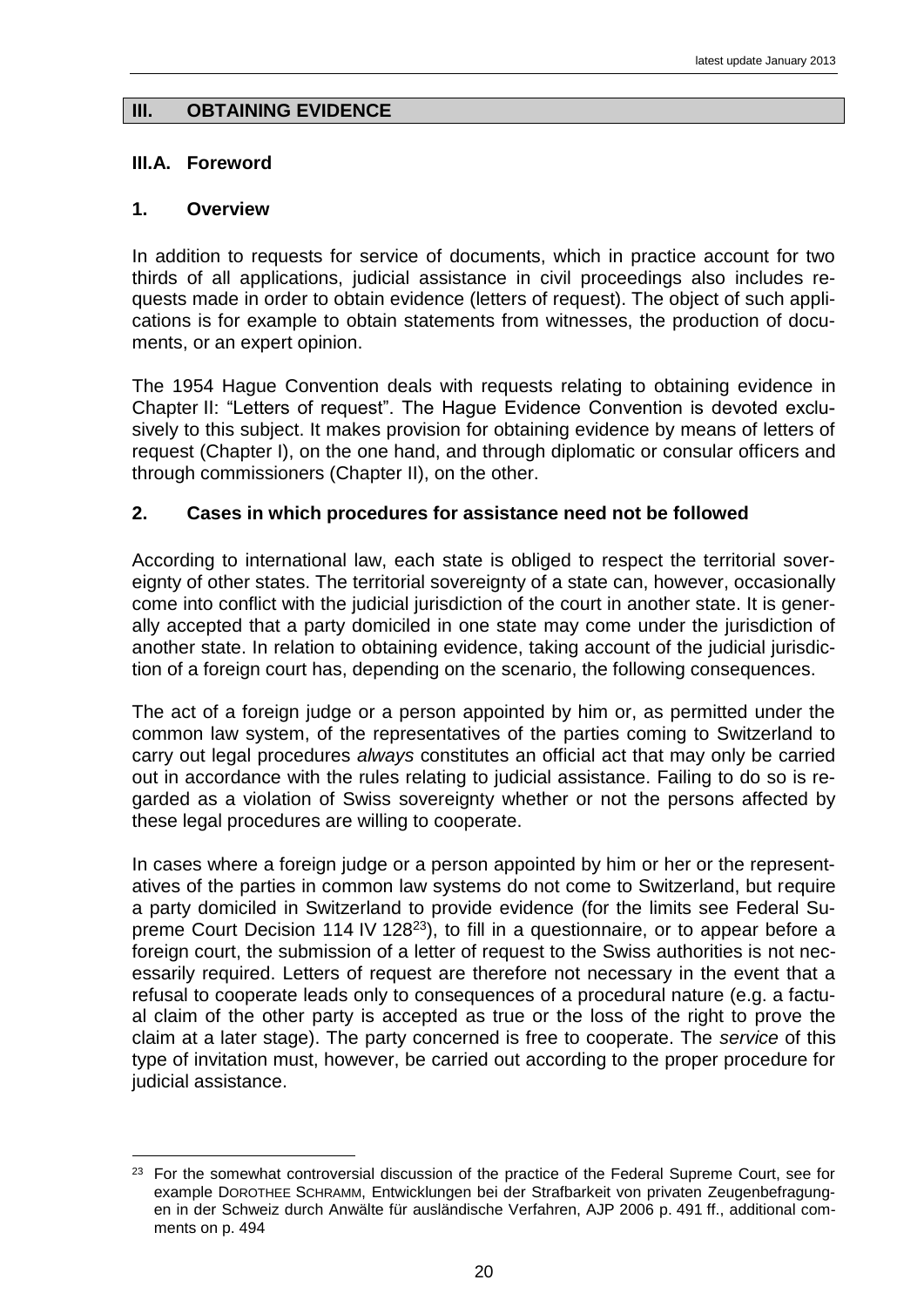Where non-compliance by a party to the proceedings leads to sanctions that are not of a procedural nature (e.g. the criminal offence of *contempt of court*) the procedure for judicial assistance must be followed and thus a letter of request is required. This is because only the Swiss authorities may apply coercive measures on Swiss territory.

In the event that the person to whom the invitation is directed is *not a litigant*, but a *third party* (witness, expert), he or she may not be regarded as being subject to the judicial jurisdiction of the court involved. In such cases, the legal proceedings must be carried out according to the proper procedure for judicial assistance. The mere invitation to go abroad does not have to follow the procedure for judicial assistance, provided, however, that it is not accompanied by any kind of coercive measure or that such a measure will not automatically result in the event of a refusal.

# <span id="page-25-0"></span>**III.B. The competent authorities and transmission procedures**

# <span id="page-25-1"></span>**1. Hague Evidence Convention**

# <span id="page-25-2"></span>*1.1 Under Chapter I of the Hague Evidence Convention*

In Chapter I, which governs letters of request, Article 1 paragraph 1 of the Hague Evidence Convention provides that the judicial authority of a contracting state may request by letters of request the competent authority of another state to perform any judicial act. The FOJ is of the opinion that the application for judicial assistance must in fact be issued by an *authority* and not by a private person, such as a lawyer. This interpretation follows from the text of the Convention.<sup>24</sup> It also provides for the limitation of any possible abuse by those receiving a request to the extent that the authority in question may proceed to filter the evidence required according to its relevance to the case at issue. Swiss authorities may only refuse an application within the limits of Article 12 of the Hague Evidence Convention.

<span id="page-25-3"></span>The request for judicial assistance is sent to the Central Authority of the state addressed (the receiving authority), where applicable, via the Central Authority of the requesting state.<sup>25</sup> The central cantonal authority of the place in which the request is executed is therefore the receiving authority when the application comes from a foreign country. Such applications may, however, be lodged with the FOJ, which will transfer them to the competent central cantonal authority.

Swiss applications are transferred to the Central Authority designated by the state addressed (see the [Guide on Judicial Assistance\)](http://www.rhf.admin.ch/rhf/fr/home/rechtshilfefuehrer.html) or directly to the executing authority if there is a bilateral agreement allowing direct communication between authorities (see [I.C.2,](#page-7-0) p. [3\)](#page-7-0).

In the event that an authority receives an application for the execution of which it is not competent, it is required under Article 6 of the Hague Evidence Convention to forward the application without delay to the competent authority.

<sup>1</sup> <sup>24</sup> In contrast to the Hague Service Convention, the Hague Evidence Convention does not mention "judicial officers".

 $25$  In Switzerland, the following cantons require that requests be filed via the central cantonal authority: JU, NE, SZ (for all requesting authorities apart from courts) and ZH.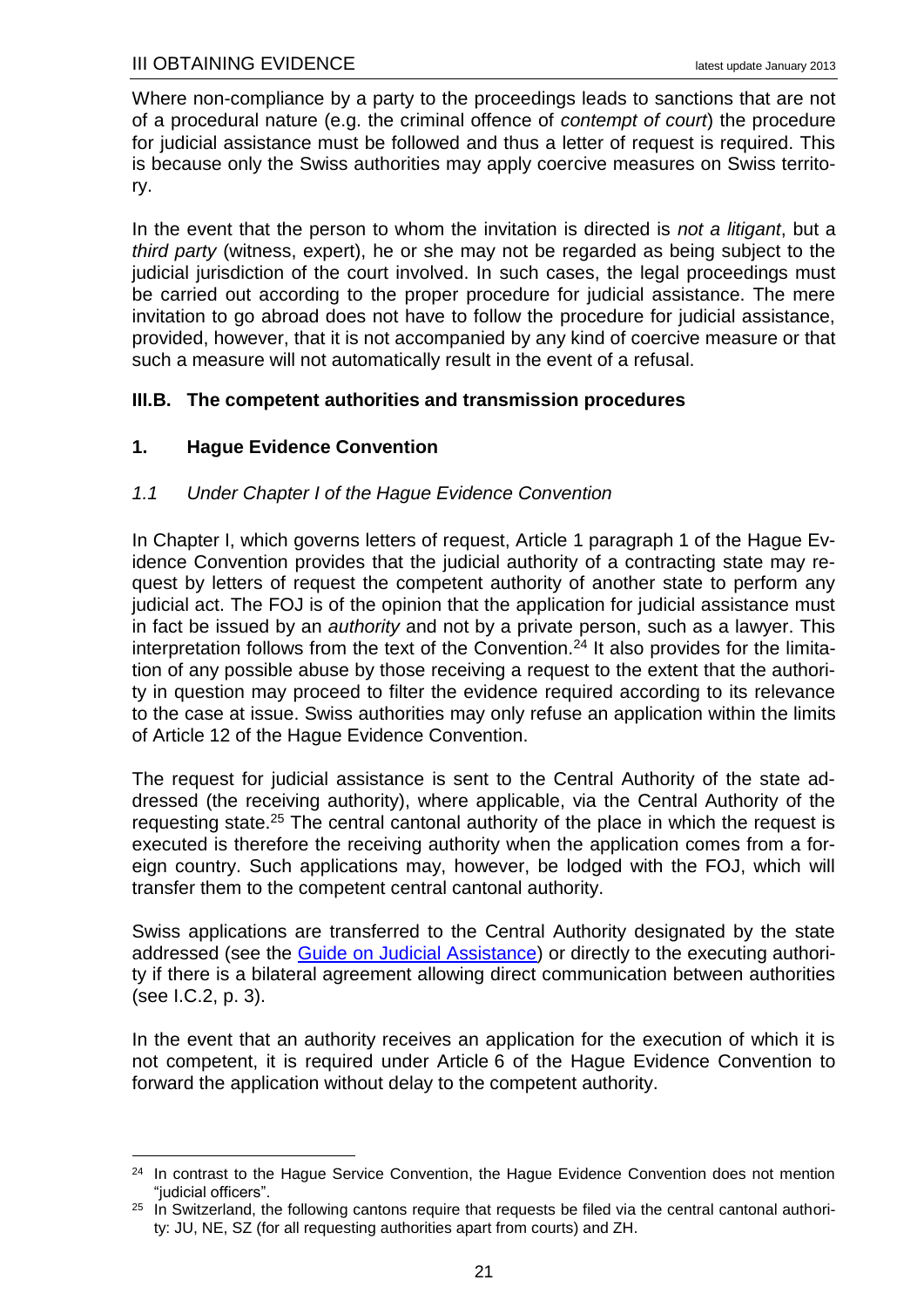#### <span id="page-26-0"></span>*1.2 Under Chapter II Hague Evidence Convention*

The requesting authority will generally be the authority dealing with the case in the requesting state. Under Article 17 of the Hague Evidence Convention, however, it is sometimes the parties or their representatives who file the request by attaching the relevant court decision relating to the appointment of a commissioner to take evidence.

As under Chapter I of the Hague Evidence Convention, the application for judicial assistance shall be sent to the Central Authority of the state addressed (receiving authority) if applicable via the Central Authority of the requesting state.<sup>26</sup> The central cantonal authority of the place in which the request is executed is therefore the receiving authority when the application comes from a foreign country. Such applications may, however, be lodged with the FOJ, which will transfer them to the competent central cantonal authority. Under Articles 15 to 17 of the Hague Evidence Convention, where FDJP authorisation is necessary, we recommend sending a copy of the application to the FOJ in order to accelerate the decision process (see [III.C.1.2,](#page-32-0) p. [28\)](#page-32-0).

Swiss applications are transferred to the (Central) Authority designated by the state addressed. The explanations provided by the contracting states should be referred to.

In the event that an authority receives an application for the execution of which it is not competent, it is required under Article 6 of the Hague Evidence Convention to forward the application without delay to the competent authority.

## <span id="page-26-1"></span>**2. 1954 Hague Convention**

Letters of request must be issued by a *judicial authority*, in the same way as stipulated in the Hague Evidence Convention.

The foreign judicial authority must send its application to the diplomatic representation of its nation in Switzerland. The diplomatic representation will send the application to the FOJ, which, in turn, will send it to the competent cantonal authority.

A Swiss request must be sent to the FOJ, which will send it to the competent Swiss diplomatic representation in the country of destination, which, in turn, will send it to the authority designated as being competent by the country of destination in accordance with Article 9 of the 1954 Hague Convention. For detailed information, see the [Guide on Judicial Assistance.](http://www.rhf.admin.ch/rhf/fr/home/rechtshilfefuehrer.html)

#### <span id="page-26-2"></span>**3. Absence of an agreement**

Where there is no international agreement, Switzerland applies the 1954 Hague Convention to foreign requests and to Swiss requests to other countries (see Art. 11*a* para. 4 PILA).

Swiss requests, if there is not a contrary custom, follow diplomatic channels (see, [II.D.2.2,](#page-14-3) p. [10\)](#page-14-3). See also the [Guide on Judicial Assistance.](http://www.rhf.admin.ch/rhf/fr/home/rechtshilfefuehrer.html)

<u>.</u>

<sup>26</sup> See footnote [25.](#page-25-3)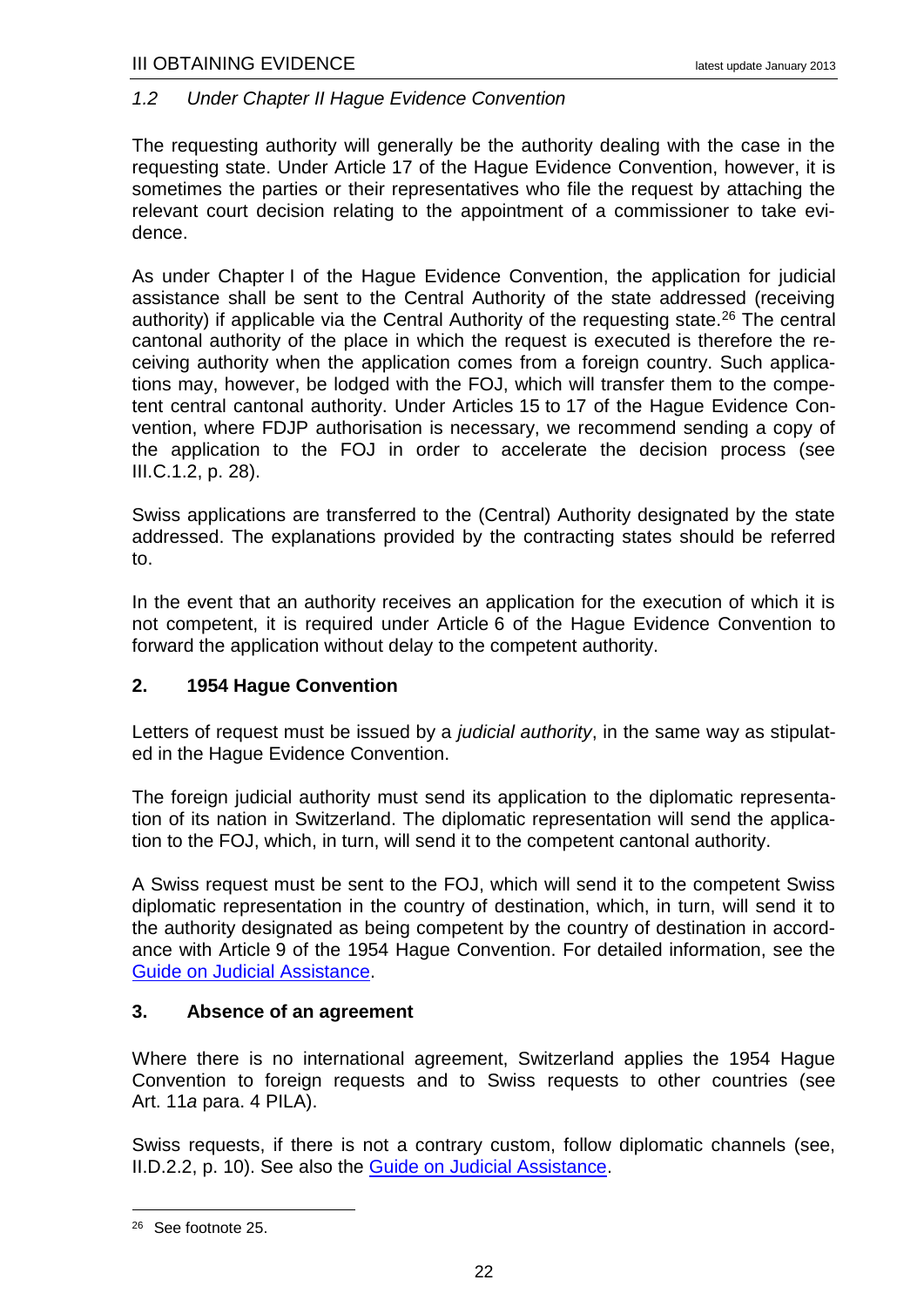#### <span id="page-27-0"></span>**4. Other channels of transmission**

See [II.D.4,](#page-15-1) p. [11.](#page-15-1)

## <span id="page-27-1"></span>**III.C. Requirements for the Application**

## <span id="page-27-2"></span>**1. Hague Evidence Convention**

<span id="page-27-3"></span>*1.1 Application under Chapter I*

#### <span id="page-27-4"></span>1.1.1 Form

1

The Hague Evidence Convention does not require the use of a standard form for the application. In order to avoid omitting any information in the application, it is, however, recommended to use the [example provided](http://www.rhf.admin.ch/dam/data/rhf/rechtshilfefuehrer/muster/muster-ersuchen-hbewue70-f-e.doc) on our website based on the model proposed by the Hague Conference on Private International Law.<sup>27</sup>

#### <span id="page-27-5"></span>1.1.2 Contents (Art. 3 Hague Evidence Convention)

In accordance with Article 3 of the Hague Evidence Convention, the letter of request must specify the following:

- The requesting authority and, if possible, the requested authority;
- The names and addresses of the parties, and, if applicable, of their representatives;
- The nature and the purpose of the proceedings, and a summary of the case;
- The evidence to be obtained or other judicial act to be performed.

If appropriate, the letters of request shall also specify:

- The names and addresses of the persons to be questioned;
- The questions to be put to these persons, or a statement of the subject matter about which the persons are to be questioned;
- The documents or other property to be inspected;
- Any request for the evidence to be given on oath or affirmation and, if necessary, any special form to be used;
- Any special procedures required in accordance with Article 9 of the Hague Evidence Convention;
- Any additional indications based on the [model available](http://www.rhf.admin.ch/etc/medialib/data/rhf/form.Par.0019.File.tmp/form-HBewUe70-f.doc) on the Internet following the model proposed by the Hague Conference on Private International Law (see the User's Guide 1970, p. 69 f.).

No legalisation or analogous formality is required.

<span id="page-27-6"></span>1.1.3 Language and translations (Art. 4 Hague Evidence Convention)

Each contracting state must accept letters of request written in French or in English, or with an attached certified<sup>28</sup> translation in one of these languages, unless a reservation prevents it from doing so.

<sup>&</sup>lt;sup>27</sup> See Practical Handbook on the operation of the Hague Convention of 18 March 1970 on the Taking of Evidence Abroad in Civil or Commercial Matter, Antwerp – Apeldoorn 1984 [hereinafter: Practical Handbook Hague Evidence Convention], p. 69 f.; see footnote [2.](#page-7-3)

<sup>&</sup>lt;sup>28</sup> This means certification that the translation is complete and correct.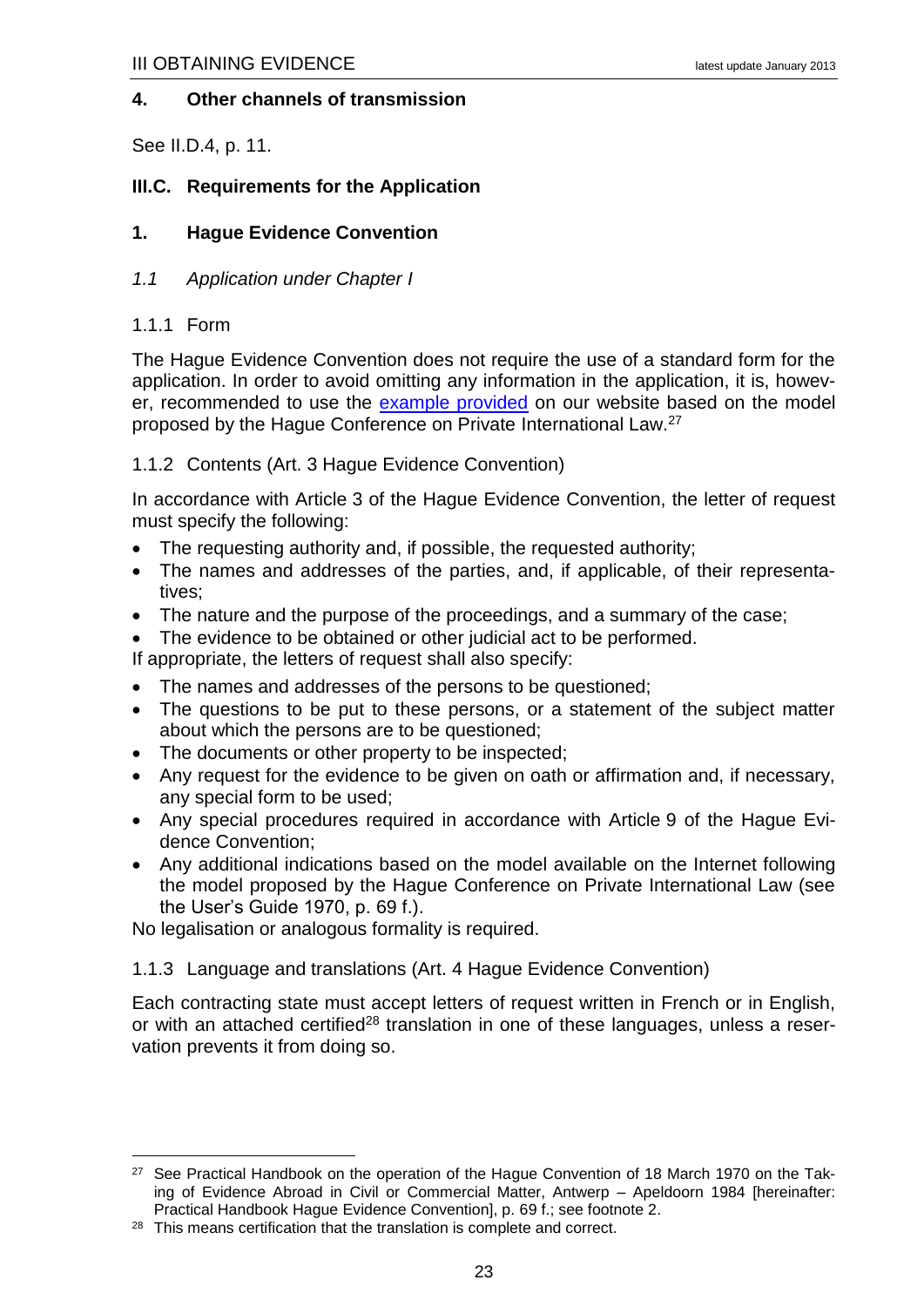Switzerland has issued a reservation in accordance with which the letters of request and their annexes must be written in German, French or Italian or translated into one of these languages, depending on where the request is executed.

For letters of request intended for a foreign country, please refer to the [Guide on Ju](http://www.rhf.admin.ch/rhf/fr/home/rechtshilfefuehrer.html)[dicial Assistance.](http://www.rhf.admin.ch/rhf/fr/home/rechtshilfefuehrer.html)

## <span id="page-28-0"></span>1.1.4 Execution

## <span id="page-28-1"></span>*a. Applicable Law (Art. 9 Hague Evidence Convention)*

In general, the execution of a letter of request is carried out in accordance with the law of the requested authorities. In Switzerland this means the cantonal laws on the administration of justice and the Swiss Civil Procedure Code, in accordance with Article 122 of the Federal Constitution.

The requested court shall apply the appropriate measures of compulsion in the instances and to the same extent as are provided by its internal law for the execution of orders issued by authorities of its own country or of requests made by parties in internal proceedings (Art. 10 Hague Evidence Convention).

When the application of the law of the requesting state is requested (Art. 9 para. 2 Hague Evidence Convention), the request shall be met unless the form is incompatible with the law of the state addressed or if its application is not possible due to practical difficulties.

This means that affidavits, which should be provided with the witness' statements and which are often required in the US instead of an oath, can be approved without problem. It should be noted that the witness must consent to this. If the witness is unwilling, he or she cannot be forced to act.

*Cross-examination* may also be admissible. In such cases, however, the Swiss judge remains in control of the questioning and must intervene when he or she considers it necessary. It is in particular the judge's responsibility to inform the witness of the right to refuse to give evidence or of prohibitions to give evidence. The judge is also the only person authorised to use coercive measures against the witness.

When, on request of the requesting state, a special form is used, the said state must meet the expenses thereof (Art. 14 para. 2 Hague Evidence Convention).

#### <span id="page-28-2"></span>*b. Obtaining evidence via a person appointed by the authorities addressed (Art. 14 para. 3 Hague Evidence Convention)*

Authorities that receive but are not in a position to execute a letter of request may instruct an authorised person to do so. In particular, when a request is sent to countries with a system of common law, the requested court may be unable to execute the letter of request by itself because, according to its procedural rules, it is the parties' responsibility to gather the evidence.

In accordance with Article 14 paragraph 3 of the Hague Evidence Convention, the requested authorities may, in such a situation, authorise a qualified person to execute the letter of request if the requesting authority agrees. By giving its consent, the requesting authority declares itself willing to meet the ensuing costs (see [III.C.1.1.4f,](#page-30-0) p. [26\)](#page-30-0).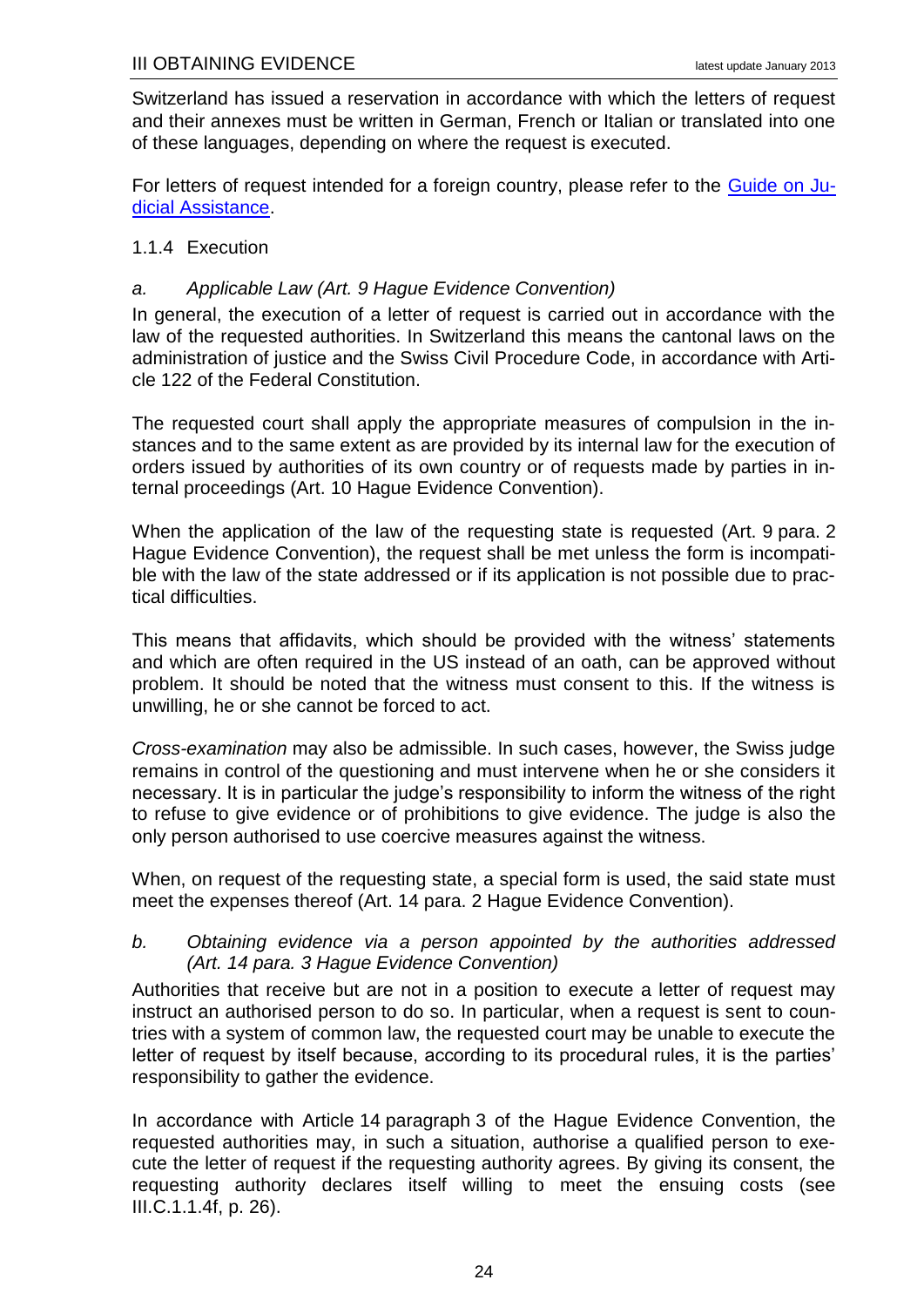# <span id="page-29-0"></span>*c. The right to refuse to testify / Banking secrecy*

The person to be questioned or who is requested to produce documents may claim to be exempt or prohibited from providing evidence, either on the basis of the law of the state addressed, or of the law of the requesting state (Art. 11 Hague Evidence Convention).

It should be noted that Article 47 paragraph 5 of the Federal Act of 8 November 1934 on Banks and Savings Banks (SR 952.0) makes a reservation in favour of federal and cantonal provisions relating to the duty to inform the authority and to testify in court. Bankers, who are essentially required to cooperate, are subject to Article 166 paragraph 2 of the Swiss Code of Civil Procedure as confidants of professional secrets. They may refuse to cooperate if they can show credibly that the interest in protecting confidentiality outweighs the interest in establishing the truth (limited right of refusal). The judge in this case weighs up the interests and decides on a case-by-case basis if the disclosure duty outweighs professional confidentiality and if banking secrecy should be lifted.

<span id="page-29-1"></span>*d. Participation of the members of the court of the requesting authority (Art. 8 Hague Evidence Convention) and/or of the parties or of their representatives (Art. 7 Hague Evidence Convention)*

If the requesting authority wishes that certain of its court officers witness the execution of a letter of request, it must ask the authority in charge of the execution for preliminary authorisation (Art. 8 together with Art. 35 para. 2 let. c Hague Evidence Convention; reservation by Switzerland). The parties and/or their representatives may also be present at the execution of the letter of request if they so desire (Art. 7 Hague Evidence Convention).

In our view, in such cases the foreign requesting authority and/or the parties and/or their representatives must be able to intervene if they so desire. The Swiss judge, however, remains the master of the proceedings and the only person authorised to take coercive measures against the person addressed by the letter of request. He may furthermore remind the witness of his or her right to refuse to give evidence or that he or she is forbidden to give evidence.

## <span id="page-29-2"></span>*e. Grounds for refusal*

The authorities addressed may only refuse a request in the following cases:

- Where the case is not civil or commercial in nature (see [I.D,](#page-8-1) p. [4\)](#page-8-1);
- If the application does not fulfil the formal requirements (Art. 3 Hague Evidence Convention) or was not sent with the required translation (Art. 4 Hague Evidence Convention). In this case, the requesting authority should first of all be asked to complete its application (Art. 5 Hague Evidence Convention);
- If the authenticity of the application is unclear (generally, the fact that the application has been sent through the proper channels is sufficient proof of its authenticity; see also the different agreements on the abolition of legalisation on foreign public documents that have been ratified by Switzerland; SR 0.172.030.3/.037.43);
- If the execution of the application is not within the jurisdiction of the courts (Art. 12 para. 1 let. a Hague Evidence Convention; e.g. in the event that an amount of money needs to be collected in Switzerland and that the parties themselves have to act by way of forcible execution);
- If the state addressed is of the opinion that the execution of the application is liable to violate its sovereignty (e.g. coercive measures ordered in support of foreign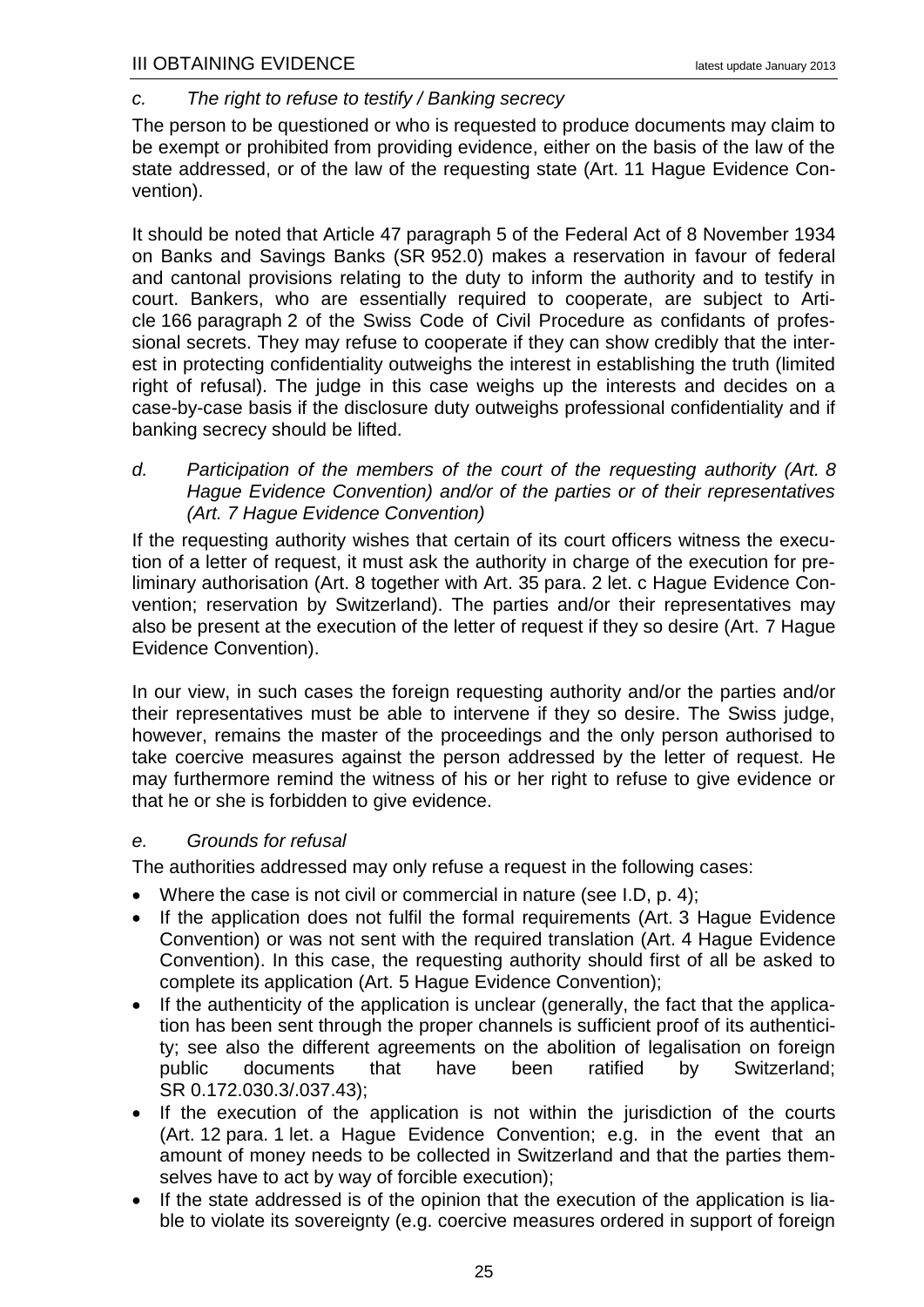decisions that influence the proceedings) or its security (Art. 12 para. 1 let. b Hague Evidence Convention);

• If the requested form of execution of the application is contrary to the legislation of the state addressed (before finally refusing the application, the foreign country should be asked if the requesting court accepts the execution being carried out in the forms authorised by the laws of the state addressed; Art. 9 Hague Evidence Convention).

## <span id="page-30-0"></span>*f. Costs*

It is not possible in principle to charge any costs for the services carried out to the requesting state (Art. 14 para. 1 Hague Evidence Convention). The state addressed, however, may claim the reimbursement of compensation paid to experts and interpreters, and of costs ensuing from the enforcement of a special procedure called for by the requesting state, in accordance with Article 9 paragraph 2 of the Hague Evidence Convention.

Once the authority addressed has authorised a person to initiate the obtaining of evidence according to Article 14 paragraph 3 of the Hague Evidence Convention (see [III.C.1.1.4b,](#page-28-2) p. [24\)](#page-28-2), and has obtained consent of the requesting authority after indicating the approximate amount of the costs, it has the right to charge the requesting authority for the costs engendered. The consent of the requesting authority implies an obligation to reimburse the costs that result from using the services of a third party. If the requesting authority does not give its consent, it will not be liable for these costs.

It is provided in Article 26 of the Hague Evidence Convention that each contracting state may, in the event that it is so liable in terms of its constitution, invite the requesting state to reimburse the execution costs of the letter of request, and in relation to the summons, the expenses due to the person who gives evidence and who makes a record of the judicial enquiries. When a state makes use of this provision, any other contracting state can invite this state to reimburse the aforementioned costs.

It should be emphasised that the aforementioned provision must be regarded as an exception. As a rule, the costs are settled as indicated above, in accordance with the provisions of Article 14 of the Hague Evidence Convention.

In relation to Switzerland, the special terms of Article 26 of the Hague Evidence Convention are not applicable, as there is no corresponding constitutional provision. In the event that another contracting state relies on Article 26 of the Hague Evidence Convention, it must first indicate its pertinent constitutional provision. Switzerland could, in this case, demand reciprocity.

## <span id="page-30-1"></span>1.1.5 Letter of request relating to "*pre-trial discovery"* proceedings

The Swiss Civil Procedure Code imposes an obligation to produce exhibits that are likely to be relevant to the case. Persons who are not party to the proceedings may be exempt from this obligation provided they can claim the total or limited right to refuse to give evidence (see Art. 160 ff. CPC). It is incumbent upon the judge to decide which documents need to be produced.

The states with common law legal system have a stage in the proceedings called "*pre-trial discovery"*, which takes place after the commencement of the action but before the main hearing. According to the American "discovery" system, each party has the obligation to inform the opposing party of all information that is relevant to the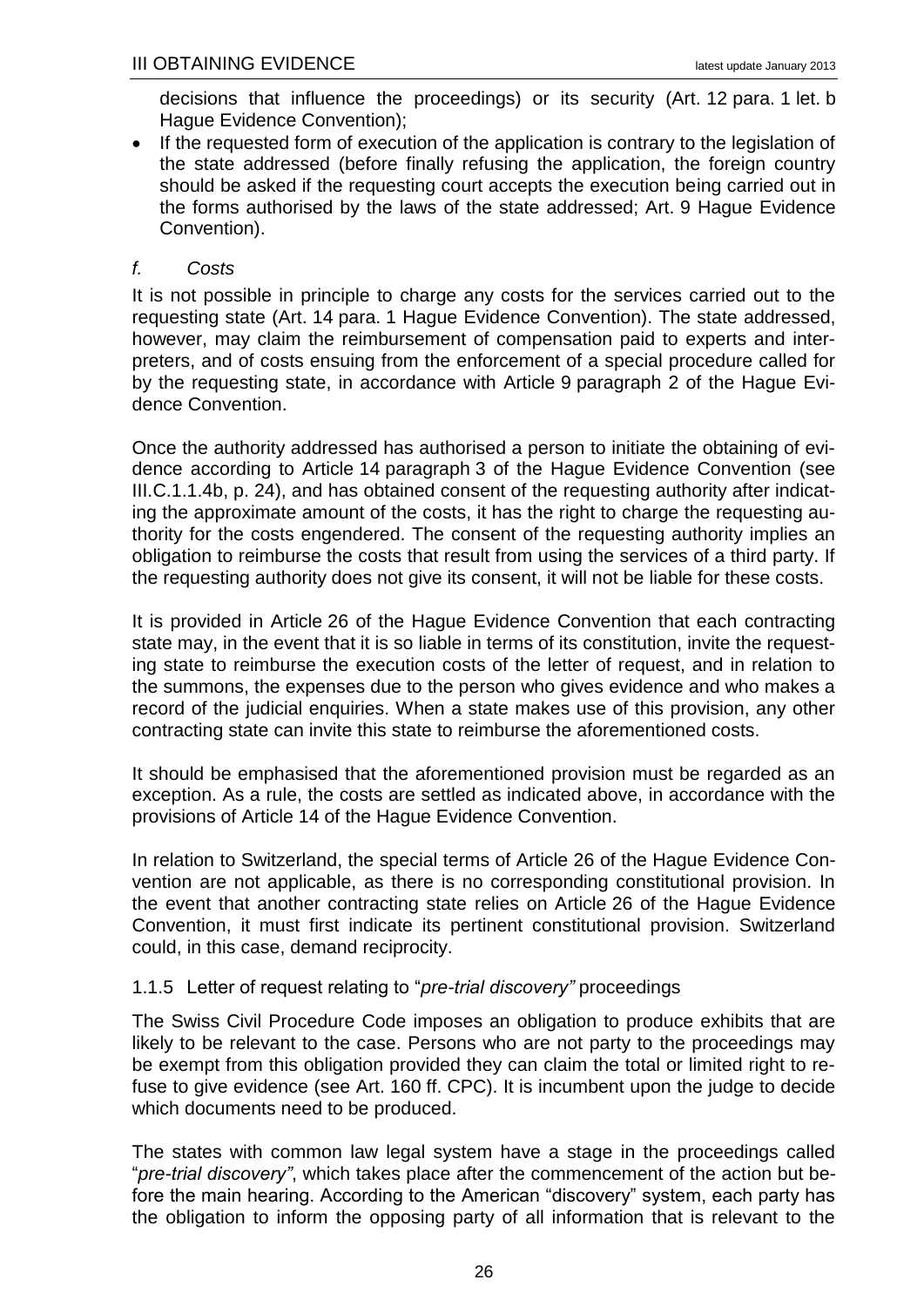1

case, the concept of relevance being interpreted in the broadest sense. This stage of the proceedings is conducted largely without judicial intervention. The judge only intervenes if the parties fail to reach an agreement, in particular if one of the parties fails to collaborate. The judge may, in this case, use coercive measures.

For the majority of countries in Europe, including Switzerland, the relevance and the specification of the facts to be established in civil proceedings must meet very demanding requirements. This is why Article 23 of the Hague Evidence Convention makes it possible for contracting states to declare that they will not execute a letter of request filed by states governed by common law relating to a pre-trial discovery of documents. Switzerland, without completely excluding assistance in the context of a pre-trial discovery, reserves the right, according to the conditions established below, to refuse requests for assistance that have such proceedings as their objective.

Switzerland therefore executes applications by foreign countries for judicial assistance formulated in the framework of pre-trial discovery, but always requires *i*) that applications be sent to Switzerland by a competent foreign court and not directly by the parties concerned, and *ii*) that applications precisely describe the evidence required and the purpose for which it is requested. Requests that are formulated in general terms and require the opposing party to indicate the documents in his or her possession with the aim of obtaining information that bears no relation to the case or to attempt to discover evidence to substantiate a claim ("*fishing expeditions"*) are rejected. In other words, this means that applications by foreign countries for judicial assistance relating to pre-trial discovery are dealt with in the same way as internal Swiss applications for the production of documents.

A direct and necessary relationship therefore needs to exist between the request and the proceedings pending abroad. The letter of request must prove to be sufficiently relevant on a factual level.

The request will be refused if a person is asked to indicate the exhibits relating to the case that are or were in his or her possession or care, or over which he or she has or had a power of disposal. The same holds true when a person is expected to submit any document other than those stated in the application for judicial assistance. The aim is to prevent the party who bears the burden of proof to shift his or her obligation to the opposing party, or even to a third party.

Such letters of request must not, however, damage the interests of the persons concerned that are worthy of protection. This provision, which is a general clause in itself<sup>29</sup>, is intended to take the banking and professional secrecy that is characteristic of Swiss law into consideration, without however leading to an automatic refusal of applications for judicial assistance based on a pre-trial discovery procedure.

<sup>&</sup>lt;sup>29</sup> Article 156 CPC: Safeguarding legitimate interests, reads "The court shall take appropriate measures to ensure that taking evidence does not infringe the legitimate interests of any parties or third party, such as business secrets."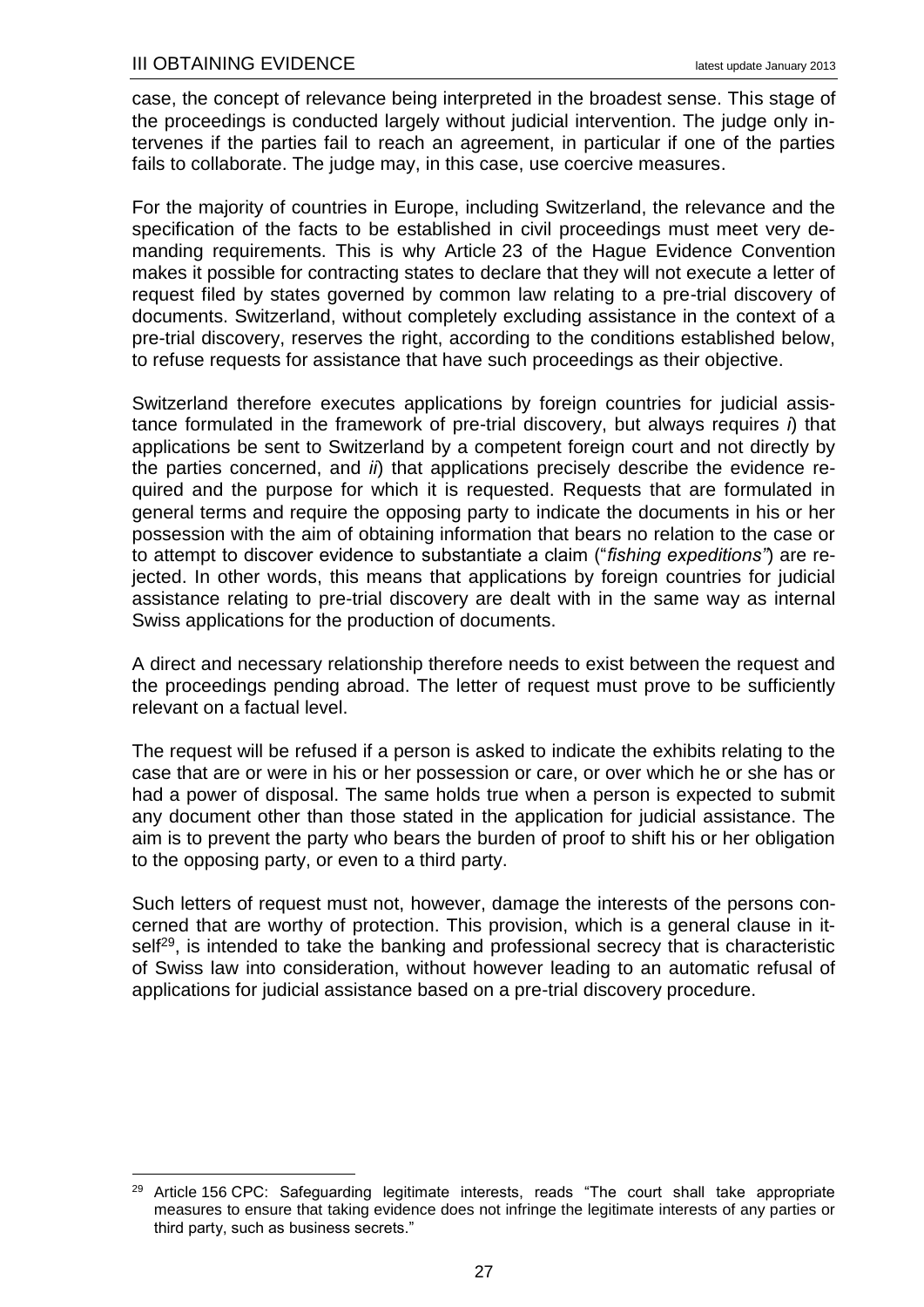## <span id="page-32-0"></span>*1.2 Request under Chapter II of the Hague Evidence Convention (Art. 15 to 22 Hague Evidence Convention)*

# <span id="page-32-1"></span>1.2.1 General

As mentioned above, in accordance with Article 271 paragraph 1 SCC, those persons who carry out activities on behalf of a foreign state on Swiss territory without lawful authority, where such activities are the responsibility of a public authority or public official, are committing an offence (see [I.B,](#page-6-0) p. [2\)](#page-6-0). Thus, unless they have authorisation, foreign parties who proceed with the hearing of witnesses or obtaining evidence on their own initiative in Switzerland are liable to be punished (the ordinary preparation of a case<sup>30</sup> by a lawyer has, however, always been possible without authorisation). This situation presents certain disadvantages for countries, such as the United States, which consider that the parties have authority to obtain evidence.

The Hague Evidence Convention compensates for this disadvantage by providing in its Articles 15, 16 and 17 that diplomatic or consular officials and court-appointed commissioners may take procedural steps in preparation for a trial, subject to certain conditions (Art. 21 Hague Evidence Convention). In conformity with these provisions, Switzerland has made use of its right to issue a reservation in relation to this provision whereby the aforementioned persons need to obtain authorisation with the Federal Department of Justice and Police before executing procedural steps in preparation for a trial.

<span id="page-32-2"></span>1.2.2 Conditions laid down in Article 21 Hague Evidence Convention – Procedural safeguards

Article 21 of the Hague Evidence Convention imposes the following conditions:

- The consular representative or commissioner can take any evidence insofar as the procedural steps considered are compatible with the law of the state of execution and accord with the authorisation granted (for foreign applications relating to this issue, see [III.C.1.2.3,](#page-33-0) p. [29\)](#page-33-0). Under the same conditions, he may also examine a witness under oath or solemn declaration (Art. 21 let. a Hague Evidence Convention).
- With the exception of the cases in which the person specified by the procedural measure is a national of the state in which the proceedings have begun, any request to appear or to give evidence must be written in the language of the place where the evidence is taken or be accompanied by a translation into such language (Art. 21 let. b Hague Evidence Convention).
- The summons must indicate the fact that the person concerned may be assisted by his counsel, and that he is not obliged to appear or to participate in the evidence-taking. The person in question is therefore free not to cooperate at all or to interrupt the taking of evidence (Art. 21 let. c Hague Evidence Convention). The consular or diplomatic official or the commissioner may not take any coercive measures against the witness. Article 18 Hague Evidence Convention, however, provides that states may declare that foreign persons authorised to take evidence may apply to the competent authority to obtain the assistance required to carry out such acts by using coercive measures. Switzerland has made no declaration in relation to this subject, which makes it impossible to force the persons specified

<sup>1</sup> 30 Obtaining of evidence taken into consideration in terms of the place of residence of the witnesses, etc.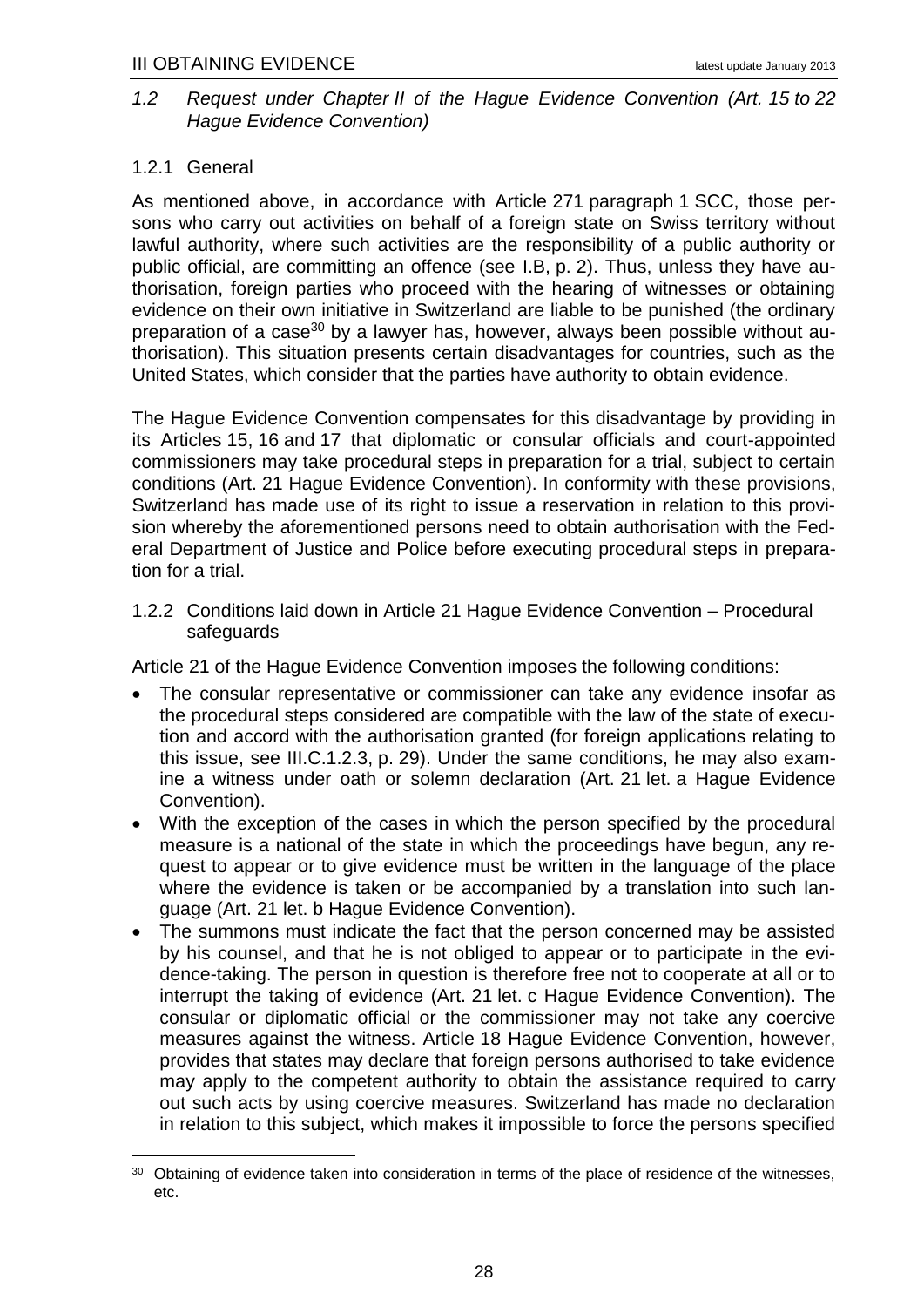by the procedural steps to collaborate in terms of Chapter II of Hague Evidence Convention. In the event of a refusal to collaborate, the only available procedure is the one provided for in Chapter I of the Hague Evidence Convention.

- In contrast to the proceedings under Chapter I of the Hague Evidence Convention, the evidence is to be taken, as a rule, according to the procedures provided for by the law of the requesting court. However, if the specified procedures are against the law of the state of execution, they may not be used.
- Cross-examination is also authorised, during which the witness is examined by the lawyers of both parties (Art. 21 let. d Hague Evidence Convention). For applications sent to Swiss authorities, see [III.C.1.2.3,](#page-33-0) p. [29.](#page-33-0)
- The person to be heard may invoke, as in the context of a letter of request according to Chapter I of the Hague Evidence Convention, a privilege (Art. 21 let. e, together with Art. 11 Hague Evidence Convention).
- <span id="page-33-0"></span>1.2.3 Authorisation procedure before the Swiss authorities, and content of the application

In Switzerland, a foreign request for obtaining evidence is subject to prior authorisa-tion by the FDJP (see the Swiss reservation in this respect as well as our [Fact sheet,](http://www.rhf.admin.ch/dam/data/rhf/zivilrecht/wegleitungen/mb-beweiserhebung-commissioners-e.pdf) according to Articles 15 to 17 Hague Evidence Convention.

Foreign applications must, however, first be addressed to the Central Authority of the canton where evidence will be taken (see the Swiss reservation); they (and the enclosures) must be submitted in the official language of this canton. To speed up the procedure, we recommend you send a copy at the same time to the Federal Office of Justice FOJ, Private International Law Unit, 3003 Bern. After examining the request, the central cantonal authority forwards the application to the FOJ, indicating, if need be, whether it is opposed to granting the authorisation or if it would like the authorisation to have certain accompanying conditions. When the procedural conditions and safeguards according to Article 21 Hague Evidence Convention are met, the FDJP grants the authorisation. An advance of fees will, however, be necessary beforehand (Art. 5 and 13 of the Ordinance on Costs and Remuneration in Administrative Proceedings [SR 172.041.0]; CHF 100 to 5000).

If cross-examination is intended, there are two possible approaches. First, a sole commissioner can be appointed – for example, a neutral person – who will chair the taking of evidence and will see to it that the examination by the lawyers of the parties is conducted in accordance with Swiss law (no coercion, reminder of exemptions or any prohibition from giving evidence). In this case only one authorisation will be given. Second, it is also possible that each agent is appointed commissioner. In this case, authorisation will be granted to each person to conduct the examination.

The application for authorisation must:

- Briefly describe the nature and subject matter of the proceedings;
- Indicate the amount in controversy; this is necessary in order to fix the amount of the advance on procedural costs. The decision on the authorisation will be taken only after payment of the advance on procedural costs.
- Indicate the identity and the address (fax number, e-mail included) of the litigants;
- Indicate the identity and the address (fax number, e-mail included) of the counsels of the litigants;
- Indicate the form of, and the grounds for, the intended procedural formalities; it is recommended to describe in sufficient detail the modalities of the procedural formalities to insure that the authorisation will cover all the procedural formalities en-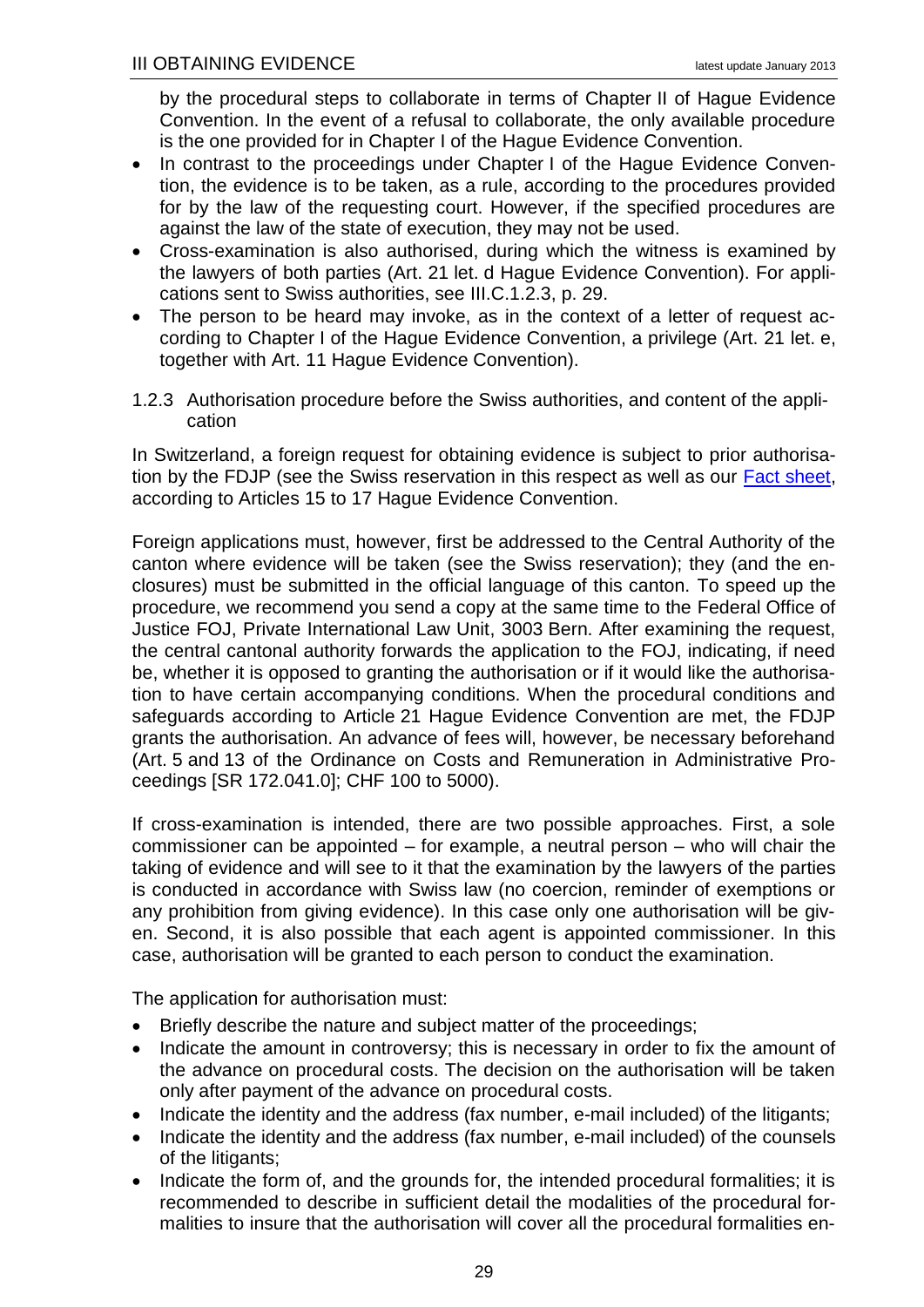visaged. If possible, the name and address of all participants in the procedural formalities should figure in the application;

- Indicate the name and address of the persons involved in the intended procedural formalities;
- Indicate the name and address of the person or persons who are to supervise the evidentiary proceedings if the application is one under [Article](http://hcch.e-vision.nl/index_en.php?act=conventions.text&cid=82) 17 of the Hague Evidence Convention. Under [Articles](http://hcch.e-vision.nl/index_en.php?act=conventions.text&cid=82) 15 and 16, on the other hand, all consular or diplomatic officials in the relevant embassy or consular agency will be given authorisation to supervise the taking of evidence;
- Propose a date for the intended taking of evidence. The request should be filed two months before the proposed date.

In addition, the application has to include a copy of the court decision appointing the commissioner.

Before sending the application, it is recommended that written confirmation is requested from prospective witnesses to the effect that they are cooperating of their own accord, that they know they cannot be subjected to any coercive measures, cannot be forced to participate or to appear and have the right to refuse to give evidence on the basis of privileges both under the law of the state addressed and of the state of origin (Art. 21 Hague Evidence Convention). In the event that the person concerned subsequently does not wish to cooperate, the entire procedure will have been unnecessary while having generated costs.

Finally, the application need not be made by the foreign court; it may be made by a party or its attorney. The application should then be accompanied by a power of attorney or by an authorisation of the foreign court. As mentioned, the application needs to be accompanied by the court decision appointing the commissioner.

The Federal Department of Justice and Police must serve the authorisation. In order for this service to be made in time it is suggested that the applicant designate a person in Switzerland who will accept service of the authorisation. In the absence of such an agent for service, the authorisation will have to be served through the channels of judicial cooperation, which unavoidably prolongs the proceedings.

<span id="page-34-0"></span>1.2.4 Swiss applications to a foreign country or evidence taken by Swiss diplomatic or consular representatives

The FOJ refers to the declarations made by the contracting states on the Hague Evidence Convention. The explanations under [III.C.1.2.2,](#page-32-2) p. [28](#page-32-2) should be referred to for conditions and procedural safeguards laid down by Article 21 of the Hague Evidence Convention.

Generally speaking, the Swiss embassies and consulates (Swiss diplomatic or consular representatives) may take evidence in civil and commercial matters from Swiss citizens and other individuals they represent if the host country permits (Article 15 Hague Evidence Convention).

Evidence in civil and commercial matters may only be taken by a Swiss diplomatic officer or consular agent from host state's citizens or from citizens of other countries (Art. 16 Hague Evidence Convention) if the competent authorities of the host state have given their permission, unless the host state has declared that evidence may be taken without its prior permission.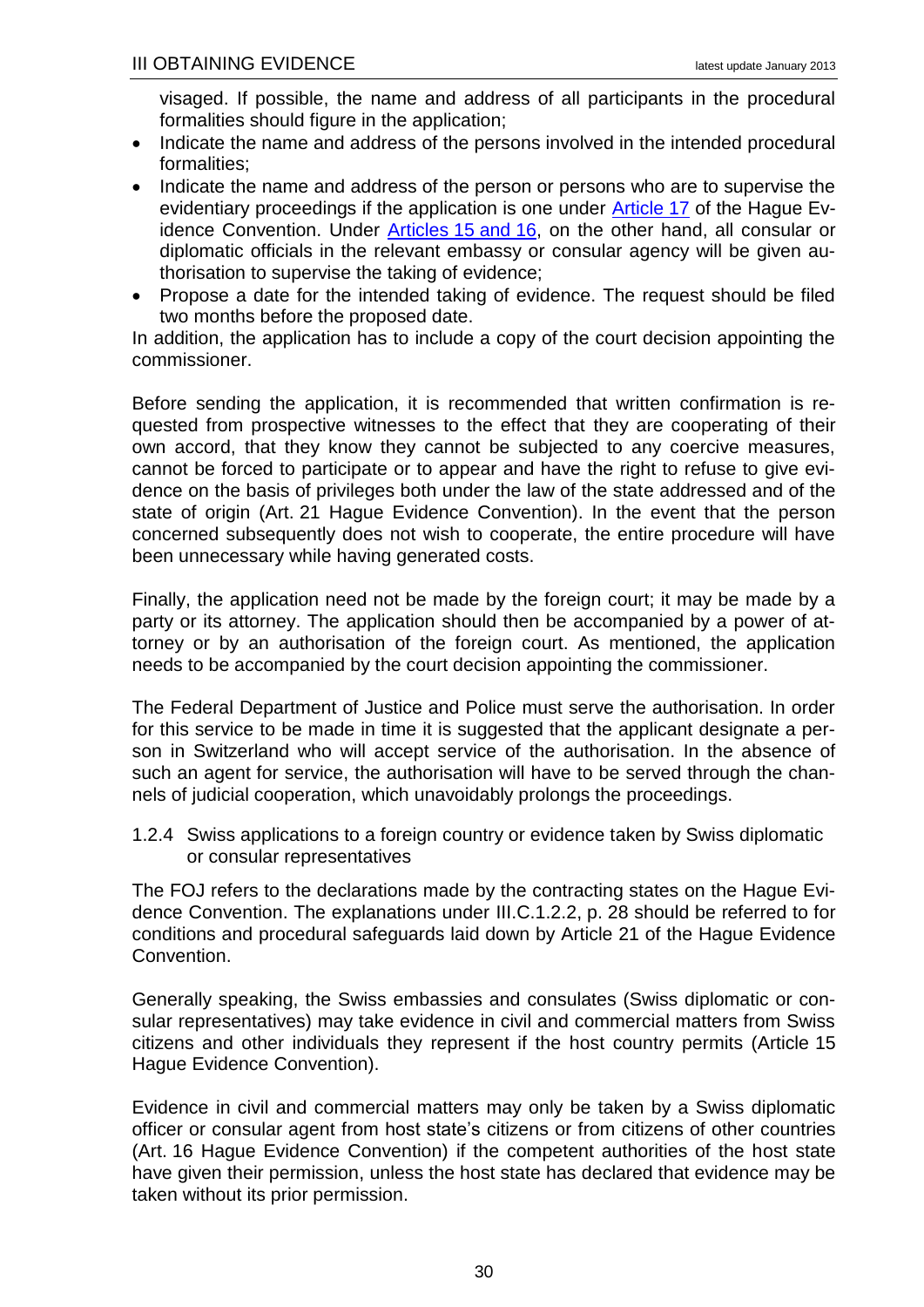The FOJ is willing to provide support and explanation of the procedures in the different countries. In order to ensure coordination with the Swiss diplomatic and consular representatives and that they are properly instructed, it is recommended that the FOJ is contacted in good time.

## <span id="page-35-0"></span>**2. 1954 Hague Convention**

## <span id="page-35-1"></span>*2.1 Basis*

Chapter II of the 1954 Hague Convention served as the basis for Chapter I of the Hague Evidence Convention, which is why only the differences between the two conventions will be dealt with below. For further information see [III.C.1.1.1](#page-27-4) - [1.1.4,](#page-28-0) p. [23](#page-27-3) et seq.

Chapter II of the Hague Service Convention is new. There is no corresponding chapter in the 1954 Hague Convention. For the obtaining of evidence by private persons or by diplomatic officers and consular agents in the context of the 1954 Hague Convention, see [III.C.2.7,](#page-36-3) p. [32.](#page-36-3)

## <span id="page-35-2"></span>*2.2 Form and content*

As in the case of the Hague Evidence Convention, no form is provided by the 1954 Hague Convention. Furthermore, the 1954 Hague Convention does not indicate what information is required for the application. We recommend using the [model](http://www.rhf.admin.ch/dam/data/rhf/rechtshilfefuehrer/muster/muster-ersuchen-hue54-f.pdf) on our webpage for the Hague Evidence Convention based on the [model used by](http://www.rhf.admin.ch/dam/data/rhf/rechtshilfefuehrer/muster/muster-ersuchen-hbewue70-f-e.doc) the [Hague Conference on Private International Law](http://www.rhf.admin.ch/dam/data/rhf/rechtshilfefuehrer/muster/muster-ersuchen-hbewue70-f-e.doc) (see also Practical Handbook Evidence Convention 1970, p. 69 et seq.).

## <span id="page-35-3"></span>*2.3 Language and translation*

<u>.</u>

Requests for judicial assistance are in principle to be made in the language of the authority (i.e. the court) requested to execute them, or must be accompanied by a certified<sup>31</sup> translation in that language (Art. 10 1954 Hague Convention). Unless otherwise stated by a bilateral agreement (see [I.C.2,](#page-7-0) p. [3\)](#page-7-0), foreign applications must be in the language of the canton executing the request. Unlike Article 4 paragraph 3 of the Hague Evidence Convention, Article 10 of the 1954 Hague convention does not invite a contracting state which has more than one official language to specify by declaration the language in which the request or the translation thereof shall be expressed for execution in the specified part of its territory. Switzerland has thus made no declaration; Swiss authorities consequently receive from time to time letters written in one of the Swiss official languages, but not in the one of the place of execution. In such cases, the FOJ recommends executing the request nonetheless, if possible, and inviting the requesting authority to draw up its request in the official language of the place of execution in future. In the case of Swiss requests to a foreign country, please consult the [Guide on Judicial Assistance.](http://www.rhf.admin.ch/rhf/fr/home/rechtshilfefuehrer.html)

<sup>&</sup>lt;sup>31</sup> This means certification that the translation is complete and correct.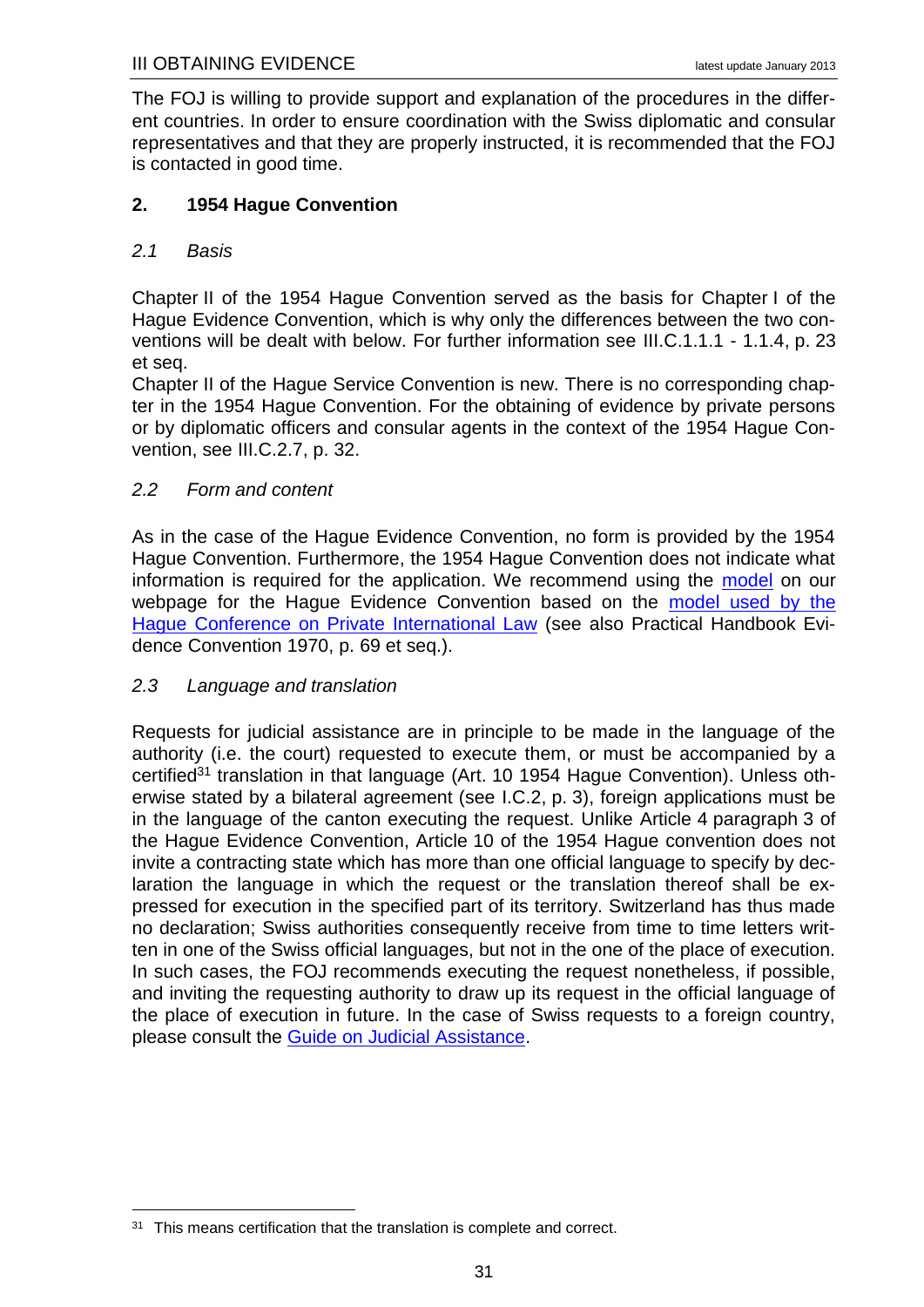#### <span id="page-36-0"></span>*2.4 Applicable law*

In accordance with Article 14 paragraph 1 of the 1954 Hague Convention, the authorities addressed apply their own law. When the requesting state calls for the request to be executed in accordance with its own law, its request will only be rejected if the required form is contrary to the legislation of the state addressed.

#### <span id="page-36-1"></span>*2.5 Grounds for refusal*

These are the same as those indicated in the Hague Evidence Convention (see [III.C.1.1.4e,](#page-29-2) p. [25\)](#page-29-2).

#### <span id="page-36-2"></span>*2.6 Costs*

As a rule, judicial assistance is free of charge. However, contrary to what is established by the Hague Evidence Convention, expenses paid to witnesses as well as costs due to the appearance of a witness can be charged. Furthermore, as in the Hague Evidence Convention, expenses paid to experts as well as costs resulting from the application of foreign law to execution are subject to reimbursement (Art. 16 para. 2 1954 Hague Convention; however, for Austria, see the supplementary agreement of 26 August 1968; SR 0.274.181.631, Art. 7 para. 2).

<span id="page-36-3"></span>*2.7 Obtaining evidence directly by the parties in Switzerland or the diplomatic officers or consular agents under the 1954 Hague Convention*

#### <span id="page-36-4"></span>2.7.1 Activities carried out by the parties in Switzerland

The taking of evidence by a person appointed commissioner is one of the main innovations of the Hague Evidence Convention. The 1954 Hague Convention, on the other hand, does not authorise this. Consequently, Article 271 of the Swiss Criminal Code (SCC) remains fully applicable.<sup>32</sup>

Authorisations under Article 271 SCC are granted only in exceptional cases. Authorisation is not granted unless judicial cooperation is theoretically possible (i.e. when there is no ground for refusal) and in the event that it appears practically impossible, or even absurd, to require Switzerland's public authorities to assist in the matter (see Administrative Case Law of the Federal Authorities 1997 [61/82], p. 789 f.).<sup>33</sup>

## <span id="page-36-5"></span>2.7.2 Activities carried out by diplomatic officers or consular agents

Article 15 of the 1954 Hague Convention authorises foreign requesting authorities to have their requests executed directly by diplomatic officers or consular agents in the state of execution if an agreement between the interested states expressly permits this or if the state in the territory where the letters of request are to be executed does not object. Switzerland has not entered into an agreement of this type and does not, as a general rule, permit diplomatic officers or consular agents to obtain evidence on its territory (ACLFA 1968-1969 [34/15], p. 31).

In those countries in which procedural actions are to be taken by the parties rather than by the court, the Swiss Embassies and Consulates may, with the consent of the

<u>.</u>

<sup>32</sup> See also [I.B,](#page-6-0) p. [7](#page-6-0)

<sup>&</sup>lt;sup>33</sup> For example, if a foreign court requests an on-site inspection.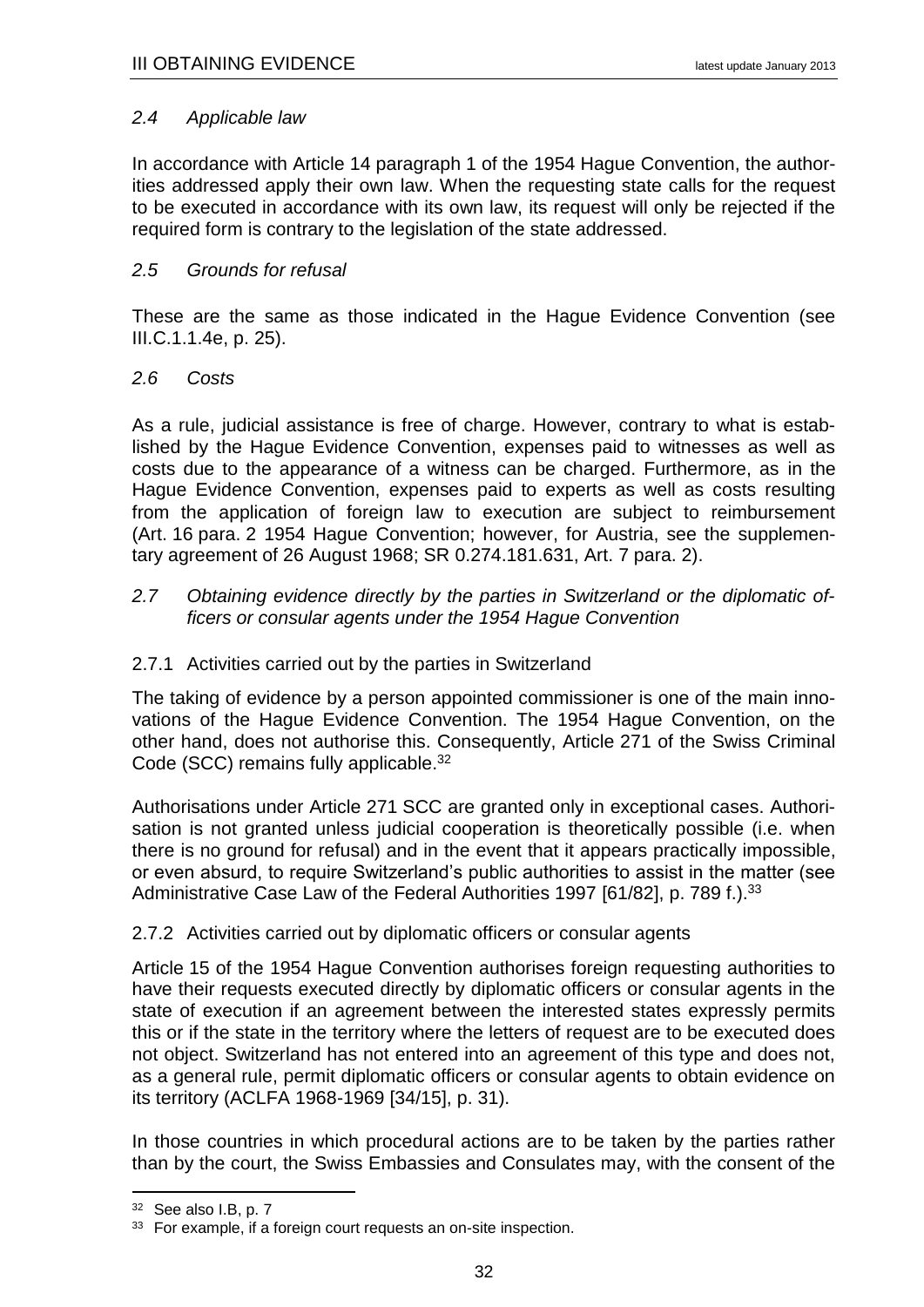host country, invite Swiss and foreign nationals to appear for questioning or may question those individuals in their homes. The diplomatic and consular officers of Switzerland must not, however, use coercive measures.

#### <span id="page-37-0"></span>**3. Obtaining evidence in the absence of an agreement**

In the absence of an agreement, the Swiss authorities apply the 1954 Hague Convention to foreign requests and to Swiss requests to other countries (see Art. 11*a* para. 4 PILA and also Art. 11*a* paras. 1 - 3 PILA).

As a general rule, requests must be translated.

For costs relating to foreign requests, see Article 16 of the 1954 Hague Convention. In relation to Swiss requests to other countries, for the countries where there is no agreement in relation to this matter the FOJ will request a guarantee from the Swiss authority that any costs that are charged will be reimbursed.<sup>34</sup>

In the absence of contrary practices or agreements, Swiss requests made to foreign countries follow diplomatic channels (see [II.D.2.2,](#page-14-3) p. [10\)](#page-14-3). For information on the position in specific countries, reference is made to the [Guide on Judicial Assistance.](http://www.rhf.admin.ch/rhf/fr/home/rechtshilfefuehrer.html)

Switzerland does not generally permit diplomatic officers and consular agents to obtain evidence on its territory (ACLFA 1968-1969 [34/15], p. 31; see [III.C.2.7.2,](#page-36-5) p. [32.](#page-36-5)

As reciprocity is usually required between countries without a mutual agreement, neither is it generally possible for Swiss diplomatic officers and consular agents to obtain evidence in another state.

#### <span id="page-37-1"></span>**III.D. Special Issues**

<u>.</u>

#### <span id="page-37-2"></span>**1. Hearing by video conference**

The conduct of a hearing by a foreign authority or foreign lawyers by video conference of witnesses or parties who are physically<sup>35</sup> located in Switzerland constitutes an act by a public authority on Swiss territory, and as such is therefore illegal unless authorised.

Under the Hague Evidence Convention, several case scenarios can be envisaged.

First, the authorities and the agents for the parties may participate at a hearing of the party and/or third parties that is conducted by a Swiss judge (Art. 7 and 8 Hague Evidence Convention). Such participation is possible under the same conditions as when the authority and/or the agents for the parties are physically present in Switzerland (see [III.C.1.1.4d,](#page-29-1) p. [25\)](#page-29-1). In particular, the Swiss judge remains master of the proceedings and is the only person with the authority to order coercive measures.

 $34$  The entry "Kostengutsprache nötig" in the Guide indicates that such a guarantee will need to be obtained.

<sup>&</sup>lt;sup>35</sup> Unlike the case where the parties are required to fill in a questionnaire, a hearing by video conference is interactive. The questions asked and the answers given are therefore to be regarded as a whole and consideration should be given to the location of the persons concerned (see Alexander R. Markus, Neue Entwicklungen bei der internationalen Rechtshilfe in Zivil- und Handelssachen, RSDA 2002, p. 65 et seq., who deals with the problem of hearings by video conference and by telephone).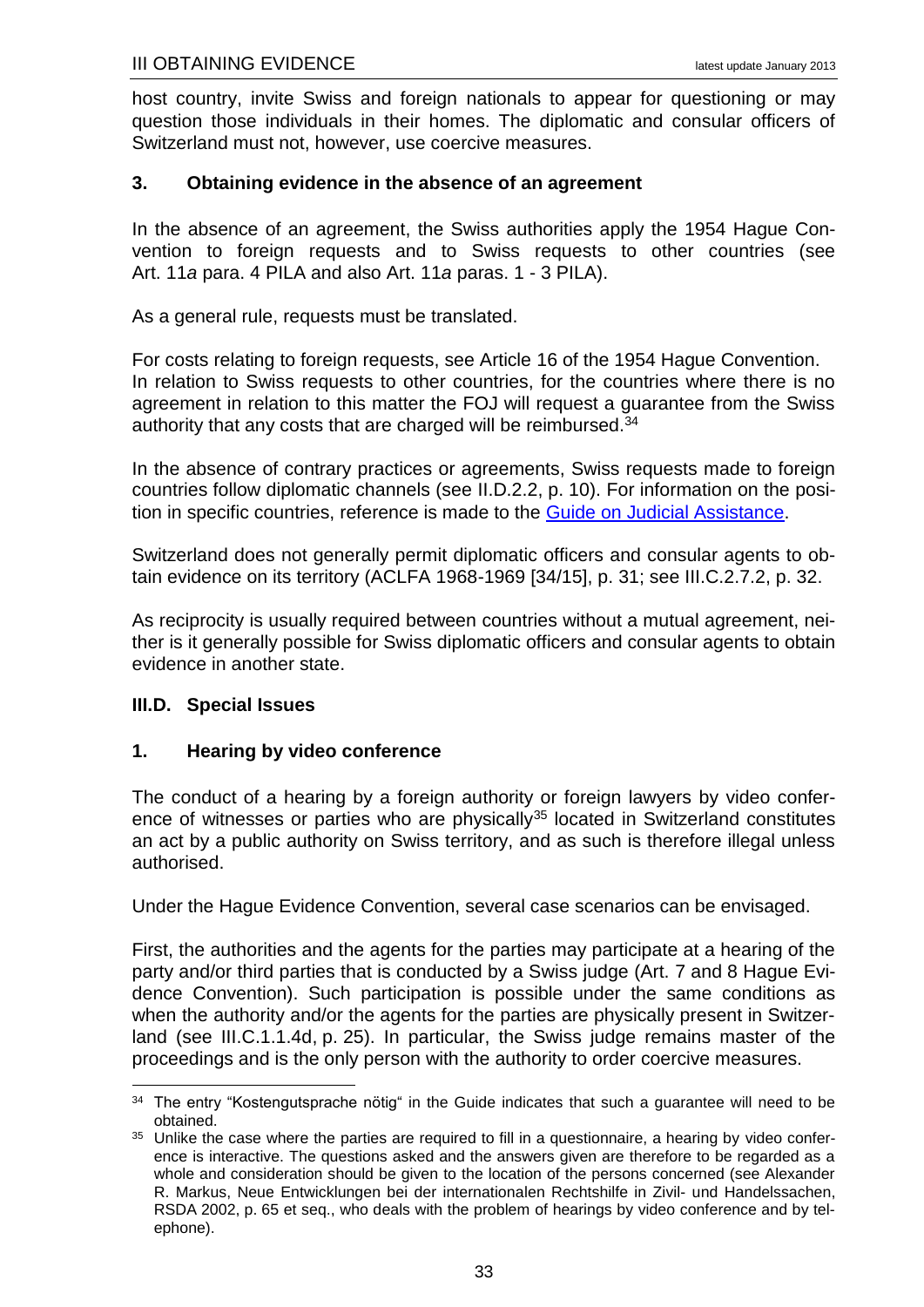One can equally imagine recourse to video conference techniques in terms of Chapter II of the Hague Evidence Convention. Authorisation is in this case subject to the same conditions as in the "traditional" cases of authorisation (see [III.C.1.2,](#page-32-0) p. [28\)](#page-32-0). However, the fact that the persons are not in the same location suggests that an identification procedure is required.

The costs related to a hearing by video conference can be charged to the requesting state (Art. 9 para. 2, Art. 14 para. 2 Hague Evidence Convention).

Outside of the framework of the Hague Evidence Convention, i.e. if the procedure takes place in a state that is not a party to that Convention, the FOJ is of the opinion that a hearing by video conference is not possible other than in exceptional circumstances. Firstly, the 1954 Hague Convention – which Switzerland not only applies in its relations with contracting states but also as automonous law in the absence of an agreement (see Art. 11*a* para. 4 PILA) – neither provides for the possibility of a foreign judge participating in the hearing nor for the possibility of consular or diplomatic agents or of a commissioner carrying out a hearing. Secondly, as authorisation in terms of Article 271 of the Swiss Penal Code is granted only in the event that the ordinary channels do not allow satisfactory results to be achieved, it is only possible to grant authorisation on this basis in cases that are highly exceptional.

## <span id="page-38-0"></span>**2. Hearing by Telephone**

Under the Hague Evidence Convention, a hearing by telephone is conceivable under the same conditions as a hearing by video conference. However, the problem of identifying the parties is even more pronounced in the case of a telephone hearing than in the case of a video conference hearing. In addition, the formal aspect of a normal hearing, which encourages the witness to respond carefully to the questions asked, is lacking in the case of a telephone hearing.